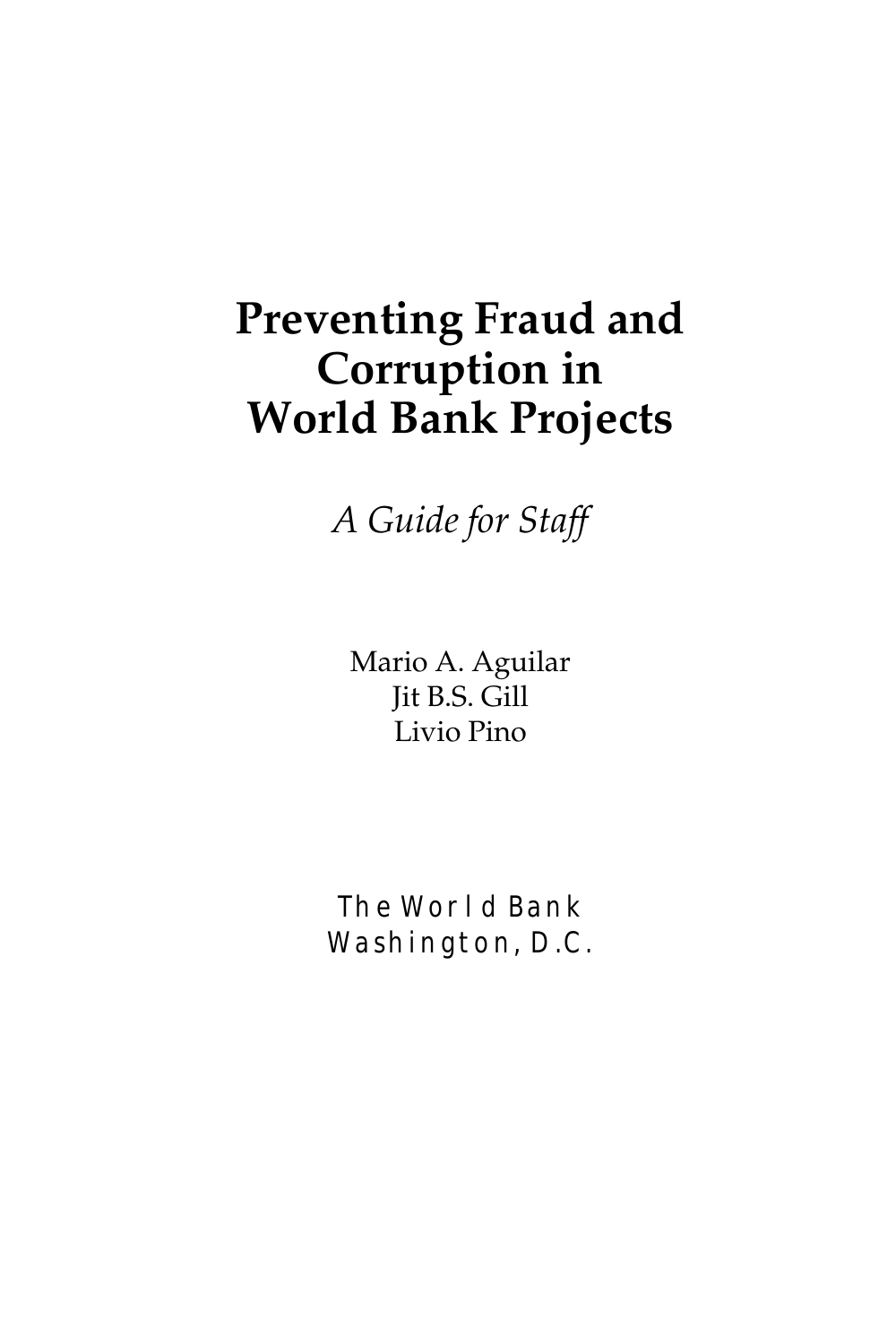© 2000 The International Bank for Reconstruction and Development/The World Bank 1818 H Street, N.W. Washington, D.C. 20433, U.S.A.

All rights reserved Manufactured in the United States of America First printing May 2000

#### A free publication

This report has been prepared by the staff of the World Bank. The judgments expressed do not necessarily reflect the views of the Board of Executive Directors or of the governments they represent.

The material in this publication is copyrighted. The World Bank encourages dissemination of its work and will normally grant permission promptly.

Permission to photocopy items for internal or personal use, for the internal or personal use of specific clients, or for educational classroom use, is granted by the World Bank, provided that the appropriate fee is paid directly to the Copyright Clearance Center, Inc., 222 Rosewood Drive, Danvers, MA 01923, U.S.A., tel. (978) 750-8400, fax (978) 750- 4470. Please contact the Copyright Clearance Center before photocopying items.

For permission to reprint individual articles or chapters, please fax your request with complete information to the Republication Department, Copyright Clearance Center, fax (978) 750-4470.

All other queries on rights and licenses should be addressed or faxed to the World Bank, using the contact information above.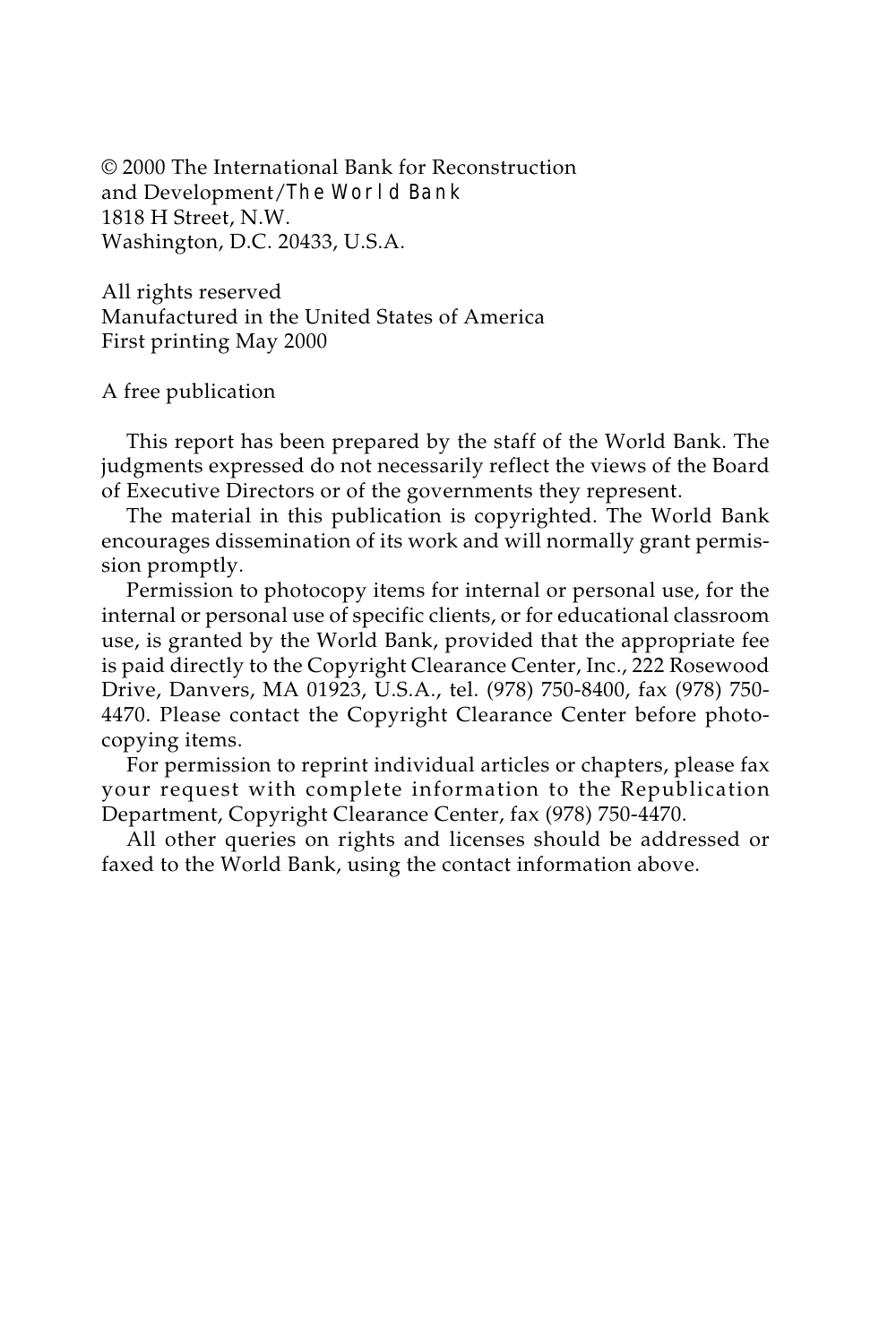# Contents

| Part Two: Preventing Fraud and Corruption in World Bank Projects 3      |
|-------------------------------------------------------------------------|
|                                                                         |
| How and When Fraud and Corruption May Occur in Bank Projects 3          |
|                                                                         |
|                                                                         |
|                                                                         |
|                                                                         |
|                                                                         |
|                                                                         |
|                                                                         |
| Bank Anticorruption Policy on Financial Management 10                   |
|                                                                         |
| The Loan Administration Change Initiative (LACI) 12                     |
| Specific Actions to Combat Corruption in Bank Projects 12               |
|                                                                         |
|                                                                         |
| What to do if Corruption is Suspected or Reported 17                    |
|                                                                         |
|                                                                         |
|                                                                         |
| Part Four: Selected Documents and Excerpts 29                           |
| Exhibit 1: Articles of Agreement of the International Bank for          |
| Reconstruction and Development [Article III, Section 5(b)] and Articles |
| of Agreement of the International Development Association [Article V,   |
|                                                                         |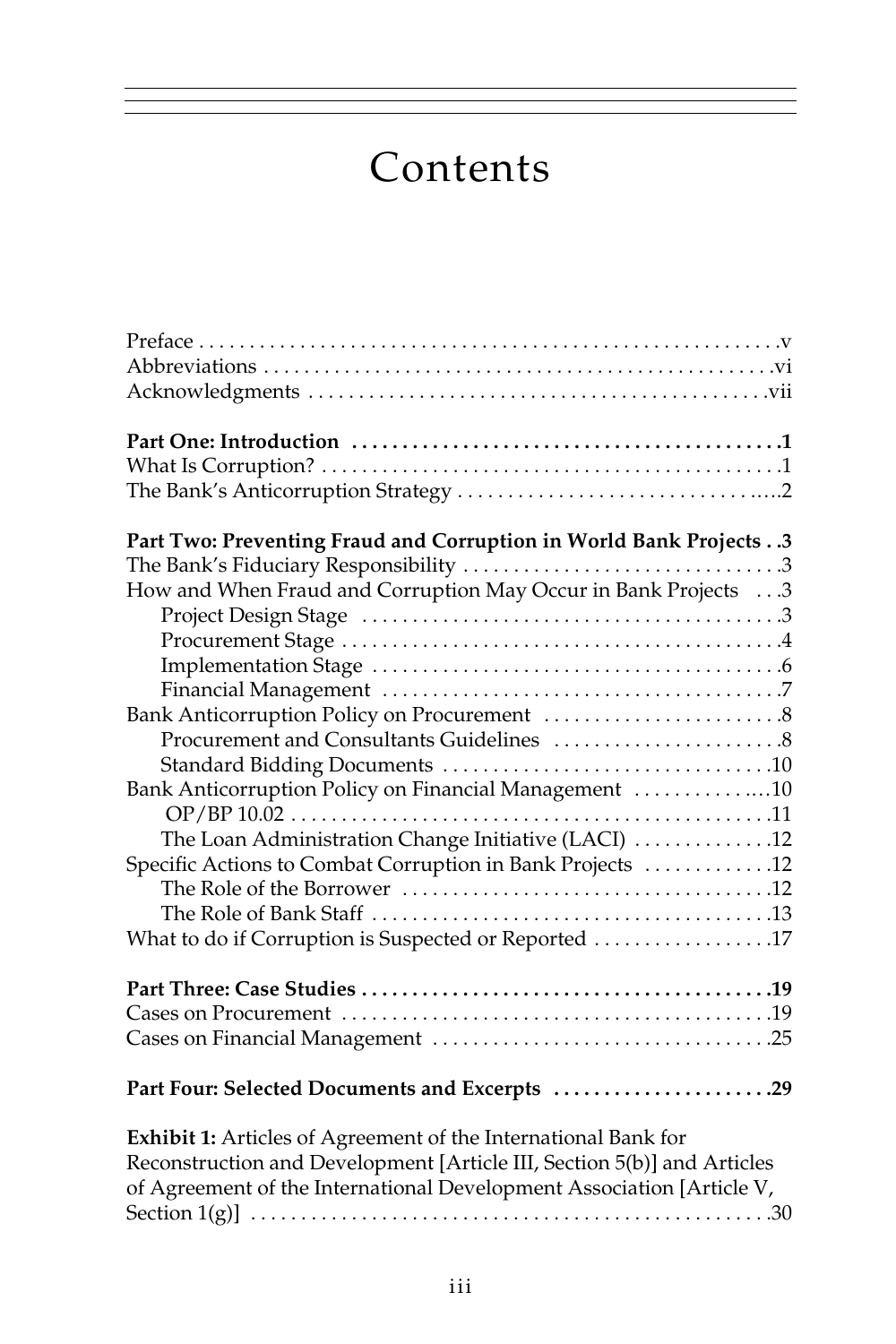| Exhibit 2: General Conditions Applicable to IBRD loans and IDA Credits,                                                               |
|---------------------------------------------------------------------------------------------------------------------------------------|
| Exhibit 3a: Guidelines: Procurement under IBRD Loans and IDA Credits,                                                                 |
| Exhibit 3b: Guidelines: Selection and Employment of Consultants by World<br>Bank Borrowers, revised January 1999 (Excerpts) 34        |
| Exhibit 4: Standard Bidding Documents 36                                                                                              |
| Exhibit 5: Ethical Guide for Bank Staff Handling Procurement Matters in                                                               |
| Exhibit 6: Fraud and Corruption under Bank-Financed Contracts:<br>Procedures for Dealing with Allegations against Bidders, Suppliers, |
| Exhibit 7: New Measures to Combat Fraud and Corruption 43                                                                             |
| Exhibit 8: Procedures for Reporting Allegations of Fraud and                                                                          |
|                                                                                                                                       |
|                                                                                                                                       |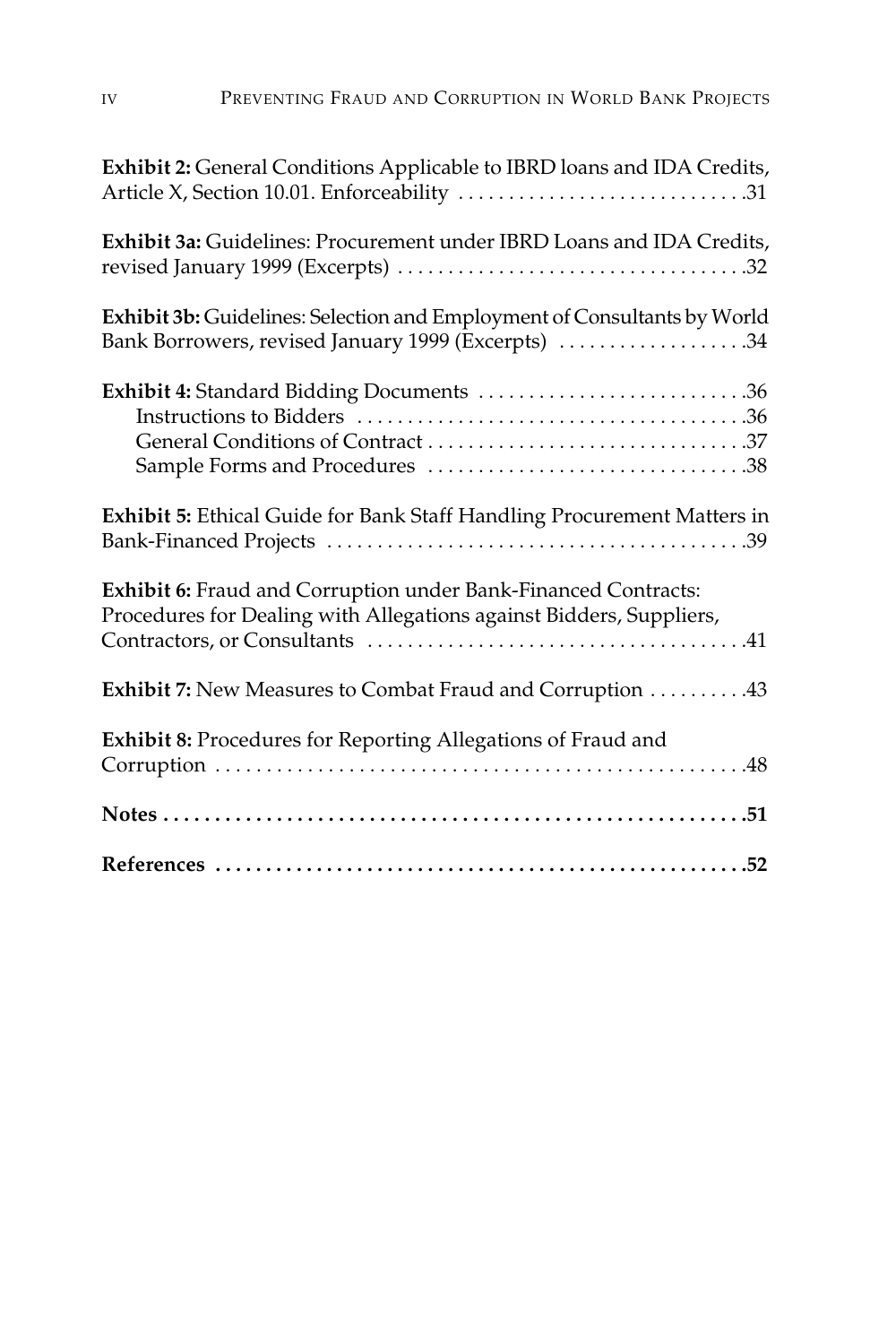## Preface

World Bank staff have the crucial fiduciary duty to ensure that loan funds are used for their intended purposes. The World Bank has long been concerned with keeping its projects free of corruption. This is also a major plank of the Bank's anticorruption strategy, unveiled in 1997.

This Guide is intended to enhance our awareness of the ways in which fraud and corruption may creep into projects and the measures that can be taken to counter them. **Part One: Introduction** provides a brief overview of the causes and effects of corruption and the Bank's strategy to deal with it. **Part Two: Preventing Fraud and Corruption in Projects** illustrates ways in which design, procurement, and financial management of projects may be manipulated for fraudulent or corrupt purposes; discusses the Bank's anticorruption policies and procedures as they relate to procurement and financial management; and suggests actions that Borrowers and Bank staff can take to minimize the occurrence of fraud and corruption. **Part Three: Case Studies** presents a number of cases based on fictitious situations involving fraud or corruption. The case studies are designed for individual reflection, group analyses, or discussions in training seminars and workshops. **Part Four: Selected Documents and Excerpts** is a compilation of selected documents containing the Bank's anticorruption policy and procedures.

I am confident that LCR staff, and Bank staff in general, will find the Guide useful in enforcing the highest standards of integrity, transparency, and accountability in Bank projects.

May 2000 David de Ferranti Washington D.C. Vice President Latin America and the Caribbean Region The World Bank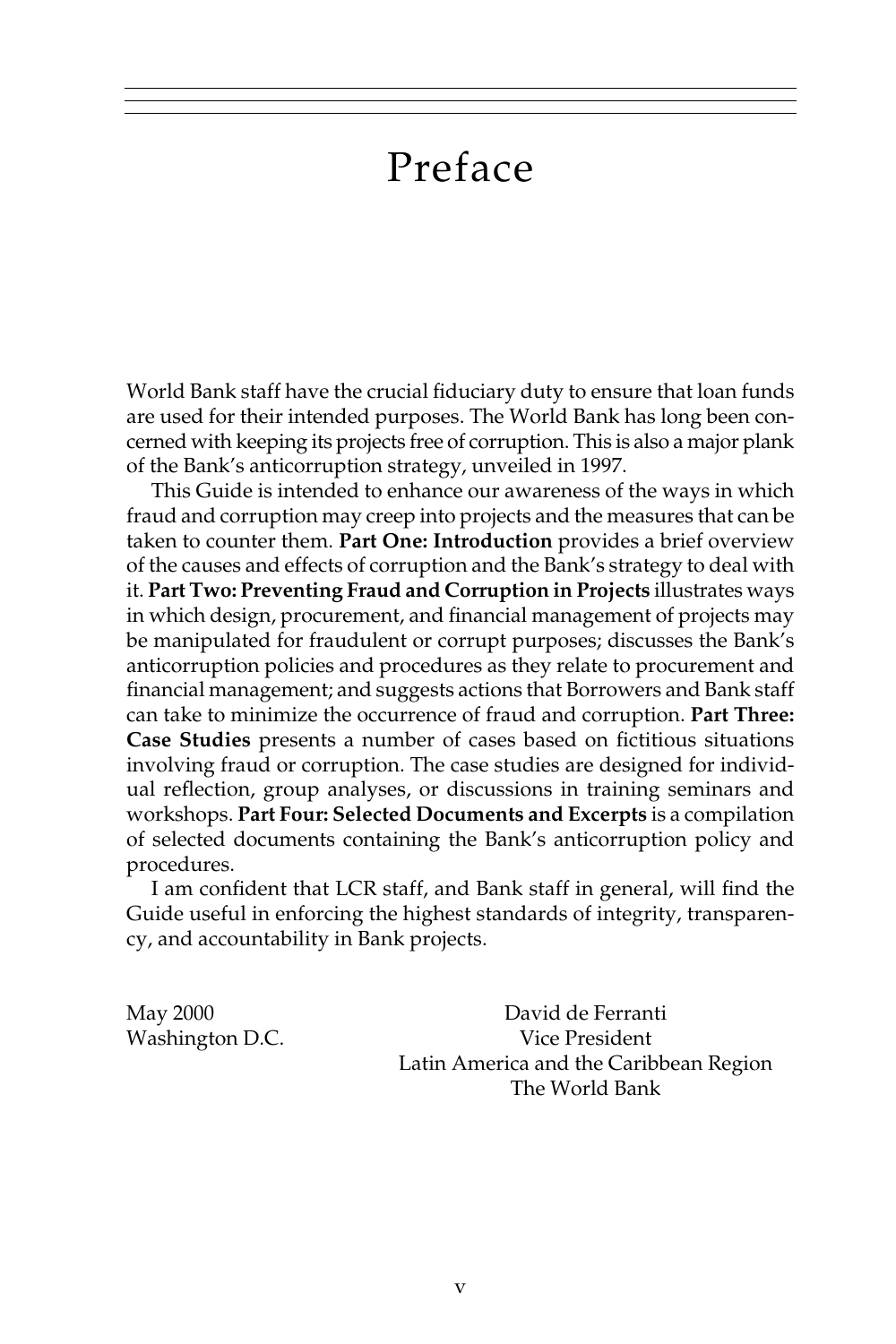## Abbreviations

- ADR Alternative Dispute Resolution
- ARCS Audit Reporting Control System
- CFMA Country Financial Management Assessment
- CPAR Country Procurement Assessment Review
- GCC General Conditions of Contract
- IAD Internal Audit Department
- IBRD International Bank for Reconstruction and Development
- ICB International Competitive Bidding
- IDA International Development Agency
- ITB Instructions to Bidders
- LACI Loan Administration Change Initiative
- NCB National Competitive Bidding
- OCFC Oversight Committee on Fraud and Corruption
- PMR Project Management Report
- PS Procurement Specialist
- RPA Regional Procurement Adviser
- SBD Standard Bidding Document
- SOE Statement of Expenditure
- TTL Task Team Leader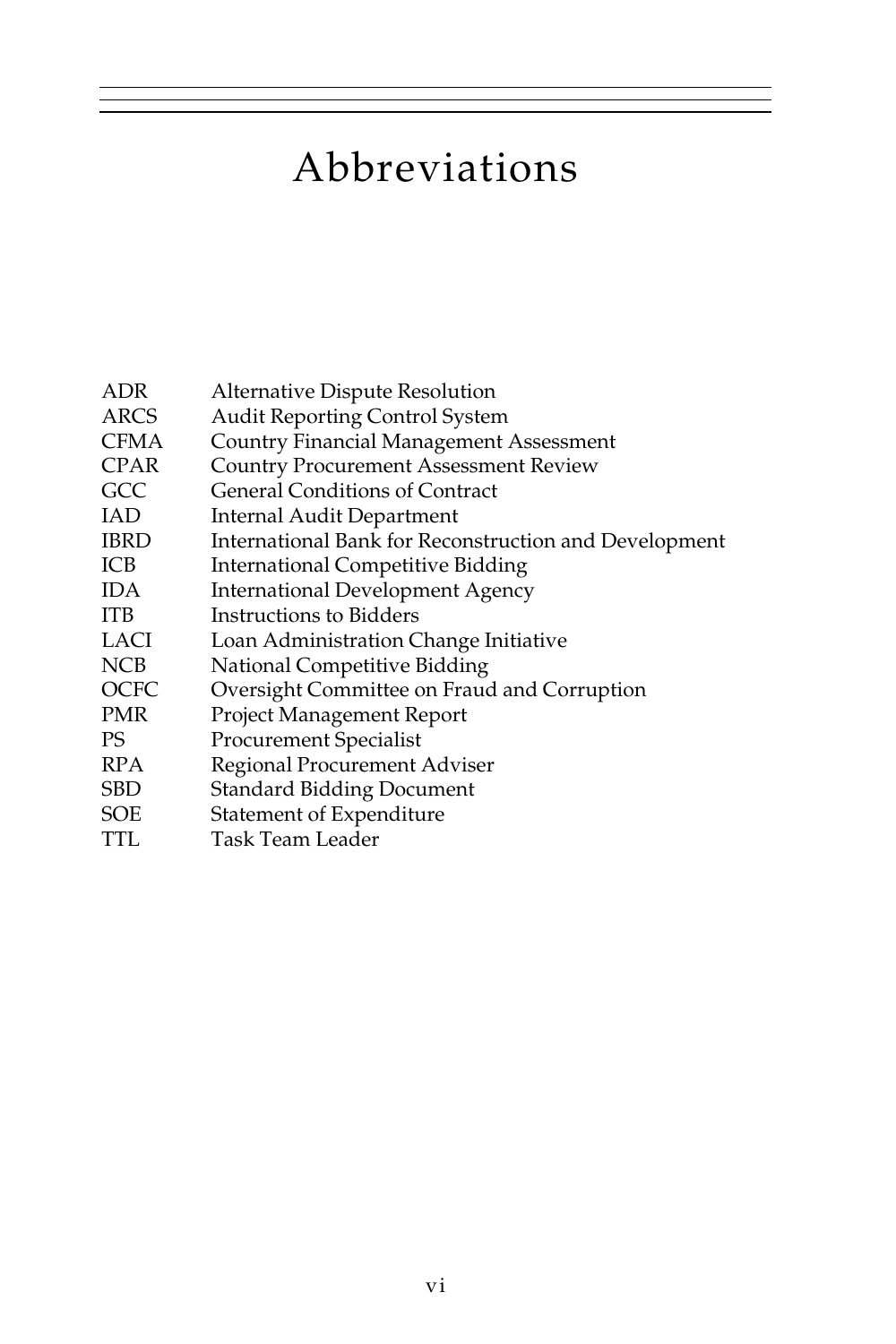## Acknowledgments

This Guide was prepared by a team consisting of Mario A. Aguilar (Consultant, Procurement sections and case studies), Livio Pino (LCOAA, Financial Management sections and case studies), and Jit B. S. Gill (LCSPS, Task Team Leader). The authors would like to thank Geoffrey Shepherd (Lead Specialist, LCSPS), Mike Stevens (PRMPS), Armando Araujo (RPA-LCOPR), Jaime Roman (LCOPR), John McCormick (Oversight Committee on Fraud and Corruption), and David Varela (LEGLA) for their valuable comments and suggestions. The authors are also grateful to Teia Thompson-Brown and Sharon Spriggs for their assistance in formatting and editing the document.

### **About the Authors**

### *Mario Aguilar*

Mario Aguilar is a civil engineer with a degree in electrical engineering from the University of Chile. He joined the World Bank in 1975 after occupying senior positions in the largest power utility in Chile. There he was involved in the areas of design and construction of hydroelectric and thermal facilities, transmission and distribution systems, and power sector expansion and financial planning. He later founded and directed his own consulting company.

During his 23 years with the Bank, Mr. Aguilar accumulated considerable operational and procurement experience through his work in energy projects in Latin America, Asia, and Africa. Before retiring in 1998, he served for nine years as the procurement adviser for the Bank's Regional Office for Latin America and the Caribbean.

At present, Mr. Aguilar works as a consultant for OCSPR, the Procurement Policy Services Group in the Bank's Operational Core Services Network.

#### *Jit B.S. Gill*

Jit B.S. Gill is a Senior Public Sector Management Specialist with the Latin America and the Caribbean Region (LCR) of the World Bank. Mr. Gill has an M.B.A. from the Columbia Business School and is a C.P.A.; he also has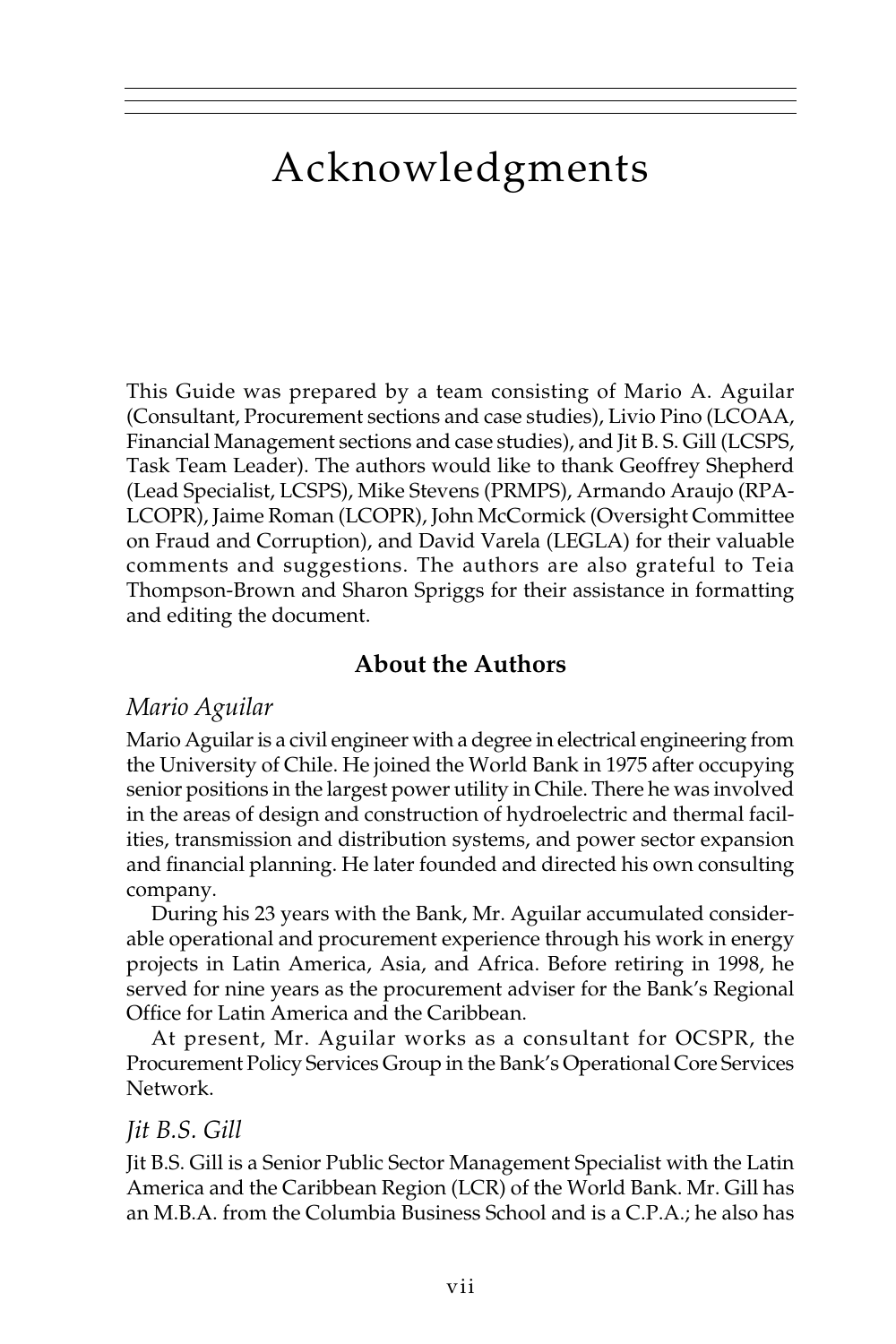bachelor's degrees in Law and Electrical Engineering. Before joining the Bank in 1993, he held various senior positions in the Indian Revenue Service. At the Bank, he has managed several LCR projects relating to public sector reform, covering modernization of revenue administration, strengthening of public expenditure management, restructuring of public sector entities, and anticorruption efforts. Mr. Gill has frequently provided technical advice and support to the Europe and Central Asia, South Asia, and Africa Regions of the Bank. He designed and delivered a part of the first Anti-Corruption Core Course organized by the World Bank Institute for participants from seven African countries, focussing on tackling corruption in customs. He has also developed a comprehensive Diagnostic Framework for Revenue Administration, for the Tax Policy and Administration Thematic Group of the Poverty Reduction and Economic Management (PREM) Network.

#### *Livio Pino*

Livio Pino, senior financial management specialist in the Operations Support Unit of the Latin American Region, has been deeply involved in the Bank's efforts to improve project financial management. In fourteen years with the Bank, preceded by five years at the International Monetary Fund, he has held professional positions in internal audit, disbursements, and operations departments and conducted Bank mission work in more than 30 countries in Latin America and the Caribbean, Europe and Central Asia, and East Asia and the Pacific. Before joining the Bank, Mr. Pino was an audit partner with a major international auditing firm in Chile, his home country, and taught business finance and management at the University of Chile in Santiago.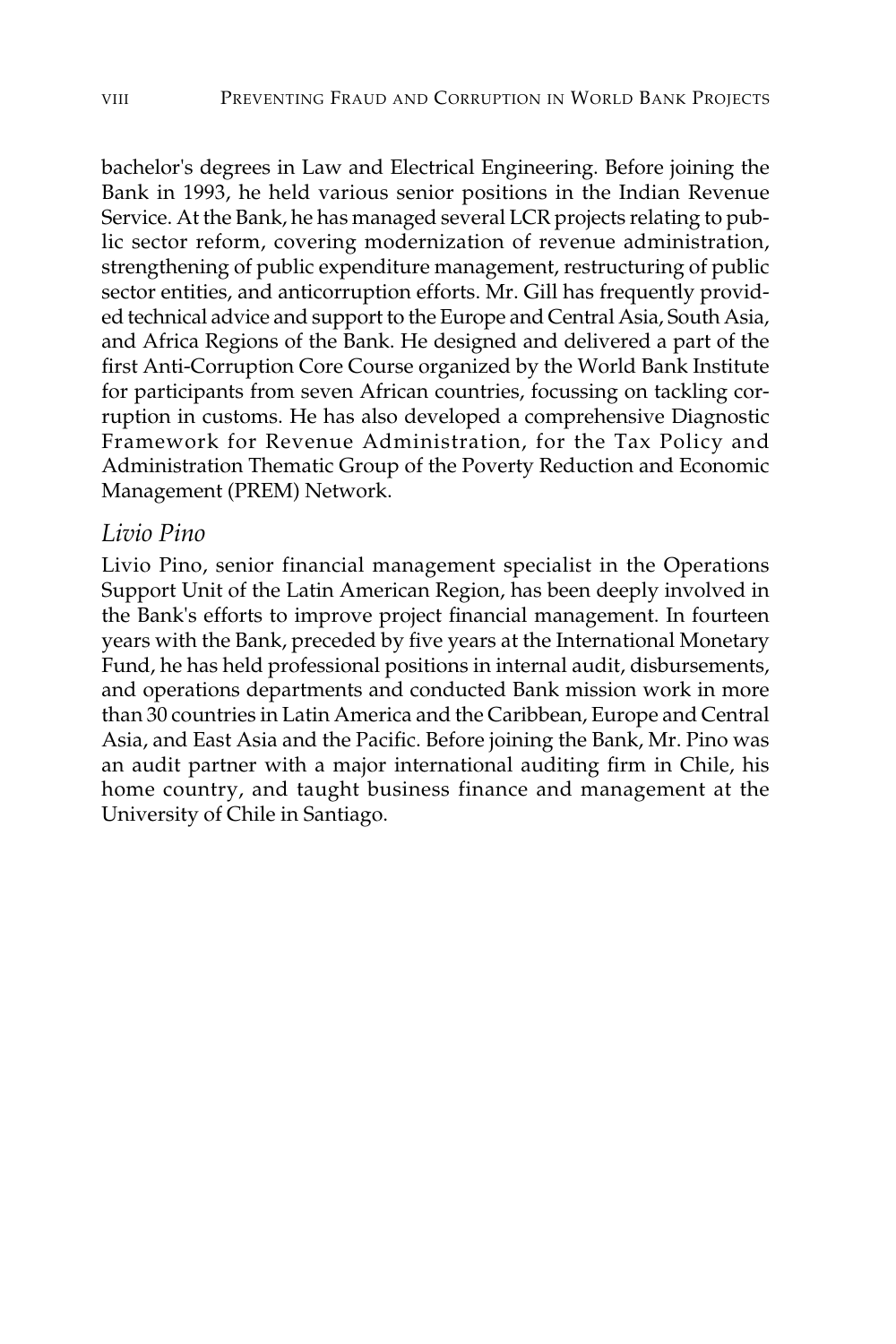## Part One

## Introduction

#### **What Is Corruption?**

In the context of Bank operations, fraud and corruption have been defined as follows:1

Fraudulent and corrupt practices include the solicitation, payment or receipt of bribes, gratuities or kickbacks, or the manipulation of loans or Bank Group-financed contracts through any form of misrepresentation. Fraudulent or corrupt practices also include any situation in which staff members have abused their position or misused World Bank Group funds or other public funds for private gain.

Corruption manifests itself in different ways. The most frequent occurrence is in the form of bribes that may be used to influence the award of public contracts, acquire various benefits from government, lower tax liabilities, obtain licenses, expedite government processes, affect judicial decisions, or lower penalties. Some of the other common forms of corruption and fraud are theft and misuse of public assets, falsification of accounts to cover diversion of public funds to personal accounts, abuse of official discretion, or disclosure of privileged information to help friends and relatives. Corruption may be grand, involving large transactions and high-level politicians and bureaucrats. It may also be petty, involving small payments and favors extracted by low-level officials as a part of their daily transactions with the public. Corruption may be episodic, affecting only isolated actions in an otherwise clean system. Or it may be systemic, permeating all activities of the public sector.

Corruption is a result of a complex interaction of economic, institutional, political, social, and historical factors. It tends to flourish when publicsector policies generate economic rents, institutions are weak, political and bureaucratic power is exercised for personal gain, society does not forcefully disapprove corruption, and voice mechanisms are not strong. Excessive discretionary power vested in public officials, monopolistic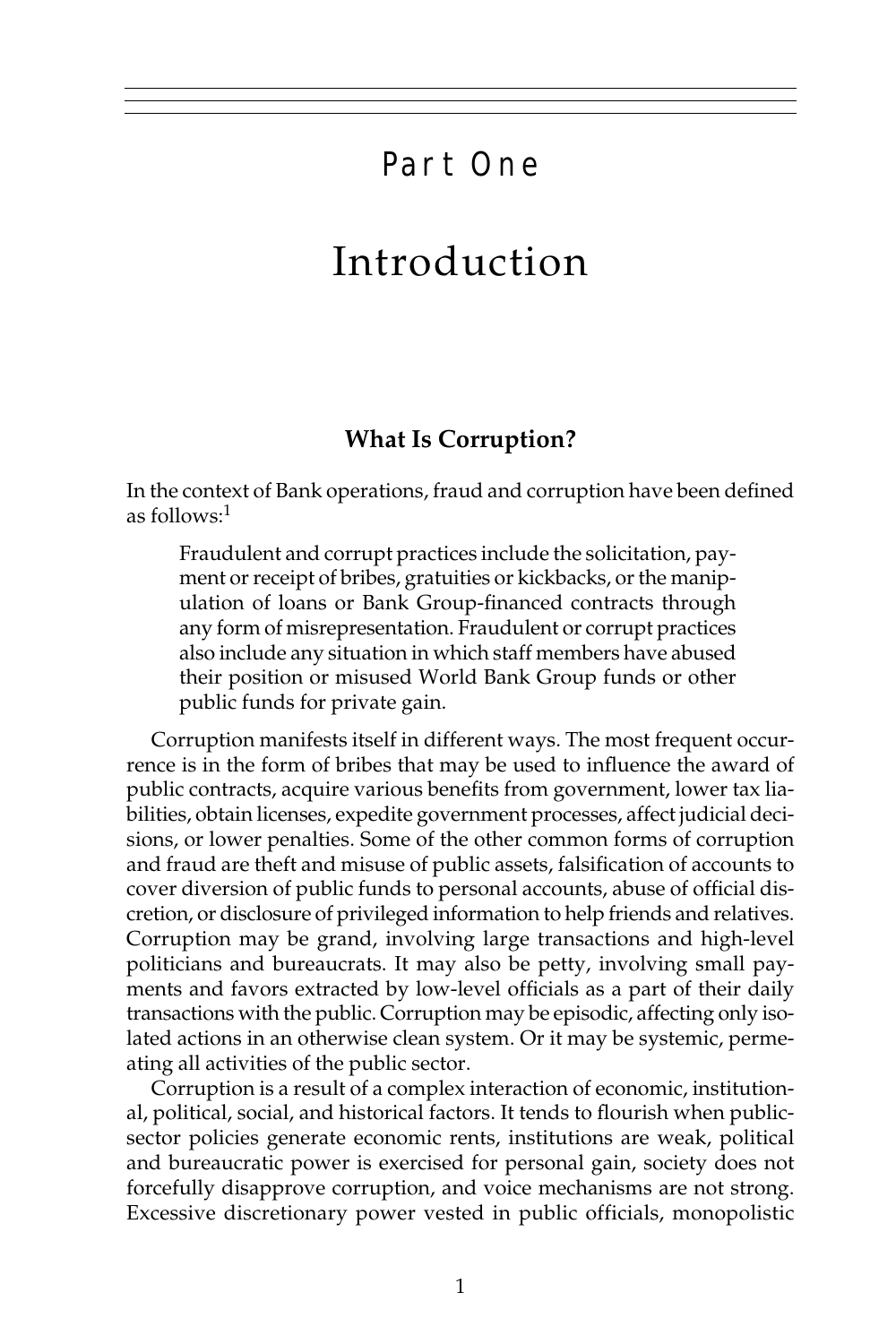authority, lack of transparency in the functioning of government, absence of effective accountability systems, high cost of getting to public office, and low public-sector wages also encourage fraud and corruption.

Corruption imposes massive costs on countries, institutions, and ordinary citizens. It affects macroeconomic stability by encouraging wasteful and ineffective government expenditures and tax evasion; discourages investment, including foreign direct investment; raises the cost of doing business; reduces competitiveness of domestic enterprises in the international market; corrodes public institutions by subverting laws, rules, regulations, and institutional checks and balances; and undermines political legitimacy. As a result, corruption obstructs economic growth and development; creates a serious risk of marginalization in the global economy for countries with high levels of corruption; imposes a disproportionately heavy burden on the poor by siphoning off resources from antipoverty programs and by creating barriers of bribery that deny the poor access to public goods and services. Also, corruption reduces the development impact of international assistance to developing countries. At the same time, the perception that in many developing countries corrupt public officials misappropriate aid resources weakens the support for aid programs.

#### **The Bank's Anticorruption Strategy**

Because of the Bank's mandate to promote economic and social development, the fight against corruption is a central part of its mission to reduce poverty and improve the quality of life of people in developing countries and transition economies. For this purpose, the Bank has adopted a comprehensive anticorruption strategy.<sup>1</sup> The five pillars of the strategy are:

- Preventing fraud and corruption within World Bank projects;
- Helping countries that request Bank support in their efforts to reduce corruption;
- Taking corruption more explicitly into account in country assistance strategies, country lending considerations, policy dialogues, analytical work, and the choice and design of projects;
- Adding voice and support to international efforts to reduce corruption; and
- Protecting the Bank from internal fraud and corruption.

This Guide deals with the first pillar.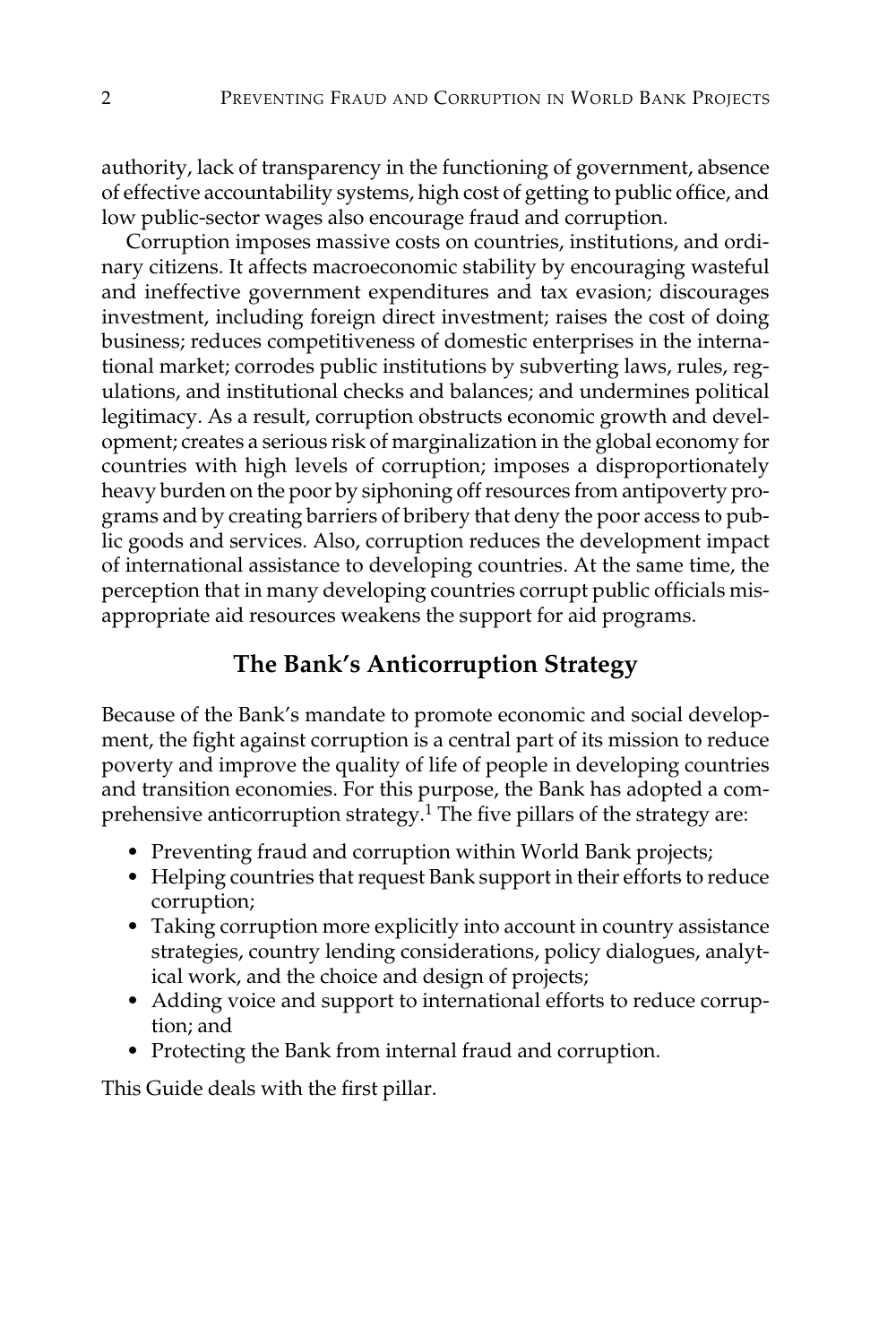## Part Two

## Preventing Fraud and Corruption in World Bank Projects

### **The Bank's Fiduciary Responsibility**

Under Article III, Section 5(b) of the Articles of Agreement of the International Bank for Reconstruction and Development (IBRD), the Bank is required to make arrangements to ensure that the proceeds of any loan are used only for the purposes for which the loan was granted, with due attention to considerations of economy and efficiency and without regard to political or other noneconomic influences or considerations. Similar requirements are specified in Article V, Section  $1(g)$  of the Articles of Agreement of the International Development Agency (IDA). Fraud and corruption can divert loans and credits to purposes other than those for which these were granted. Inevitably, such diversion would also seriously affect the efficiency and effectiveness of the concerned projects. As such, the Bank and its staff have a fiduciary responsibility to prevent fraud and corruption in projects financed by it.

### **How and When Fraud and Corruption May Occur in Bank Projects**

Fraud and corruption can adversely affect Bank projects at any stage of the Project Cycle. Some of the possibilities are indicated below:

#### *Project Design Stage*

Corrupt influences may be brought to bear on project design to:

- Overstate physical requirements and over-dimension project components to increase potential corrupt earnings during implementation;
- Manipulate project design to benefit particular suppliers, consultants, contractors, and other private parties;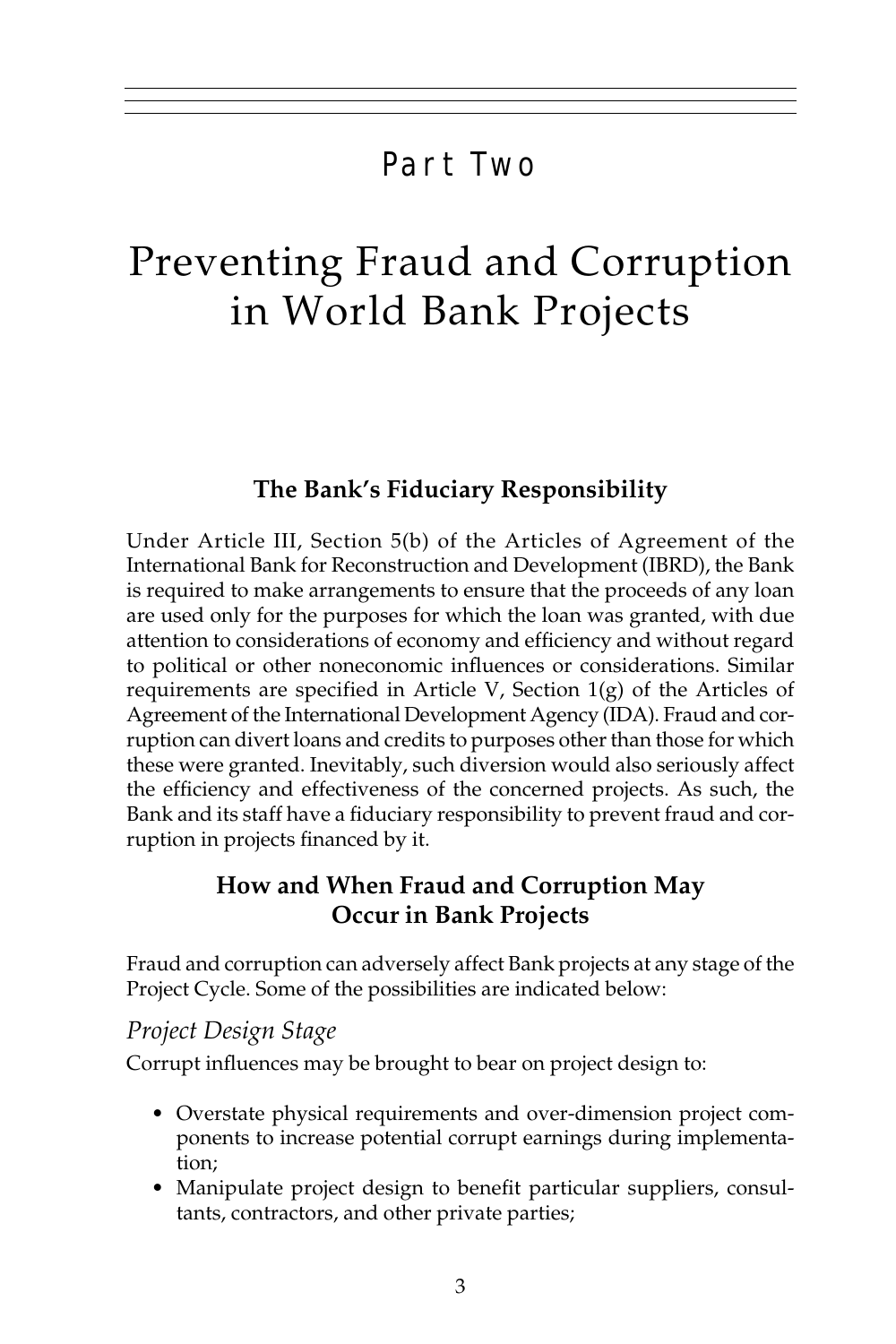- Allow officials of the Borrower unfettered discretion in allocating project resources amongst beneficiaries;
- Define procurement and financial management arrangements in such a way as would enable project managers to divert funds for unauthorized purposes;
- Create weak oversight and supervision mechanisms that would prevent detection of fraud and corruption; and
- Alter the timing of the project to suit vested interests.

## *Procurement Stage*

The risk of corruption in the procurement of goods, civil works, and services is particularly high. Corruption at this stage may originate on the Borrower (purchaser or employer) side or on the supplier (contractor or consultant) side.

#### CORRUPT AND FRAUDULENT PRACTICES ON THE BORROWER SIDE

Borrowers may attempt corrupt practices to limit competition in the following ways:

- **Insufficient or inadequate advertising.** This occurs when invitations to bid are advertised in limited-circulation newspapers. Since many qualified bidders do not have access to the chosen newspapers, this strategy effectively bars them from bidding. No doubt, in most countries the law mandates advertising in the Official Gazette to comply with administrative and legal requirements. However, this does not solve the problem as, very often, the Gazette also does not have the circulation required for international bidding.
- **Excessively short bidding time.** This is one of the most frequently attempted corrupt practices. While sometimes there are compelling reasons for obtaining bids as quickly as possible, frequently the purpose of this practice is to give a short period of time to all bidders except one or, at best, a few. The privileged bidder gets, for a fee, the bid information well in advance of everyone else and, therefore, is not constrained by a short "official" bidding time.
- **Bidding time allowed is apparent, not real.** Advertisements and bidding documents issued toward the end of the year, or during national or ethnic holidays, may appear to give an adequate time to submit bids, but in fact the effective preparation time allowed may be very short. For example, there are about eight weeks from the last week of November to mid-January but, given the large number of official holidays, the working time actually available for bid preparation is only about three weeks.
- **Misuse of legal and administrative requirements.** Some countries have laws that prohibit making major procurement decisions close to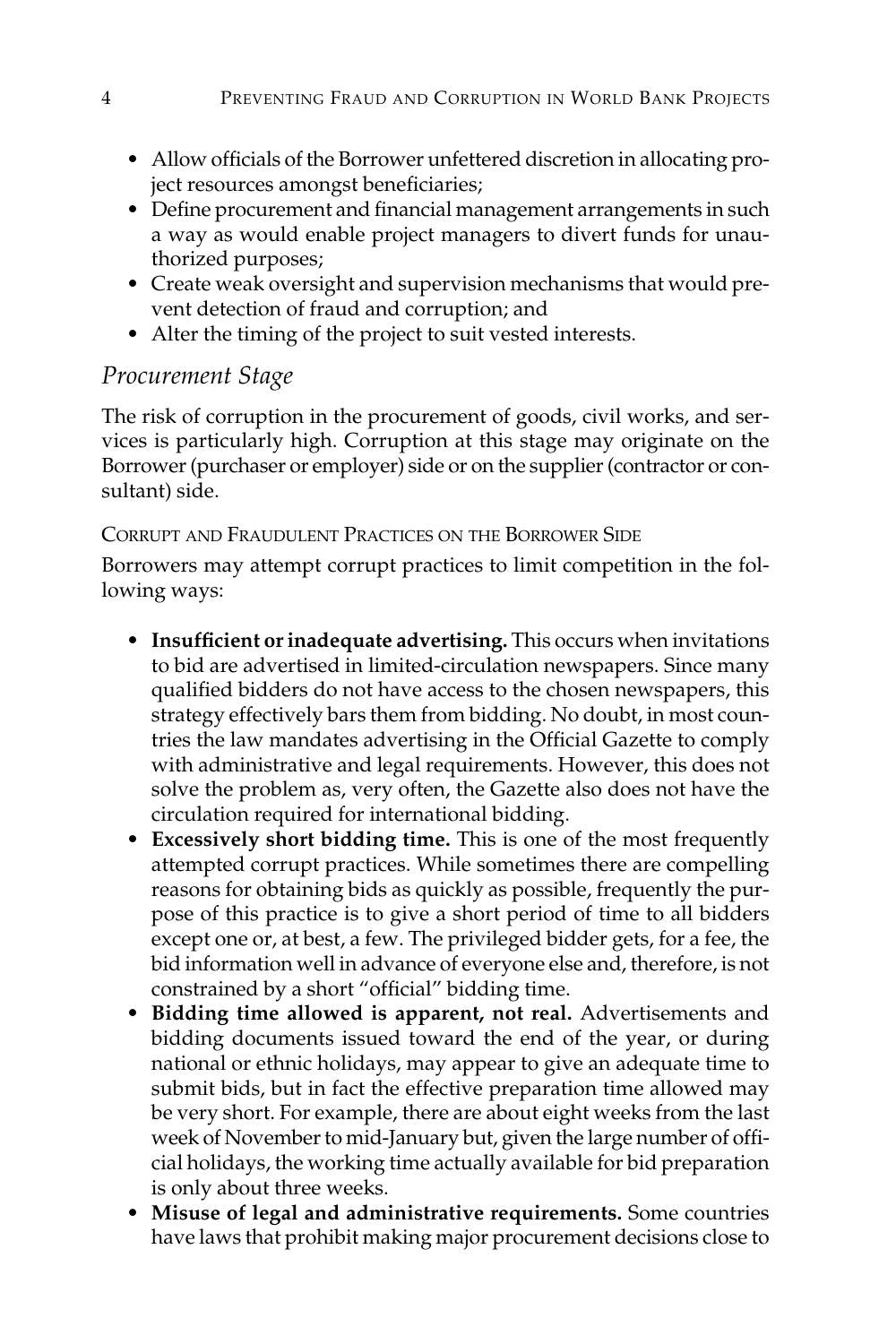elections. Similarly, public expenditure laws of most countries do not allow the carrying forward of budgetary allocations that are not spent in the relevant fiscal year. Such measures are designed to prevent corruption and enhance accountability. Ironically, impending elections or the approaching end of the fiscal year may be used to justify accelerating procurement actions by shortening bidding times and by-passing formal checks and balances. This opens possibilities of corruption through advance information to selected bidders, improper bid evaluations, and contracts favoring particular suppliers and service providers.

- **Inappropriate bidding procedures.** Using National Competitive Bidding (NCB) documents not approved by the Bank or using the Bank's Standard Bidding Documents (SBDs) with unauthorized changes may result in procedures that are unclear in respect to bid preparation and submission, violate bidding secrecy, and contain unacceptable registration requirements and evaluation criteria. This is sometimes compounded by the introduction of last minute changes. In some cases, unnecessary pre-bid meetings allow passing pre-bid information selectively to bidders through coded questions and answers. Directed or biased technical specifications are another way to restrict competition (for example, specifying that a vehicle must have a length equal to 5,457 millimeters and an absolutely horizontal floor). Another frequent mechanism is the use of unfair bid-evaluation procedures based on the application of merit points in cases where minimum requirements can be clearly specified. Finally, the rules and procedures of bidding may be so drafted as to enable rejection of bids on the basis of unimportant technicalities.
- **Procedures that violate the secrecy of bidding.** In open competition procedures, a key aspect of competitive bidding is the secrecy of bidding. Knowing before bid opening who will or will not bid may have a strong impact on bid prices. Sometimes, purchasing agencies establish procedures that allow manipulation of the secrecy of the bidding process.

CORRUPT AND FRAUDULENT PRACTICES ON THE BIDDER SIDE

Bidders may attempt to manipulate the procurement process through corrupt practices such as the following:

• **Unjustified Complaints.** Complaints are necessary and often useful in stopping abuses in procurement. However, bidders or bidder groups frequently present extemporaneous or unjustified complaints during the prequalification, bid opening, or bid evaluation stages. The purpose of such complaints is to introduce delays, paralyze the respective stage, and exert pressure on the Purchaser to take action to disqualify potential bidders and thus restrict competition.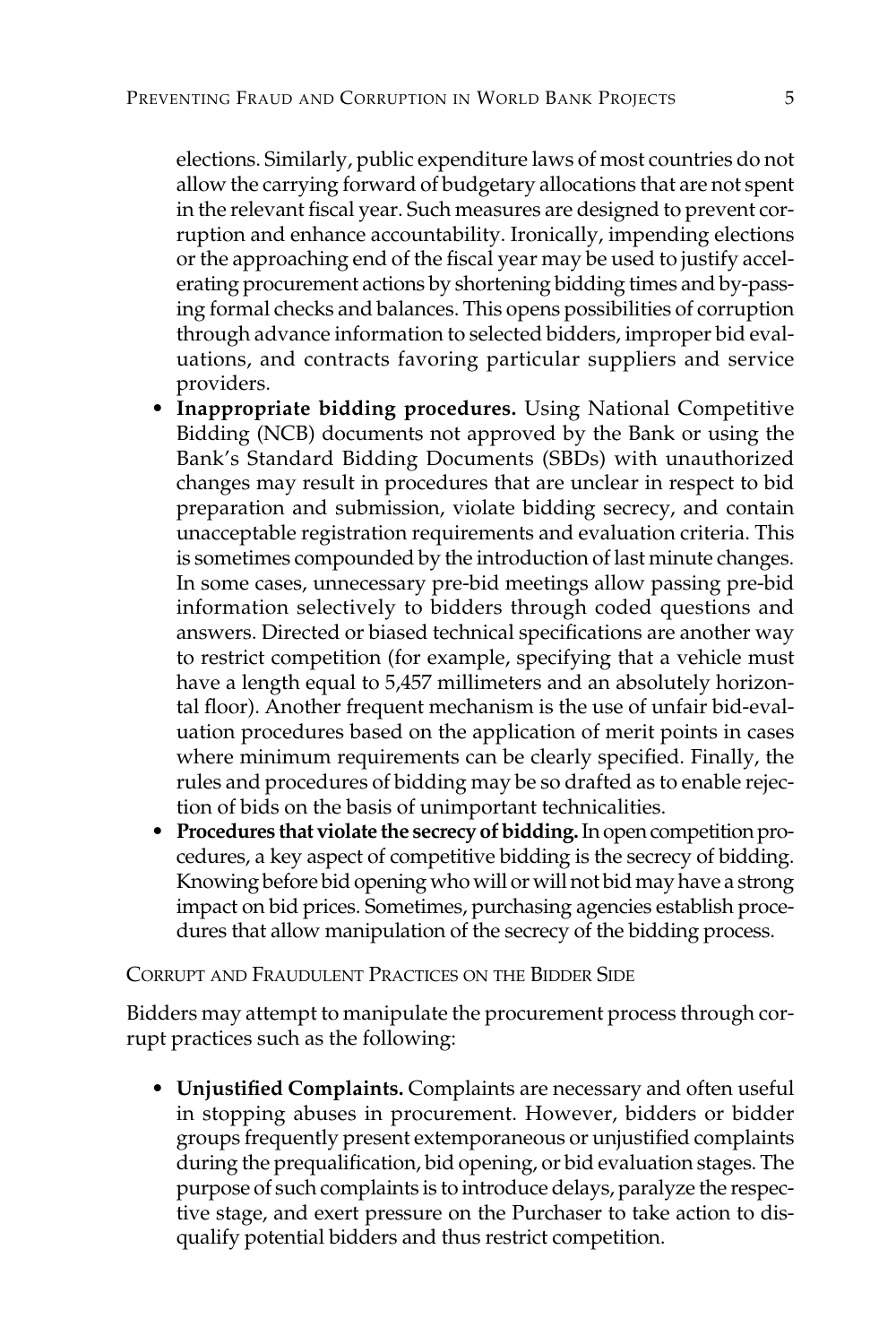- **Collusion schemes.** Some of the collusive practices used include:
	- Prebidding understandings among bidders. Groups of bidders decide before bidding which of them will get the contract. This is more likely to occur under NCB procurement.
	- Lowest bidder quits. The lowest bidder, in collusion with the next lowest bidder, withdraws its bid. The lowest bidder is "adequately compensated" by the next-lowest bidder. This corrupt practice is particularly frequent in countries where it is illegal to require a bid security. Some procurement laws contain provisions to discourage this practice by specifying that if the lowest bidder quits, the contract can be awarded to the second-lowest bidder at the price of the lowest bid. However, the Bank considers this procedure unacceptable because it involves changing the bid price after bids have been received and because it penalizes honest bidders in cases where withdrawal of the lowest bidder is not linked to corruption.
- **Misleading bids.** A bidder presents a bid with prices that can be interpreted in more than one way. A clarification requested by the purchaser allows the bidder to select the way it prefers the bid price to be interpreted. This technique permits the bidder to change the bid price without breaking the rules. Depending on the other bid prices, the bidder can choose to increase or decrease the misleading price to suit his or her interests.
- **Malicious front-loading.** Front-loading is a practice that allows bidders to minimize borrowing to execute the contract. The savings obtained in financial charges should be reflected in the bid price. However, excessive front-loading of unit costs, for parts of the works that have to be executed, or goods provided, mostly in the first year of a multi-annual contract, can involve unacceptable risks for the purchaser. This practice may favor collusion between bidder and purchaser. In this case, the purchaser will not object to a heavily frontloaded bid, provided the bidder pays a bribe. On the contrary, to favor another bidder, an otherwise acceptable moderately front-loaded bid can be disqualified, on the grounds that its unit prices are unbalanced.

### *Implementation Stage*

Corrupt and fraudulent actions during contract implementation and contract management can be very costly for a project and may be the main cause of cost overruns. Often they involve collusion between the supplierpurchaser and the contractor-employer. Possible malpractices at the implementation stage include the following: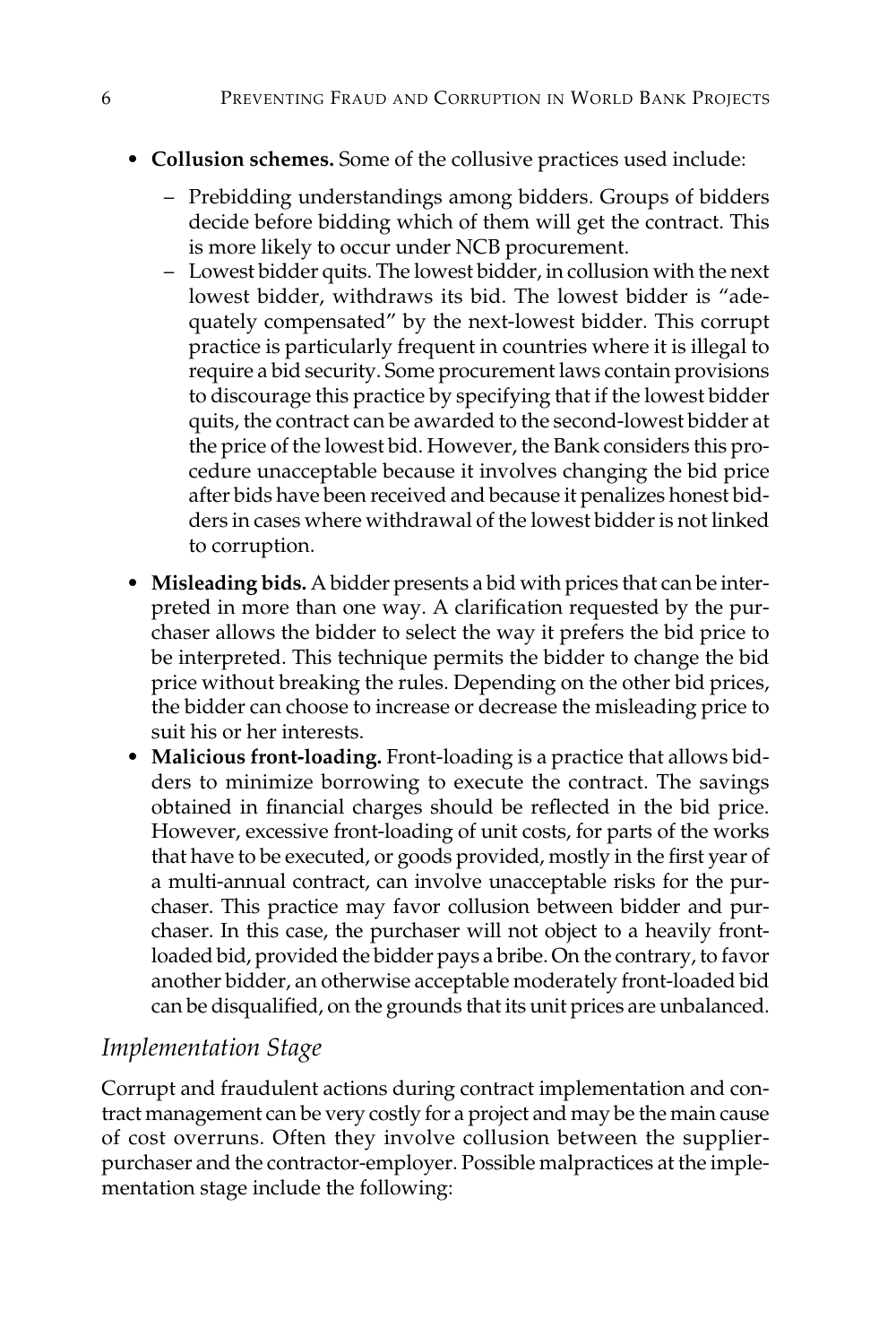- **Corrupt contract amendments.** The purpose of a corrupt contract amendment is to introduce, in an official manner, changes to a contract's scope of work and cost that are not justified. Official approvals sought, including the Bank's no objection, are intended to give credibility to such changes.
- **Unjustified complaints.** Sometimes contractors present complaints during implementation as a way to obtain unjustified contract price increases. Contractors have often considerably more experience handling complaints than Borrowers. This is particularly true in the case of social-sector projects where Borrowers might not have lengthy experience in contract management.
- **Overbilling/overpayment.** Overbilling is the presentation of a fraudulent request for payment. The bill may include more units than realized, more services than provided, or more travel expenses than incurred. Overbilling and overpayment rely either on the assumption that nobody will verify the accounts and physically inspect the works or goods, or on the assumption that the reviewers can be bribed, or both. If the overpayment is important, the corruption scheme may even involve bribing the auditors and the technical inspectors.
- **Lower than specified quality.** This is a form of fraud where construction materials used or equipment and goods supplied (or both) are of lower quality than that specified in the contract. Typical examples include lesser cement or steel reinforcement content in concrete structures, thinner zinc coating on galvanized structures and lower paper quality in writing pads or books, than that specified. Lower quality is difficult to detect, particularly in works, as its consequences may not appear until long after the fraud took place.
- **Fraudulent justification of delays.** In this case the purchaser or employer, in exchange for a bribe, ignores delays in delivery or completion of contract execution and waives the penalties that should have been applied.
- **Flagrant theft.** It is a form of corruption that consists of diverting contract materials, equipment or services to private channels.
- **Manipulation of Alternative Dispute Resolution (ADR) procedures.** This involves collusion between the adjudicator or ADR Panel and at least one of the parties to the contract, with a view to resolving a dispute in favor of the bribing party.

### *Financial Management*

Corrupt or fraudulent practices in financial management of projects may include: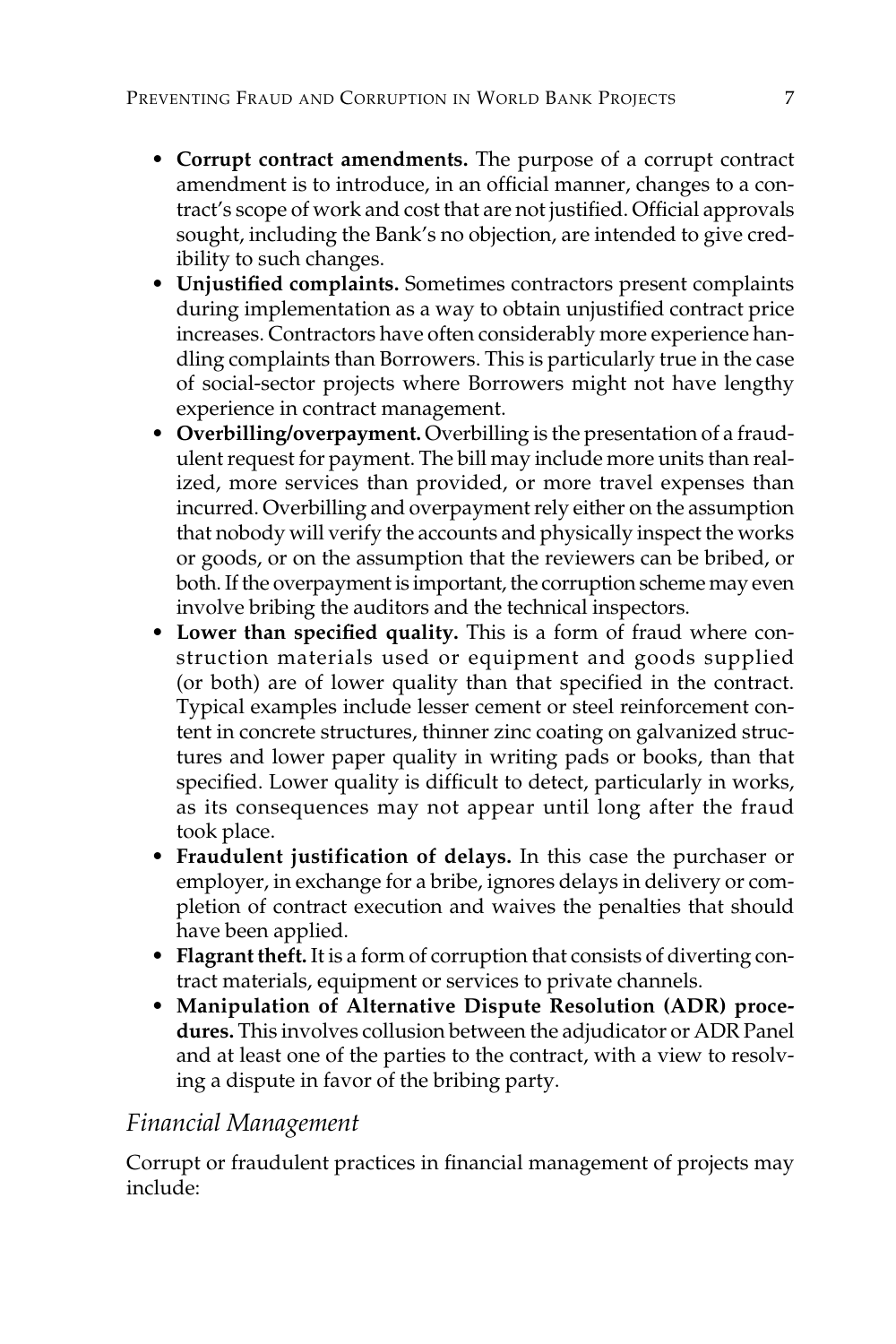- **Duplication of payments.** Inadequate internal control permits paying several times for the same item.
- **Alteration of and tampering with invoices and other supporting documents.** Amounts and quantities are changed after payments have been made, thus increasing the total value of transactions to cover misappropriation of funds.
- **Adulteration or duplication of accounting records.** Different accounting records are kept for different purposes to conceal unauthorized or illicit transactions.
- **Lack of supporting records.** As a result of deliberate misfiling or destruction of records, payments made are not supported by valid documentation, such as invoices and authorizations.
- **Ineligible payments.** Supporting documents refer to services not rendered or items not purchased, or purchased and not supplied (for example, fuel). Payments continue for contracts that have expired. Payments are made for ineligible retroactive financing.
- **Misuse of funds.** Project funds are used for other than project needs for example, short-term loans to government agencies or contractors or friends, illicit market transactions, or gambling.
- **Unauthorized advance payments without guarantee.**
- **Unauthorized use of project property.** Vehicles, office equipment, and furniture are used for personal or political purposes.
- **Excessively high operational expenditures.** The Project Implementation Unit's operational expenses exceed reasonable limits.
- **Unreported discounts.** Misappropriation of discounts obtained from suppliers-contractors.

## **Bank Anticorruption Policy on Procurement**

The Bank's anticorruption policy relating to procurement under World Bank projects is outlined in the *Guidelines: Procurement under IBRD Loans and IDA Credits*, revised January 1999 (hereinafter referred to as the Procurement Guidelines) and in the *Guidelines: Selection and Employment of Consultants by World Bank Borrowers* (hereinafter referred to as the Consultant Guidelines). These Guidelines apply to all procurement actions under Bank loans and credits. All Bank Standard Bidding Documents and Standard Forms of Contract strictly follow this policy.

## *Procurement and Consultants Guidelines*

Article 1.15 of the Procurement Guidelines and Article 1.25 of the Consultants Guidelines contain the Bank's policy with respect to procurement fraud and corruption in Bank projects (Exhibits 3a and 3b). The policy covers three aspects: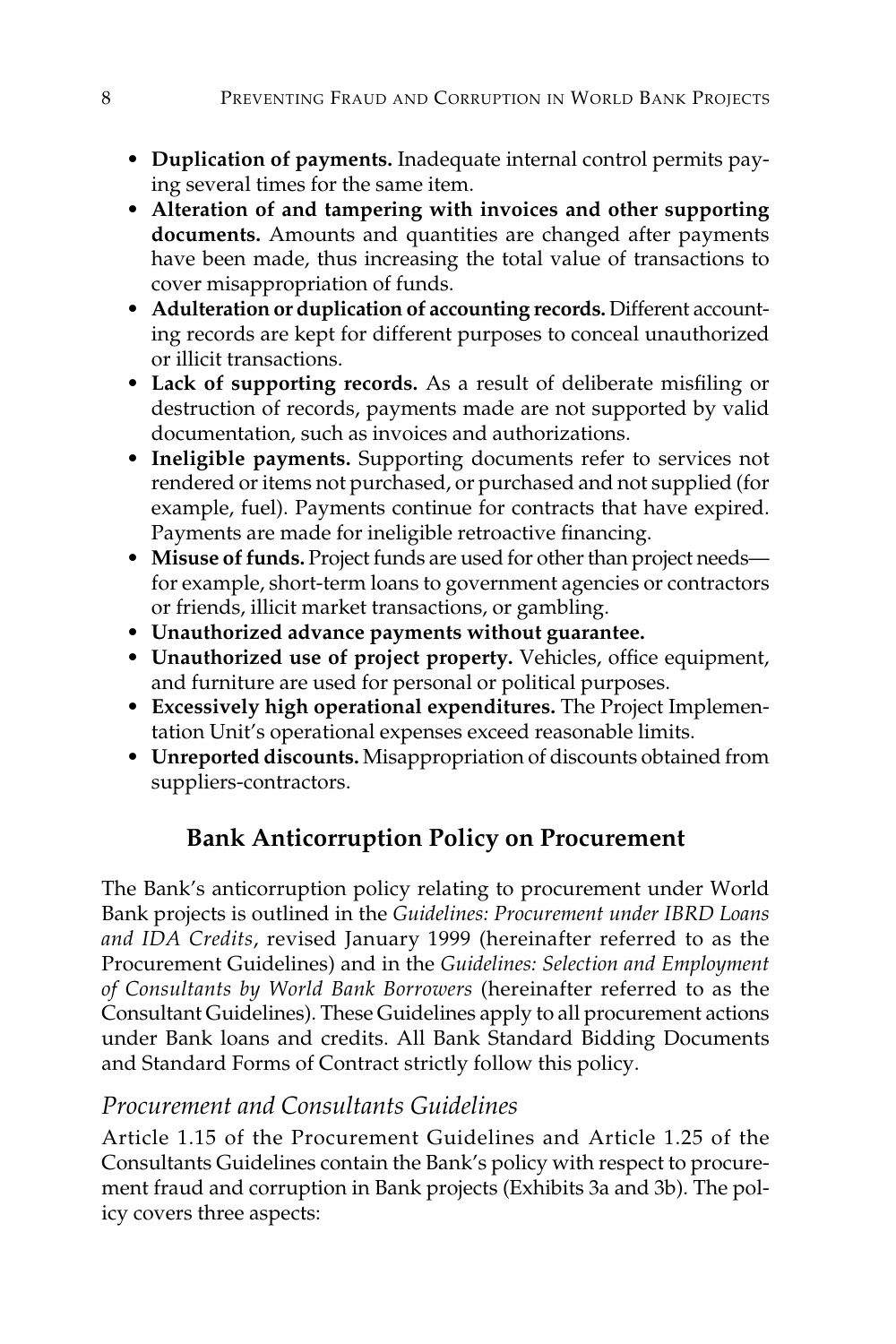#### DEFINITION OF FRAUD AND CORRUPTION

Art. 1.15 (a) of the Procurement Guidelines defines "corrupt practice" and "fraudulent practice" as indicated below. Similar definitions, with appropriate modifications, are contained in Art. 1.25 (a) of the Consultant Guidelines.

- (i) "corrupt practice" means the offering, giving, receiving, or soliciting of anything of value to influence the action of a public official in the procurement process or in contract execution.
- (ii) "fraudulent practice" means a misrepresentation of facts in order to influence a procurement process, or the execution of a contract, to the detriment of the Borrower, and includes collusive practices among bidders designed to establish bid prices at artificial noncompetitive levels to deprive the Borrower of the benefits of free and open competition.

ACTIONS BY THE BANK IN CASES INVOLVING FRAUD AND CORRUPTION

Art. 1.15 (b), (c), and (d) of the Procurement Guidelines indicate that the Bank will take the following actions in cases involving fraud and corruption:

- Reject a proposal for award if it determines that the bidder recommended for award has engaged in corrupt or fraudulent practices in competing for the contract in question;
- Cancel the portion of the loan allocated to a contract for goods or works if it at any time determines that corrupt or fraudulent practices were engaged in by representatives of the Borrower or of a beneficiary of the loan during the procurement or the execution of that contract, without the Borrower having taken timely and appropriate action satisfactory to the Bank to remedy the situation; and
- Declare a firm ineligible, either indefinitely or for a stated period of time, to be awarded a World Bank contract if it at any time determines that the firm has engaged in corrupt or fraudulent practices in competing for, or in executing, a World Bank contract.

In addition, Art. 1.15 (e) of the Procurement Guidelines states that the Bank will have the right to require that in contracts financed by a Bank loan, provision be included requiring Suppliers and Contractors to permit the Bank to inspect their accounts and records relating to the performance of the contract and to have them audited by auditors appointed by the Bank.

Similar provisions are contained in Art. 1.25 (b), (c), (d), and (e) of the Consultants Guidelines.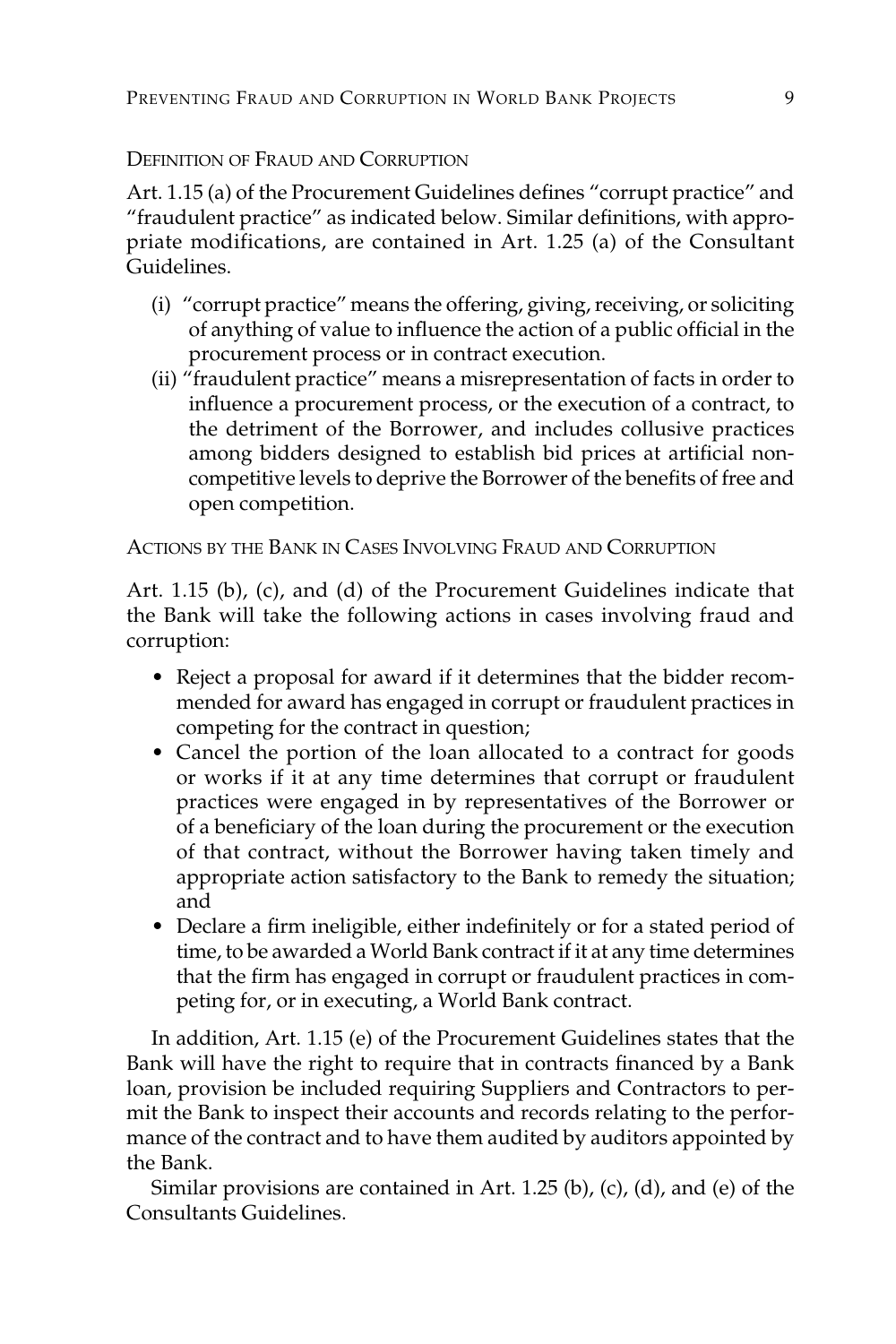UNDERTAKING TO OBSERVE THE COUNTRY'S LAWS AGAINST FRAUD AND **CORRUPTION** 

Art. 1.16 of the Procurement Guidelines and Art. 1.26 of the Consultants Guidelines specify the circumstances in which a Borrower can introduce into Bid Forms for large contracts an undertaking of the bidder to observe the country's laws against fraud and corruption (Exhibits 3a and 3b).

### *Standard Bidding Documents*

All Standard Bidding Documents (SBDs) and Standard Contracts contain clauses and provisions aimed at preventing corruption. These clauses are summarized below. As an illustration, the relevant clauses of the SBDs for Supply and Installation of Plant and Equipment are attached as Exhibit 4.

#### INSTRUCTIONS TO BIDDERS

**Eligibility**. Instructions to Bidders (ITB) clause 2.4 specifies that a bidder who is under a declaration of ineligibility issued by the Bank as a consequence of engaging in corrupt or fraudulent practices shall not be permitted to participate in World Bank contracts.

**Commissions and Gratuities.** ITB clause 15.4 requires that the bidder furnish information on commissions and gratuities paid or to be paid.

**Corrupt or Fraudulent Practices.** ITB clause 35 contains the part of the Bank policy stated in Art. 1.15 of the Procurement Guidelines that is applicable to the bidding stage.

**Bid Form.** The bidder is requested to declare all commissions or gratuities paid or to be paid by the bidder to agents in relation to its Bid or contract execution if it is awarded the contract.

#### GENERAL CONDITIONS OF CONTRACT

**Bank Audits.** Clause 9.6 of the General Conditions of Contract (GCC) specifies that the Contractor shall permit the Bank to inspect the contractor's records related to a World Bank contract.

**Termination for Corruption.** GCC Clause 42.2.1(c) specifies that the engaging of a contractor or supplier in corrupt or fraudulent practices will be an event of default as a result of which the Borrower may terminate the contract.

## **Bank Anticorruption Policy on Financial Management**

Financial Management is of paramount importance in the efforts to combat corruption. In the context of a development project, financial management involves: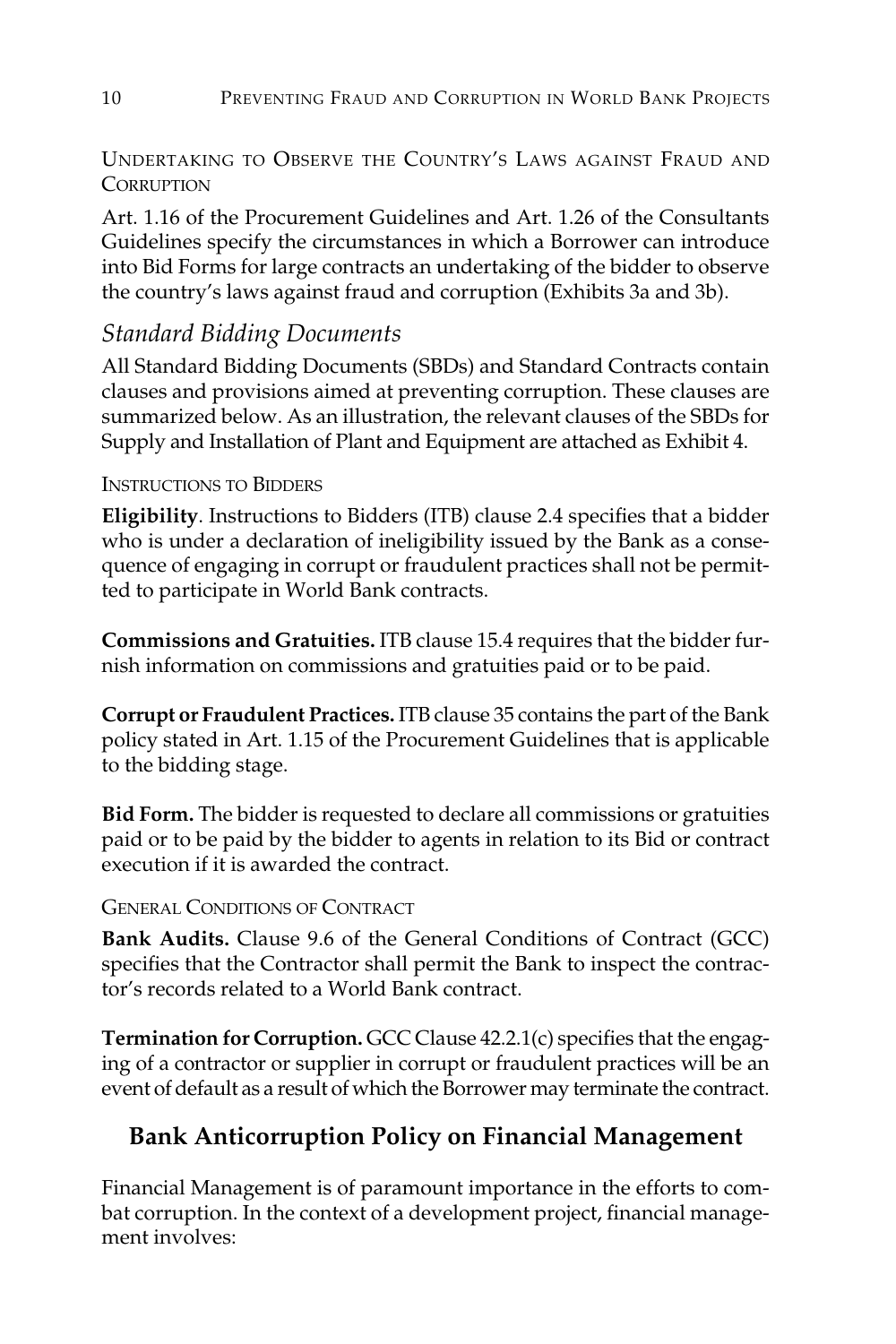- Planning project activities accurately in a timely manner;
- Formulating the budget and costing project activities;
- Organizing the human and physical resources available in a way so as to ensure that project objectives are efficiently and effectively attained within the inherent cost constraints;
- Conducting overall project activities toward successfully accomplishing project objectives within the allocated funding limits;
- Maintaining proper accounts; and
- Ensuring that the financial statements of the project are regularly audited by independent auditors.

### *OP/BP 10.02*

The Bank policy on financial management requires, for all projects financed by funds administered by the Bank, that the Borrower and the project implementing entities maintain financial management systems adequate to ensure that they can provide accurate and timely information regarding project resources and expenditures. Such systems must address the following main areas:

#### **ACCOUNTING**

Accounting information submitted to the Bank by project implementing entities must adhere to accounting standards acceptable to the Bank. When project implementation begins, the Borrower and project implementation entities must have in place accounting and internal control systems that accord with such standards.

#### FINANCIAL REPORTING

Project legal agreements normally require that the Borrower and the project implementing entities provide the Bank, within six months after the end of each fiscal year (including the fiscal year of the final Bank disbursement), with annual audited financial statements of the project that are acceptable to the Bank. The Bank also requires audited financial statements of any revenue-earning Borrower or project-implementing entity if (a) its financial viability is vital to project success, or (b) one of the project objectives is to improve its institutional capability. In addition, the Bank may require submission of interim unaudited statements used for project management and monitoring purposes.

#### **AUDITING**

The Bank requires the Borrower and the project implementing entities to have the required financial statements for each year audited in accordance with standards on auditing that are acceptable to the Bank. An audit of such financial statements includes (a) an assessment of the adequacy of accounting and internal control systems to monitor expenditures and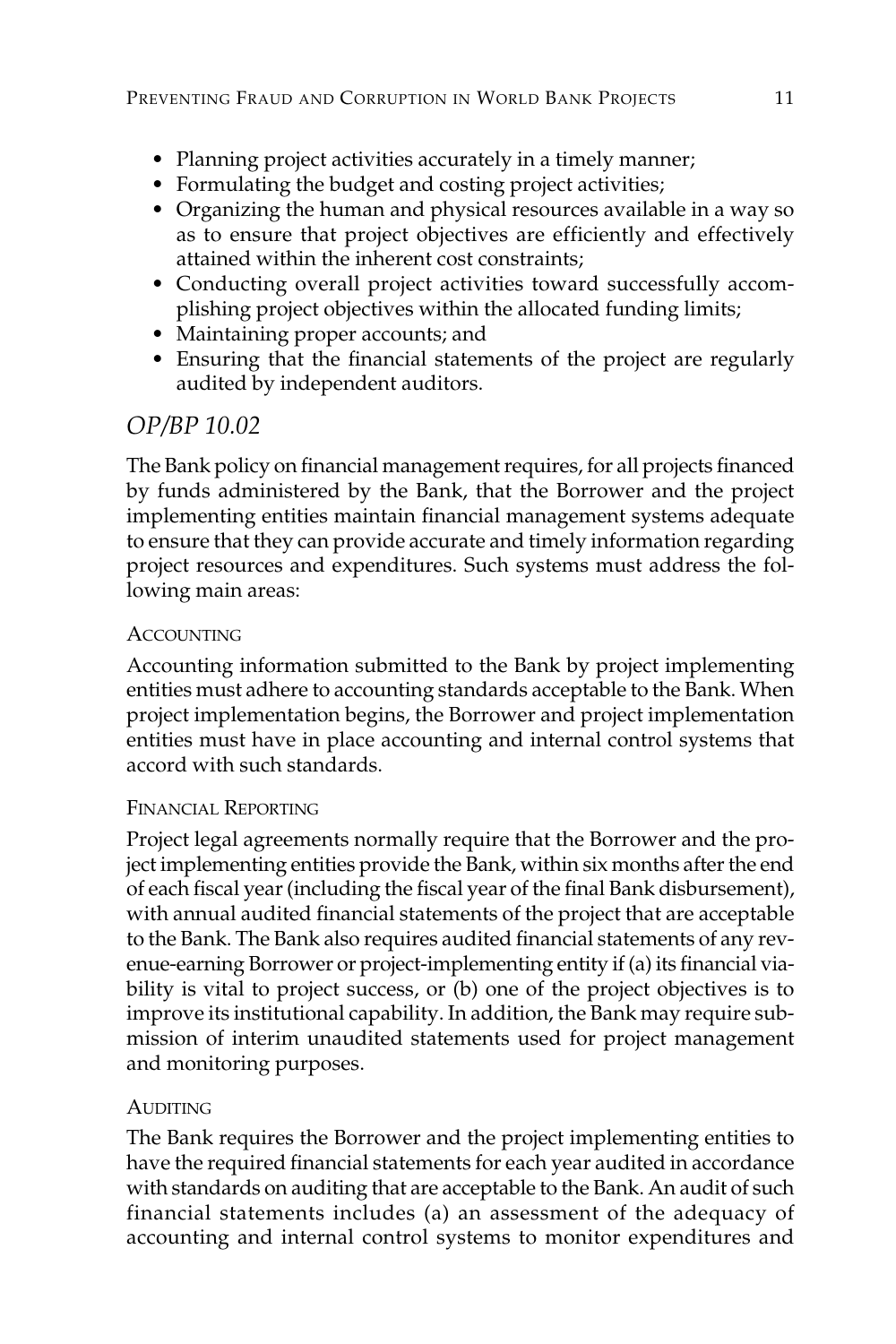other financial transactions and ensure safe custody of project-financed assets; (b) a determination as to whether the Borrower and project implementing entities have maintained adequate documentation on all relevant transactions; (c) verification that expenditures submitted to the Bank are eligible for financing; and (d) identification of any ineligible expenditures.

The Borrower and the project implementing entities ensure that an independent auditor acceptable to the Bank is appointed in sufficient time to carry out its responsibilities, including a review of the financial management systems at the beginning of project implementation and periodically thereafter.

#### *The Loan Administration Change Initiative (LACI)*

The Loan Administration Change Initiative (LACI), recently approved by the Board, introduces an integrated project monitoring system bringing together accounting and financial management, disbursement, procurement and contract management, and physical progress. It introduces a simplified system of disbursing funds, linking disbursements to project progress as reported in quarterly project management reports.

Project Management Reports (PMRs) prepared under LACI arrangements require for their timely submission an appropriate and duly staffed project organization structure and an effective internal control environment, including a physical and financial monitoring system. Through the latter, project management will compare actual and planned project progress and explain any major variations. In addition, the PMR includes a procurement management report for monitoring of selected contracts above and below the prior review thresholds. It has been observed that in projects already using this mechanism, overall control over project activities is significantly enhanced. This also helps reduce corruption and fraud.

### **Specific Actions to Combat Corruption in Bank Projects**

### *The Role of the Borrower*

To prevent fraud and corruption in a Bank project, the Borrower must strictly adhere to the commitments and procedures spelled out in the Loan Agreement with the Bank. The Loan Agreement implicitly or explicitly contains the Bank's anticorruption policy and specific clauses, relating to procurement, financial management, and disbursement procedures, that are designed to minimize the risk of corruption in the project. To meet these commitments, the Borrower should ensure that capable, experienced personnel are appointed to handle all transactions under the Bank loan, particularly procurement and financial management. Such personnel can be the Borrower's own staff or consultants.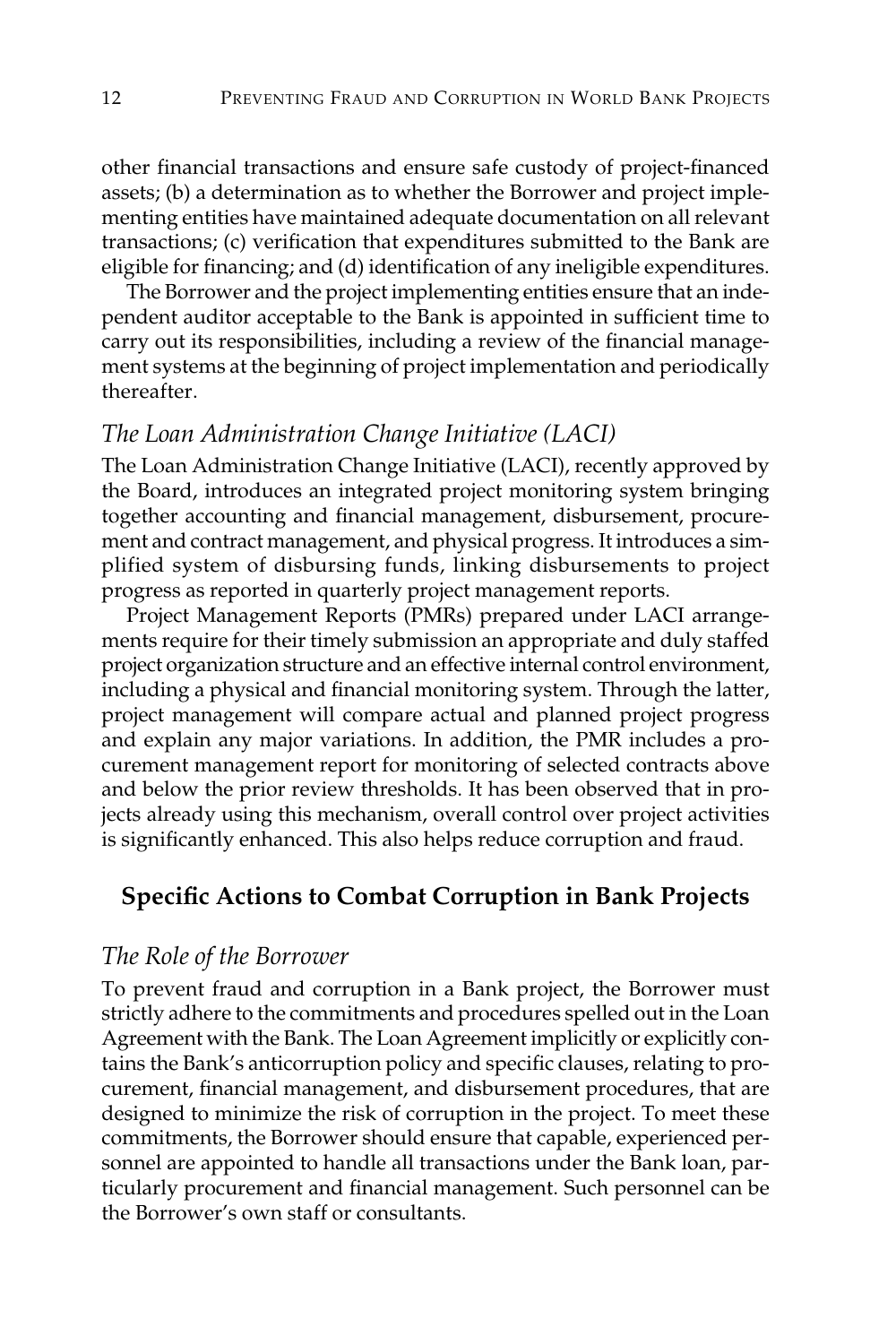Borrowers should also commit themselves to use the Bank SBD in a sound manner. This implies obtaining the Bank's no objection to any proposed changes to the SBDs.

## *The Role of Bank Staff*

Bank staff can prevent fraud and corruption in Bank projects through good project design, effective supervision, and high standards of personal integrity.

#### PROJECT DESIGN

Task Teams are responsible for ensuring high quality-at-entry of projects they prepare. In addition to focusing on the specific subject matter of the project, it is important to make sure that the risk of fraud and corruption during implementation is minimized. This requires careful design of project activities and procurement, financial management, disbursement, supervision, and implementation arrangements. The definition of project components needs to be scrutinized for potential bias favoring untargeted beneficiaries or specific consultants, contractors, or suppliers. Preparation work done by the Borrower and others, including consultants, needs to be reviewed as to the appropriateness of underlying assumptions, computer models, and cost and time estimates. Project cost estimates must be realistic. Excessively generous cost estimates, especially in projects involving only a few large contracts, present a big temptation for fraud and corruption by borrowers and contractors. On the other hand, cost estimates that show substantial shortages in relation to actual contract prices may require adjustments in scope of work or project design, creating opportunities for corrupt practices. In case of doubt, Task Teams should consult specialists inside and outside the Bank.

For designing the **procurement arrangements** of a project, Task Teams should:

- Include a Procurement Specialist in the Task Team.
- Review, at an early stage of the project cycle, procurement laws, regulations, and practices in the Borrower's country to assess not only conflicts with Bank policy, but also the overall soundness of public procurement. When a Country Procurement Assessment Review (CPAR) is available, it will provide appropriate guidance on procurement procedures that might present difficulties for implementing procurement under a project. If a CPAR is not available, the Task Team should consider the feasibility of having a CPAR conducted before appraisal.
- Carry out during project preparation an assessment of the procurement capacity of the implementing agency. It is important to ensure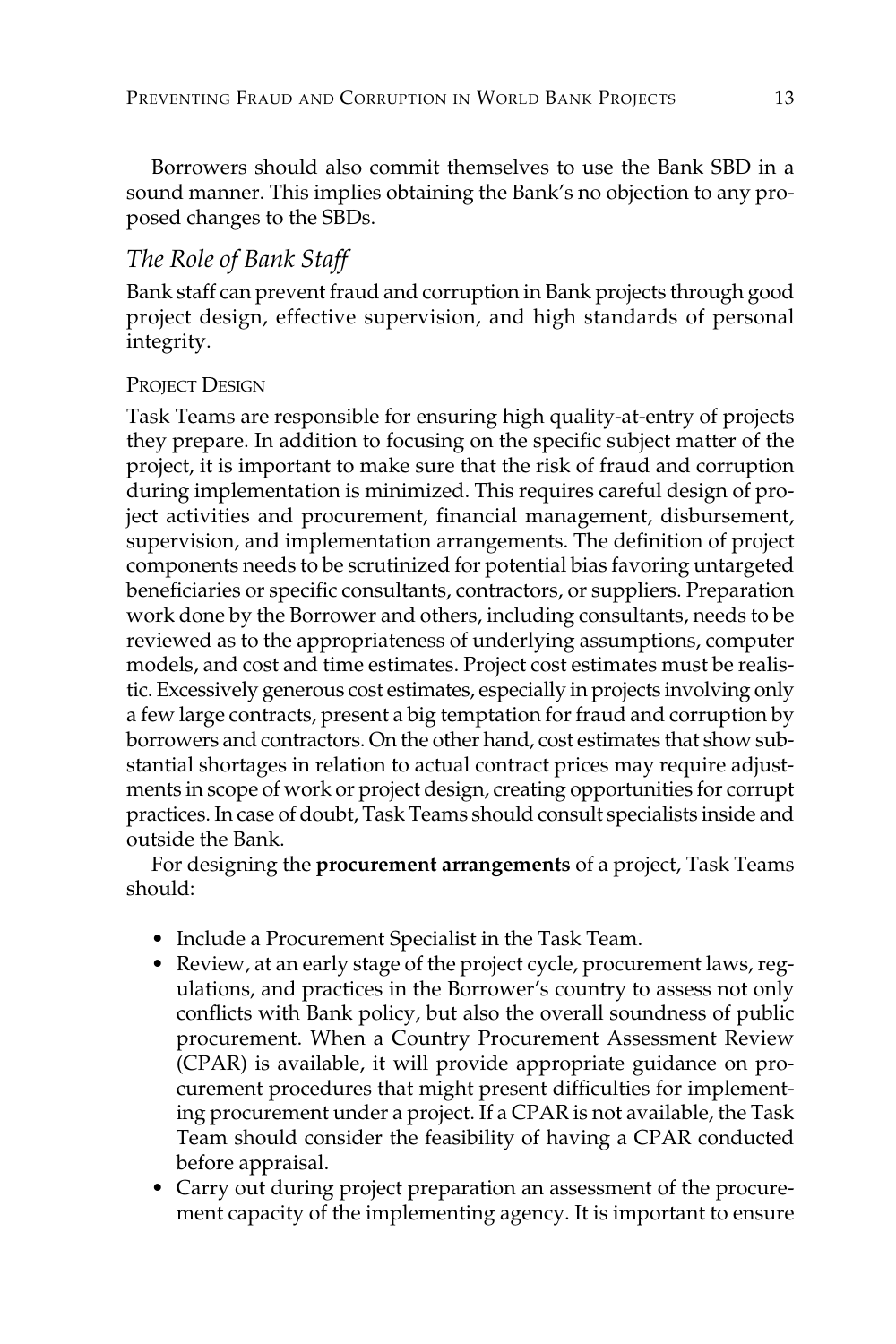that the procurement function is well organized, procurement procedures are clearly defined and understood, and the implementing agency has a strong procurement team. Inefficiencies and mistakes by unqualified, low-salaried procurement teams may prompt "experienced" bidders to attempt corrupt practices.

- Conduct procurement seminars for project implementation staff during project preparation. This training should be repeated regularly during implementation to keep procurement skills of project staff up to date.
- Select procurement procedures in a realistic manner, taking into account the borrowing country's capability and experience in supplying the goods and services and constructing the works included in the project. The following deficiencies are frequently noticed in the design of procurement arrangements:
	- **Implementing-agency procurement capacity.** The procurement capacity of the implementing agency is overestimated, leading to higher prior-review thresholds and unrealistic procurement plans.
	- **Local industry participation.** In some cases the participation of the local industry may represent the most economic and efficient way to implement a project. However, sometimes there may be too much optimism about the capacity of the local industry. It may be assumed that most of the goods will be locally produced, most work contracts performed by local contractors, and most consulting work provided or led by national consultants. This may not only lead to downstream difficulties in implementation of projects, but also enhance opportunities for corruption.
	- **Procurement methods.** There is a trend to provide for a large number of small consulting contracts, mostly with individual consultants, based on the often erroneous assumption that no consulting company would be interested in handling a large number of small, scattered consulting assignments. A large number of small contracts practically eliminates adequate supervision by the Bank and the Borrower, and increases opportunities for corruption. In many cases, Borrowers propose an unnecessary splitting of large contracts into smaller components to increase the chances of awards to local contractors, suppliers, or consultants. This practice limits competition and favors corruption.

There is also a trend to rule out prequalification on grounds that it is too time-consuming or against the "fundamental principles" of the Constitution. A hidden purpose might be to increase the chances of local bidders who would not otherwise have a chance to compete. Prequalification, if appropriately scheduled and implemented in accordance with the procurement plan, should not involve major delays in project execution.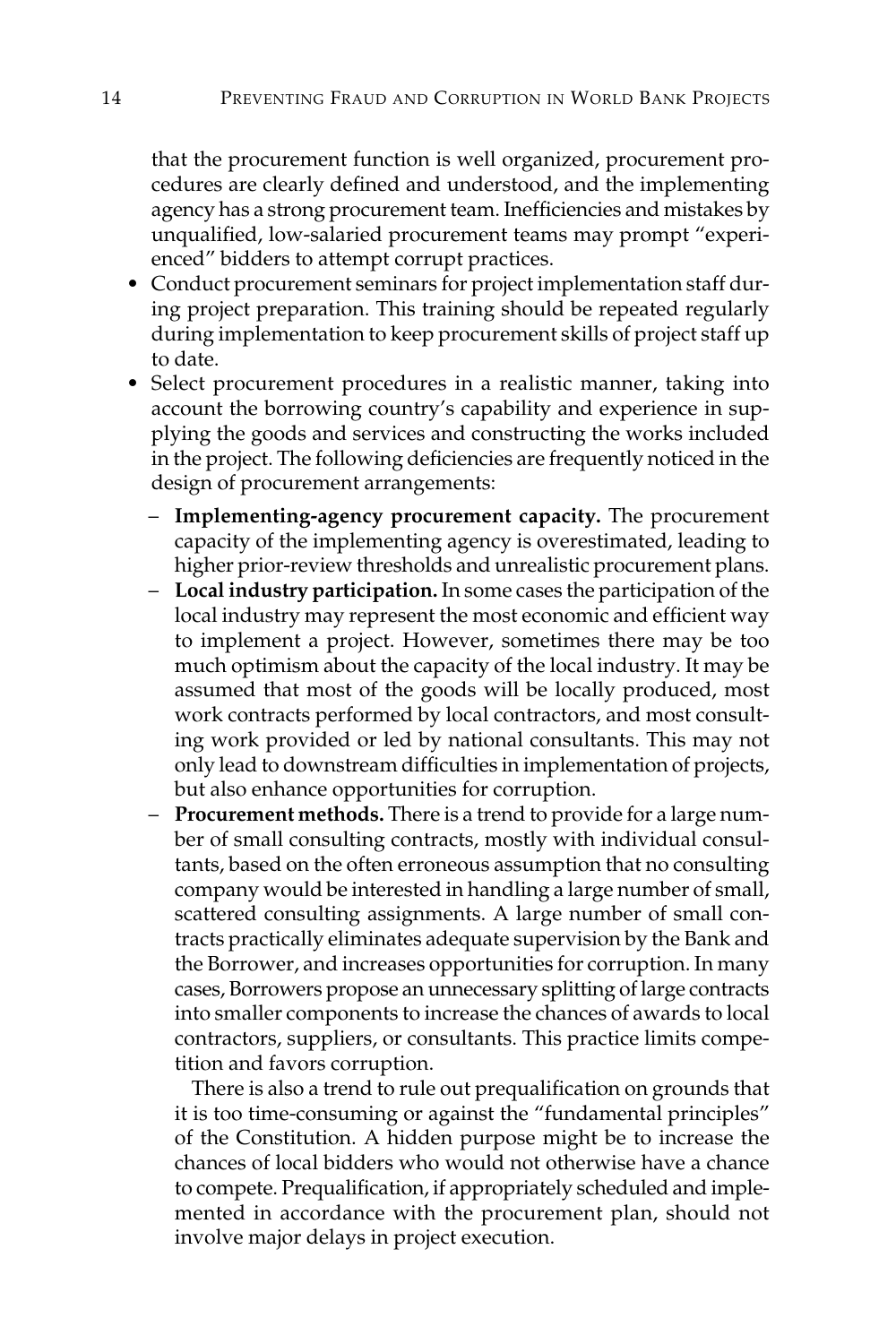#### – **Bank review of procurement decisions.**

- **Prior review**. Borrowers push for, and Task Teams are sometimes willing to support, procurement arrangements with reduced or no prior review by the Bank, arguing that this causes excessive delays. This argument is often not true. The use of the Bank SBDs and appropriate standard documents for NCB can largely simplify and expedite prior review by the Bank.
- **Post review.** Post review often does not take place as specified in most Loan Agreements, thus allowing all sorts of procurement wrongdoing to go undetected. Special procurement supervision must be provided when large parts of a loan will be disbursed under Statement of Expenditure (SOE) procedures. Alternatively, provision for procurement audits needs to be made to ensure transparent, corruption-free procurement.
- **Local laws and practices.** The fact that Article X, Section 10.01 of the General Conditions Applicable to IBRD Loans and IDA Credits (see Exhibit 2) establishes that the provisions of the Loan Agreement prevail over national or subnational laws is of particular relevance to ensure sound procurement and contract implementation. The procurement laws of most borrowing countries contain provisions that exempt Bank projects from complying with the provisions of such laws. However, in some cases, this exemption is subject to there being no conflict with "fundamental principles" of the Constitution. This can create difficulties during implementation for, depending on how the "fundamental principles" are interpreted, it may be difficult to enforce the provisions of the Loan Agreement. For instance, prequalification procedures may not be allowed on the ground that prequalification restricts access to public bidding processes. Also, bid securities may not be permitted on the ground that they discriminate against smaller firms. In view of these potential problems, the local procurement laws must be studied carefully and the Loan Agreement should be drafted in a manner that would ensure that the preeminence of the Bank's procurement policies and procedures is preserved under all circumstances. In cases where certain exceptions to these are justified, they should be agreed to at negotiations, in consultation with the Regional Procurement Advisor's (RPA's) office, and clearly indicated in the Loan Agreement.

With regard to the design of **financial management arrangements** of a project, Task Teams should:

• Include a Financial Management Specialist in the Task Team.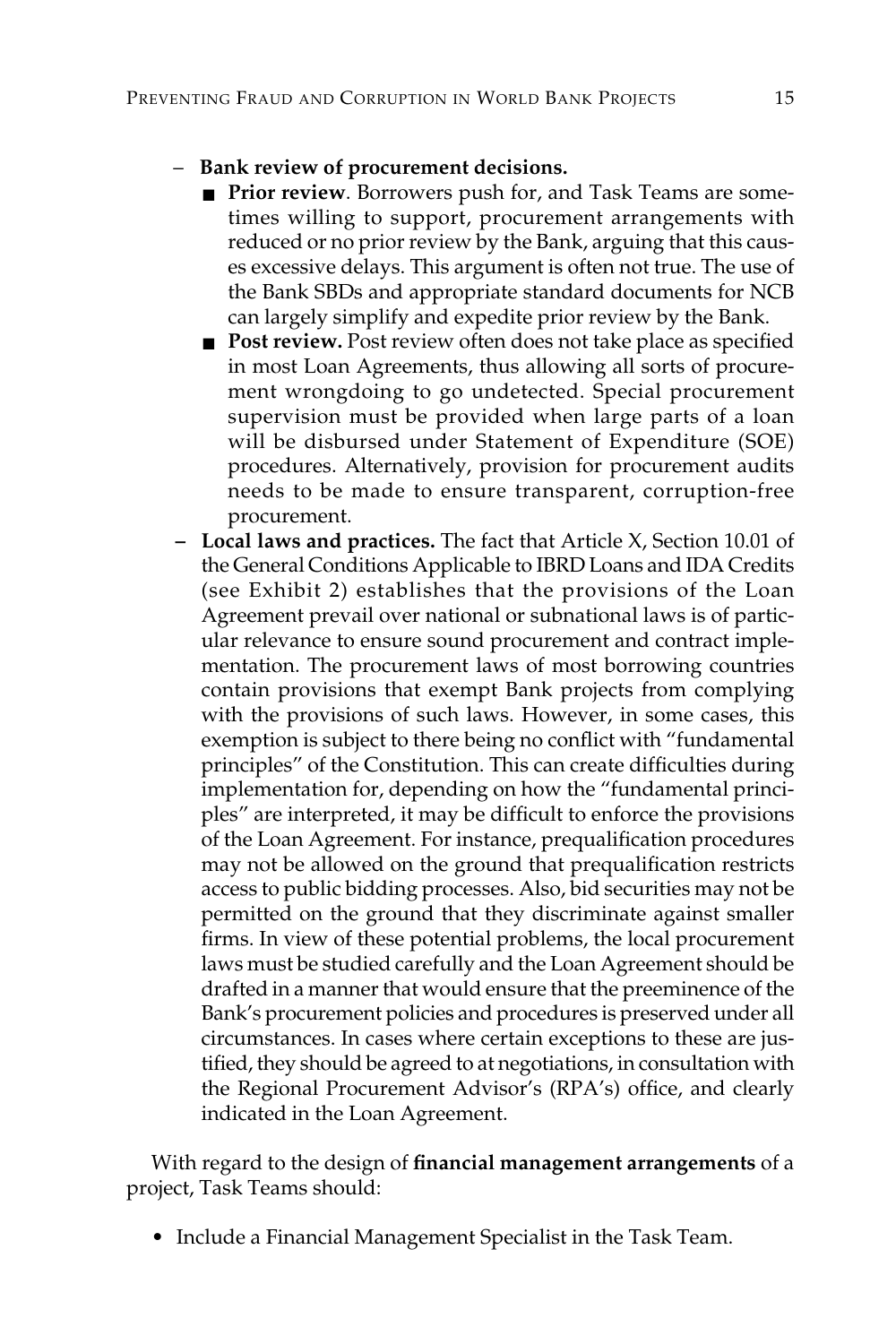- Review the most recent Country Financial Management Assessment (CFMA) to provide a diagnosis of a country financial management system and its overall accounting environment for private and public sector organizations. If a CFMA is not available, the Task Team should explore the possibility of having one prepared prior to project appraisal.
- Assess the financial management capacity of the implementing agency. Ensure that the Borrower's capacity to handle financial, accounting and auditing aspects of the project is commensurate with project requirements.
- Organize Financial Management seminars for project staff, to be conducted during preparation and repeated during implementation as needed.

#### PROJECT IMPLEMENTATION AND SUPERVISION

Task teams should keep the following considerations in mind during project implementation and supervision to prevent fraud and corruption in projects:

- **Compliance with the Loan Agreement.** It is critical to ensure that Borrowers strictly and consistently comply with the provisions of the Loan Agreement, particularly those relating to procurement, disbursement, financial management, and auditing.
- **Waivers and exceptions.** Bank procurement policy and procedures have been designed to ensure transparency and minimize corruption. Therefore, before granting waivers or exceptions to Bank rules or procedures, such as procurement thresholds and the time to be allowed for submitting bids, the potential for corruption should be analyzed carefully in consultation with the RPA and the Legal Department. Personal interests might be the main reason behind many requests for exceptions. For instance, in some cases, the real motivation behind a request to waive or eliminate International Competitive Bidding (ICB) requirements, and allow instead the application of NCB procedures, may be to increase the ability of the purchasing officers to grant contracts to local firms who are close to them.
- **Visiting, inspecting project sites.** There is no substitute for site visits to get a good idea of how the project is progressing. Project sites are places where project activities are taking place. In case of infrastructure projects, it could be the site(s) where a road or a bridge is being built. In the case of education projects or public-sector improvement projects, the sites could be the places where computers are being installed or libraries are being constructed, or where training courses are delivered. Sometimes site visits bring surprises, as actual progress observed may be substantially less than that reported.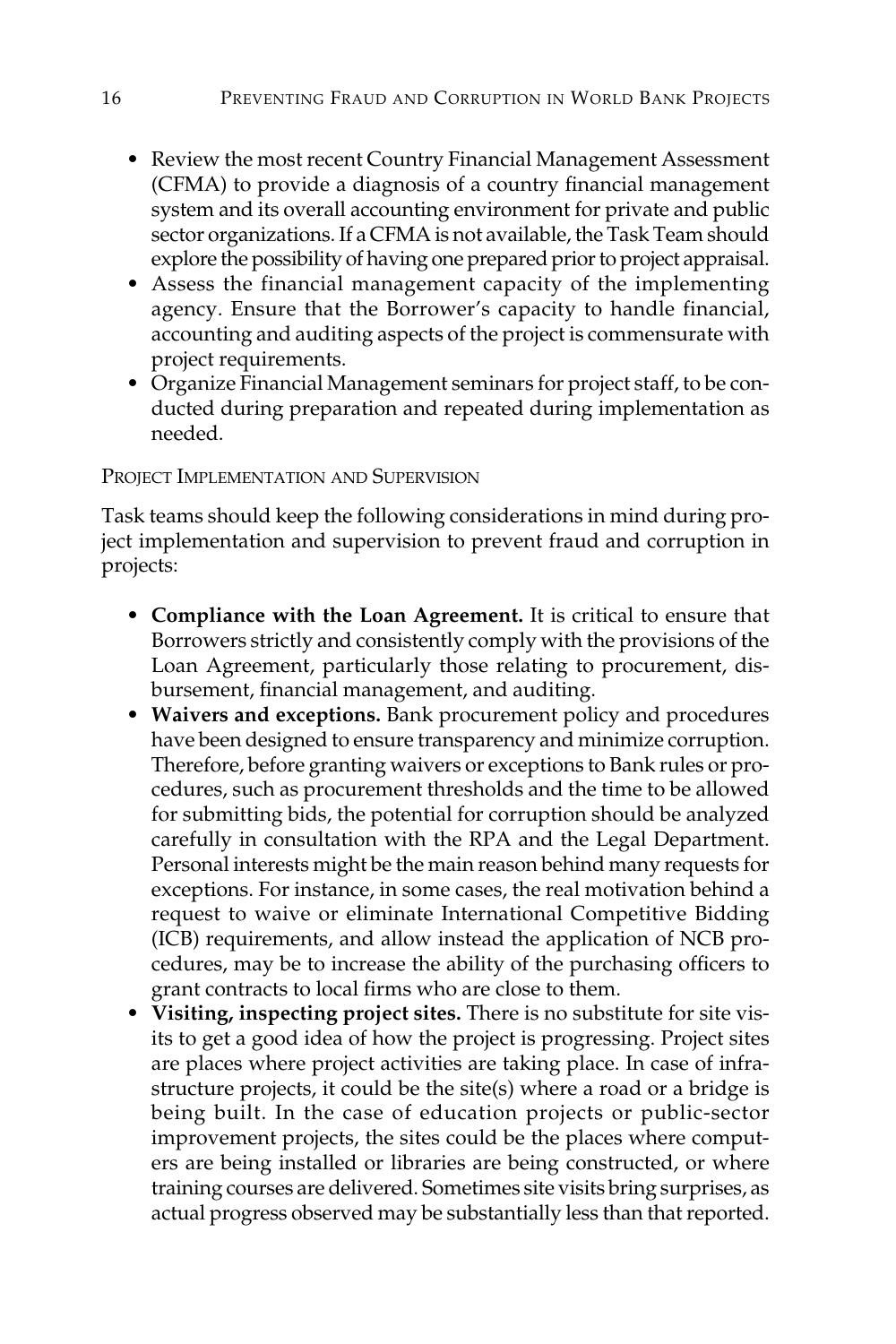- **Decisions close to loan closing.** Sometimes Borrowers may request the Bank's authorization for unusually large advance payments as a way to ensure full disbursement of a loan that is about to be closed and, thus, avoid cancellation of funds. Though such advance payments must be made against a bank guarantee, as required by the Bank to protect the Borrower against noncompliance by the contractor, there is nothing the Bank can do to enforce contract execution after loan closing. The Borrower can make the guarantee effective, recover its advance payment, and use the funds for something else. The Borrower may even compensate or "remunerate" the contractor for helping to obtain funds that can then be used without any accountability.
- **Financial management and audit.** Ensuring that appropriate project financial monitoring systems are in place and effectively used by project management throughout project implementation is an important deterrent to corrupt practices. Regular progress and financial reports must be obtained from the project management. Explanations about deviations from plans or unusual items should be called for and carefully analyzed to initiate timely remedial measures. Ensuring that independent auditors regularly audit the project is a major tool to reduce the risk for fraud and corruption.

#### PERSONAL INTEGRITY

While project design and supervision play an important role in keeping Bank projects free of corruption, the personal integrity of Bank staff is key. Bank staff carry a heavy fiduciary responsibilities in their day-to-day work. Therefore, it is imperative that they follow and project the highest standards of personal integrity. Bank Staff Rules of Conduct and the Ethical Guide for Bank Staff Handling Procurement Matters in Bank-Financed projects (Exhibit 5) provide some guidance in this regard.

## **What to do if Corruption is Suspected or Reported**

The procedures for reporting, processing, and investigating allegations of corrupt or fraudulent practices are contained in the following documents:

- **Fraud and Corruption under World Bank Contracts: Procedures for Dealing with Allegations against Bidders, Suppliers, Contractors, or Consultants:** Operational Memorandum dated January 5, 1998 (Exhibit 6);
- **New Measures to Combat Fraud and Corruption:** Mr. Wolfensohn's memo dated October 15, 1998 (Exhibit 7).
- **Procedures for Reporting Allegations of Fraud and Corruption:** Email dated March 3, 2000 of Mr. Shengman Zhang, Chairman,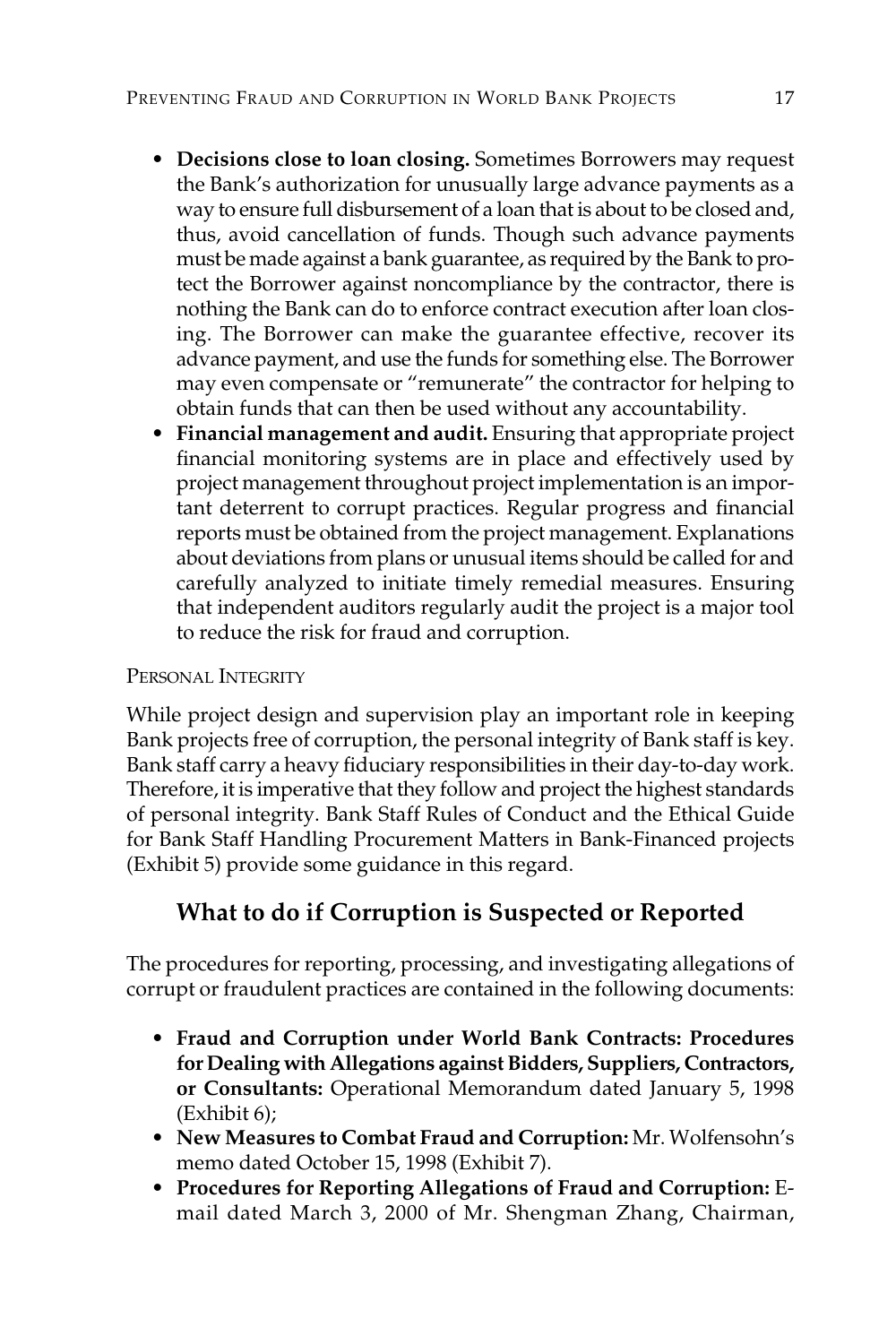Oversight Committee on Fraud and Corruption (Exhibit 8). This partially modifies Operational Memorandum dated January 15, 1998, mentioned above.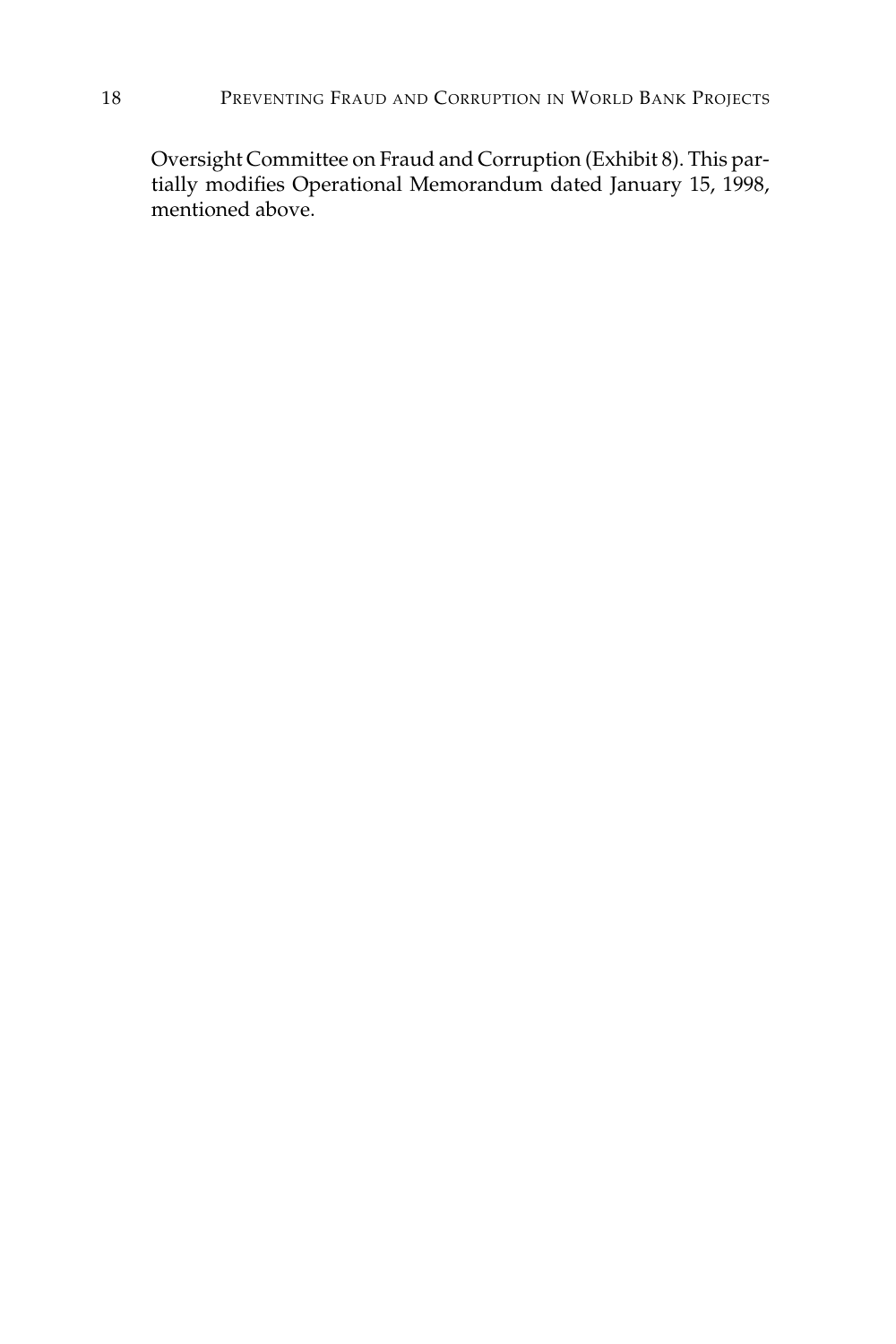## Part Three

## Case Studies

The following cases illustrate situations where World Bank projects may be exposed to fraud and corruption. They also indicate circumstances where an impression of fraud and corruption may be created, even when there is no actual wrongdoing. All of the cases are fictitious. Any resemblance with real situations, persons, projects, or countries is purely coincidental.

### **Cases on Procurement**

*Case 1*

Metales y Asociados, Ltd. (MyAL), the winning foreign bidder of a goods contract that was awarded following ICB procedures, informs the Task Team Leader (TTL) that at the last minute, before signing the contract, the purchaser has requested it to provide a special bank guarantee for 50 percent of the contract value in order to secure the availability of spares for a period of five years. This requirement was not included in the bidding documents. MyAL also informs the TTL that unknown persons of the purchaser's country have threatened that unless it rejects the award and quits, its goods will be boycotted upon arrival in the country.

- 1. What should the TTL do?
- 2. What can the Bank do?

#### *Case 2*

The executing agency of a World Bank project must hire a large number of individual consultants during the project execution period. An individual consultant informs the TTL that he has been asked to pay in cash a commission of 15 percent of his contract value to a person who is not a party to his contract with the Borrower. He says that many other consultants are in the same situation but do not want to go public because they will not be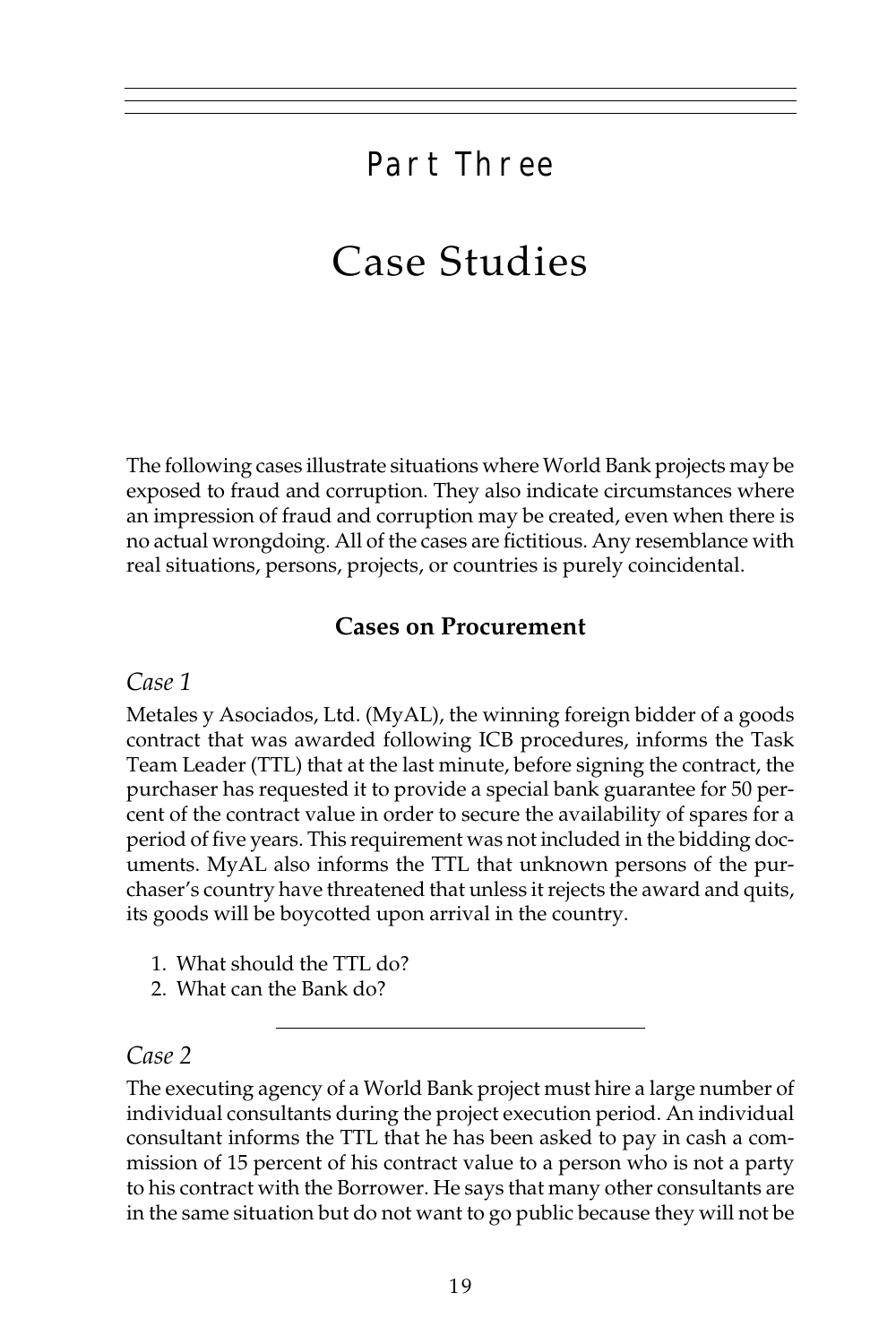given any further assignments. The consultant says that he would be willing to inform the authorities and testify in court, but would like to know if the Bank could provide him with any kind of protection.

- 1. Can the Bank provide any protection to the consultant?
- 2. If the consultant required employment with the Bank, in exchange for denouncing the case to the authorities and testifying in court, would this be an option worth considering?

### *Case 3*

At the end of a mission that included negotiating a large loan in the field, the Borrower invites the TTL and the other members of the mission to a dinner party. The TTL and mission leader accept the invitation, which she considers appropriate and not excessive. When the TTL returns to her hotel, she finds that a package has been delivered to her room together with a note from a high-level government official thanking her for her efforts and congratulating her on the good work done. The package contains what seems to be a gold and sapphire ring. Upon her return to Washington, the TTL asks a jeweler to appraise the ring and realizes that its value is estimated at US\$5,000. On her way to the office, she realizes that the ring has been stolen from her bag. She feels that there is nothing she can do at that point.

- 1. Should the TTL report the event to the Bank?
- 2. If you were the Director of the TTL, what would be your reaction?

### *Case 4*

A TTL finds a threatening message in his voice mail. The message says "You have signed your death sentence by interfering with contract awards under Project…."

- 1. What should the TTL do?
- 2. What can the Bank do?

### *Case 5*

During a supervision mission, a TTL gets a hint from a low-level public official that the Official Gazette of a certain date contains "valuable information" on recent actions taken by the Borrower, an autonomous agency of the government. That night the TTL reads the Gazette issued on the specified date and finds that the Borrower has entered into a contract involving large financial commitments, which constituted a default of specific covenants of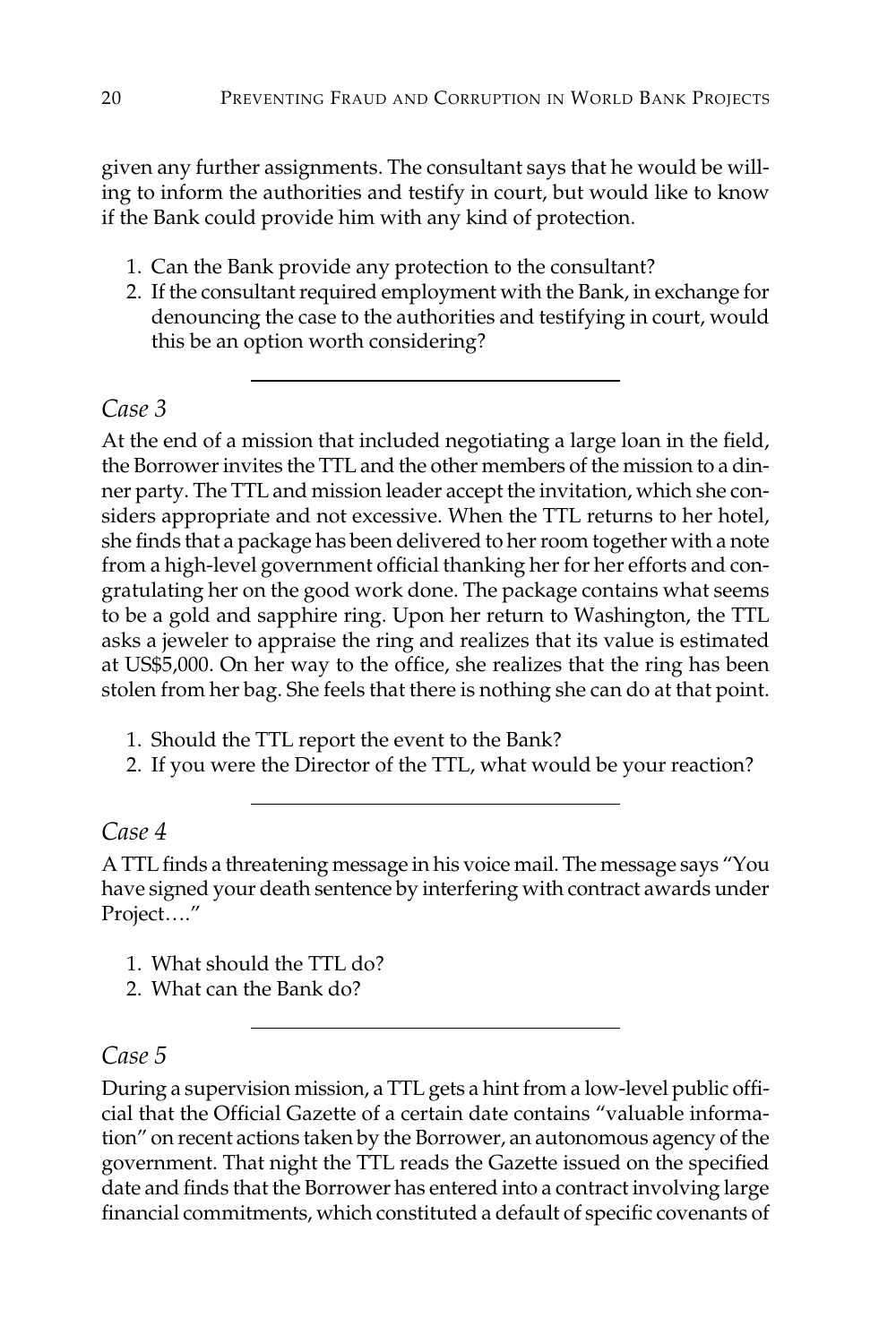the Loan Agreement. The TTL notes with disappointment that the Bank has just declared the loan effective after obtaining assurances from the Borrower that the contract in question would not be pursued. The TTL is furious and feels betrayed by the Borrower. He is planning to discuss the matter early next morning at a meeting with the Minister of Finance and inform the press.

- 1. How would you characterize the action of the Borrower?
- 2. Is the reaction of the TTL appropriate? What else can the TTL do?
- 3. Can the Bank take any action against the Borrower?
- 4. What can the government do?

#### *Case 6*

During a field post-review of procurement actions by the Borrower, a Procurement Specialist (PS) verifies that there are a number of contracts that the Borrower has awarded in contravention to the provisions of the Loan Agreement. After briefly discussing the situation with his supervisor on the phone, the PS did not record the situation in the Aide Memoir. Upon his return to Washington, he informs his supervisor in detail that the Borrower knowingly awarded contracts through direct contracting, instead of NCB procedures as specified in the Loan Agreement. The prices of the awarded contracts are substantially higher than similar market prices. The PS suspects that this is a case of corruption, but notes with surprise that his manager is reluctant to discuss the situation at higher levels and suggests that the Back to Office Report should contain no reference to the situation. The PS believes that the Bank should have declared misprocurement, with cancellation of funds from the loan account. However, he opts to not report his findings, because he is afraid of his supervisor's reaction.

- 1. Comment on the situation in respect to
	- the reaction of the supervisor
	- the steps taken by the PS.
- 2. How would you have acted in this situation?

### *Case 7*

A public official receives from Trapp Inc., a private company, an invitation to have a family vacation at a beach resort owned by the company. The president of the company insists that the invitation would involve no extra costs for the company, as the resort has to be kept open and functioning in any case. The public official decides to accept the invitation. The market price of an equivalent vacation is \$3,500. The public official is later appointed as one of the members of the evaluation commission in a bidding process in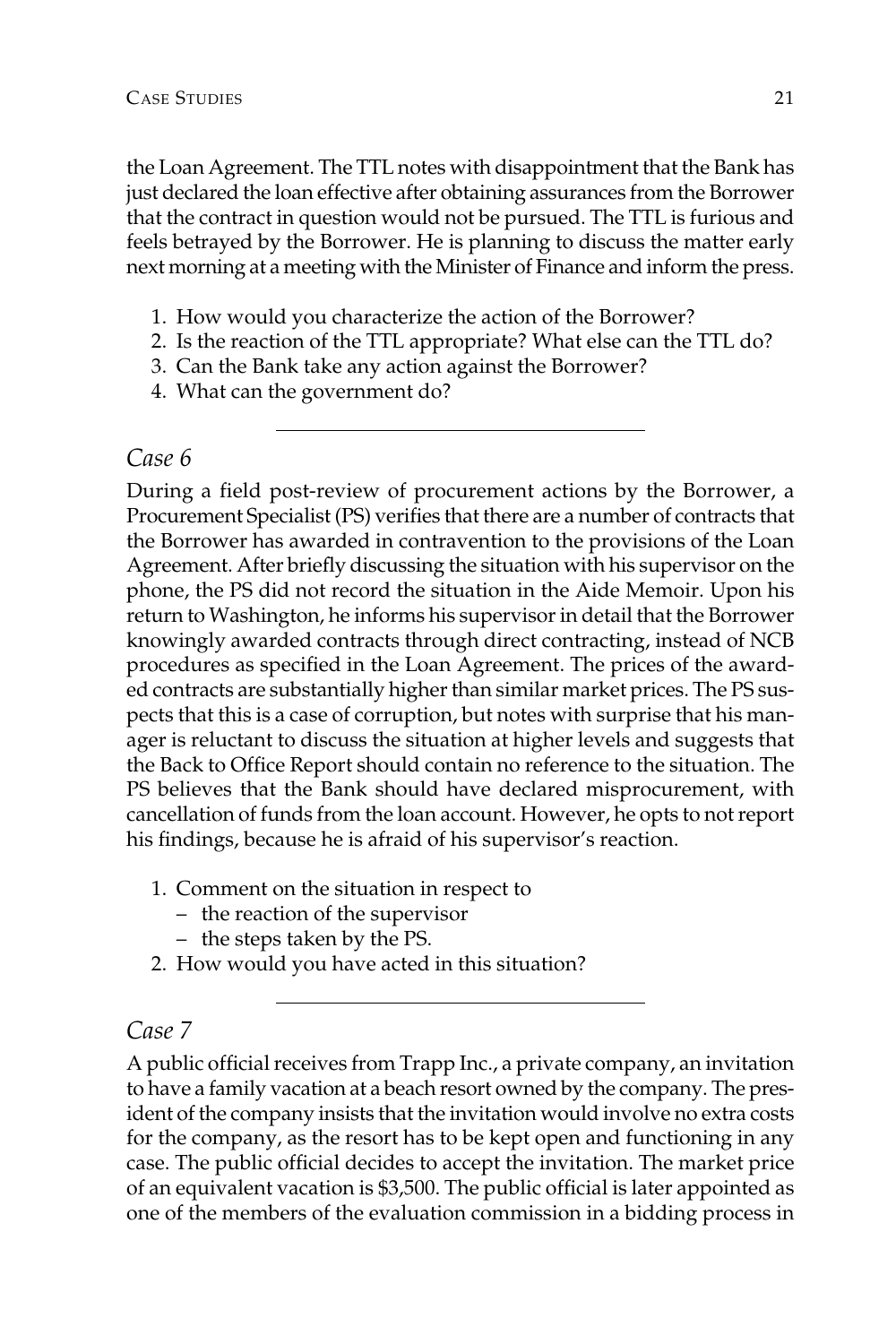which Trapp is participating. The official feels trapped. He thinks that he can act impartially and fairly as a member of the evaluation commission and, therefore, he does not want to reject the appointment. If he does, his colleagues may become suspicious and everybody may become aware of the fact that he had accepted the invitation. He could even lose his job. On the other hand, if he does not inform his supervisor, he could be at the mercy of Trapp Inc., which could blackmail him in exchange for favorable treatment or confidential information. He does not see a way out.

- 1. Analyze the situation as to the improprieties committed by the various players.
- 2. How would you resolve this case?

#### *Case 8*

A public official contacts a bidder through a third party to request \$1,000 in cash for making available a copy of the draft evaluation report and additional confidential information of a bidding process in which the bidder is participating. The contact person suggests to the bidder that the information will allow the presentation and substantiation of a claim.

- 1. What should the bidder do?
- 2. What should the TTL do if he (she) becomes aware of the situation?

#### *Case 9*

A public official sends through a third party a message to the Director of the Research Center of a university, requesting that he use his influence to ensure that the daughter of a colleague public official be admitted to the university. In exchange, the public official promises the director a favorable treatment during the evaluation of a proposal presented by the Research Center, to provide consulting services to the agency the public official heads, under a World Bank project.

What should the Bank do if it learns about this situation?

#### *Case 10*

During the evaluation period of a large-value contract financed by the Bank, a bidder is seen in a restaurant having dinner with two members of the evaluation commission and the TTL for the project. In fact, the reason for the invitation was not connected to the work of the evaluation commission, but nobody believed them.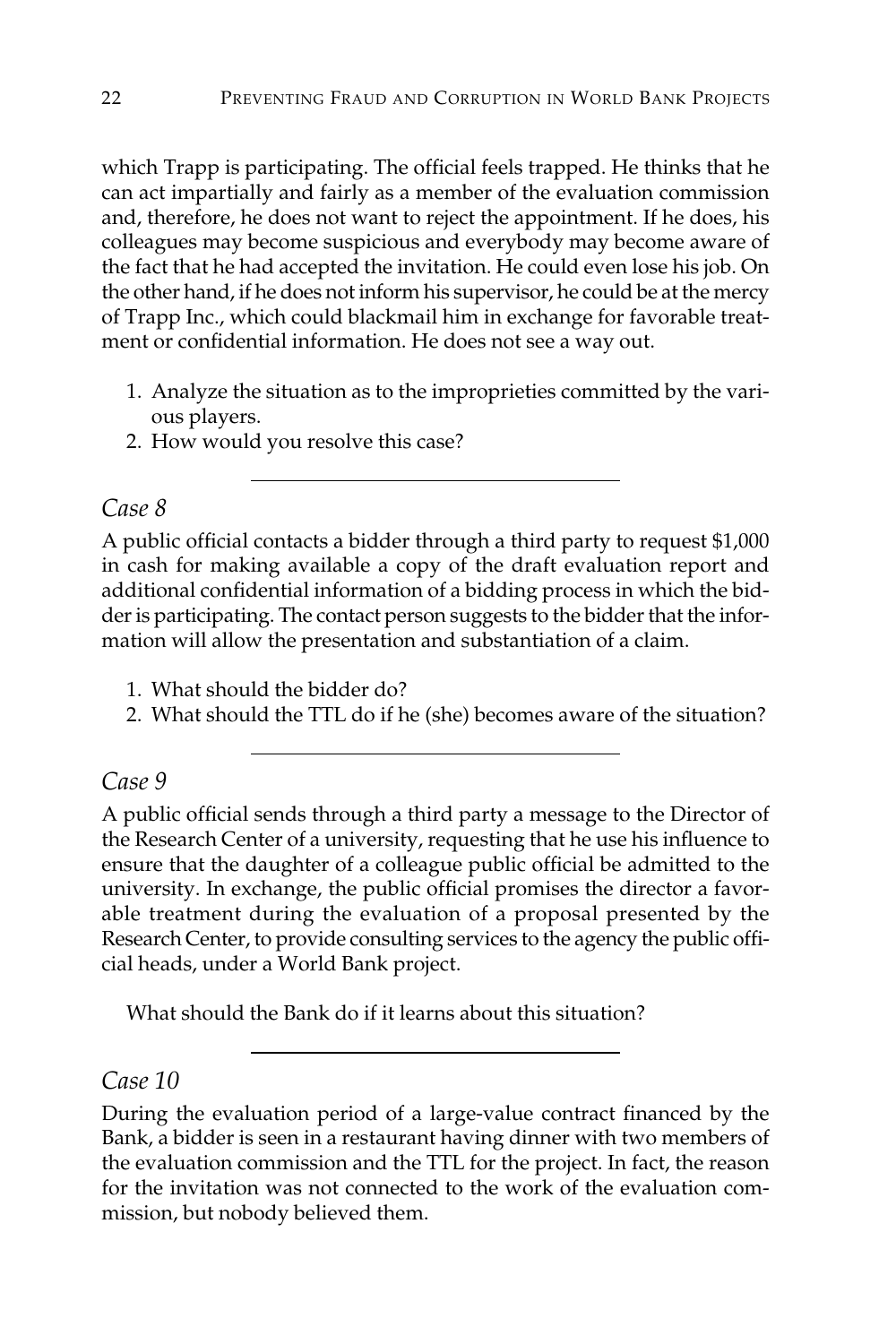What lesson does this situation offer?

#### *Case 11*

Prior to starting a series of public bidding processes under National Competitive Bidding (NCB) for a large number of schools under a World Bank education program, a peculiar meeting takes place. More than 20 local contractors meet secretly to distribute the contracts among themselves and agree on who will get what before any bidding invitation takes place. The scheme included the manipulation of prices to make the public believe that in fact there had been competition. The event became public after a journalist released a tape of the session that he obtained by placing a hidden microphone in the meeting room. Disappointing epilogue: it was later known that the real purpose of the journalist was to blackmail the contractors. The contractors, knowing that the law and local courts were ineffective to punish this kind of corruption, decided to not pay a bribe to the journalist.

- 1. What can the government do?
- 2. Is there anything the newspaper or the Association of Journalists can do?
- 3. Why did whistle-blowing not work in this case?
- 4. What can the Bank do in a situation like this?

#### *Case 12*

The original cost estimate of a contract in a Bank project was US\$300 million. The actual price through ICB was US\$180 million. Political campaigning for national elections coincided with the stage when the project was two-thirds completed. The Borrower agency, a stronghold of the ruling political party, proposed to accelerate completion at an additional cost of US\$120 million. During a detailed review by the Bank, it was demonstrated that the acceleration of contract completion was not needed and that the cost of the acceleration program was excessive. The Bank learned through confidential sources that the rationale behind the attempt was that "there was enough money in the loan account and it was a good idea to take advantage of it."

- 1. Comment on the situation in respect to project cost estimates.
- 2. What can the Bank do in a case like this?

#### *Case 13*

During the supervision of a large works contract, a TTL notes that the works being executed are actually substantially different in nature from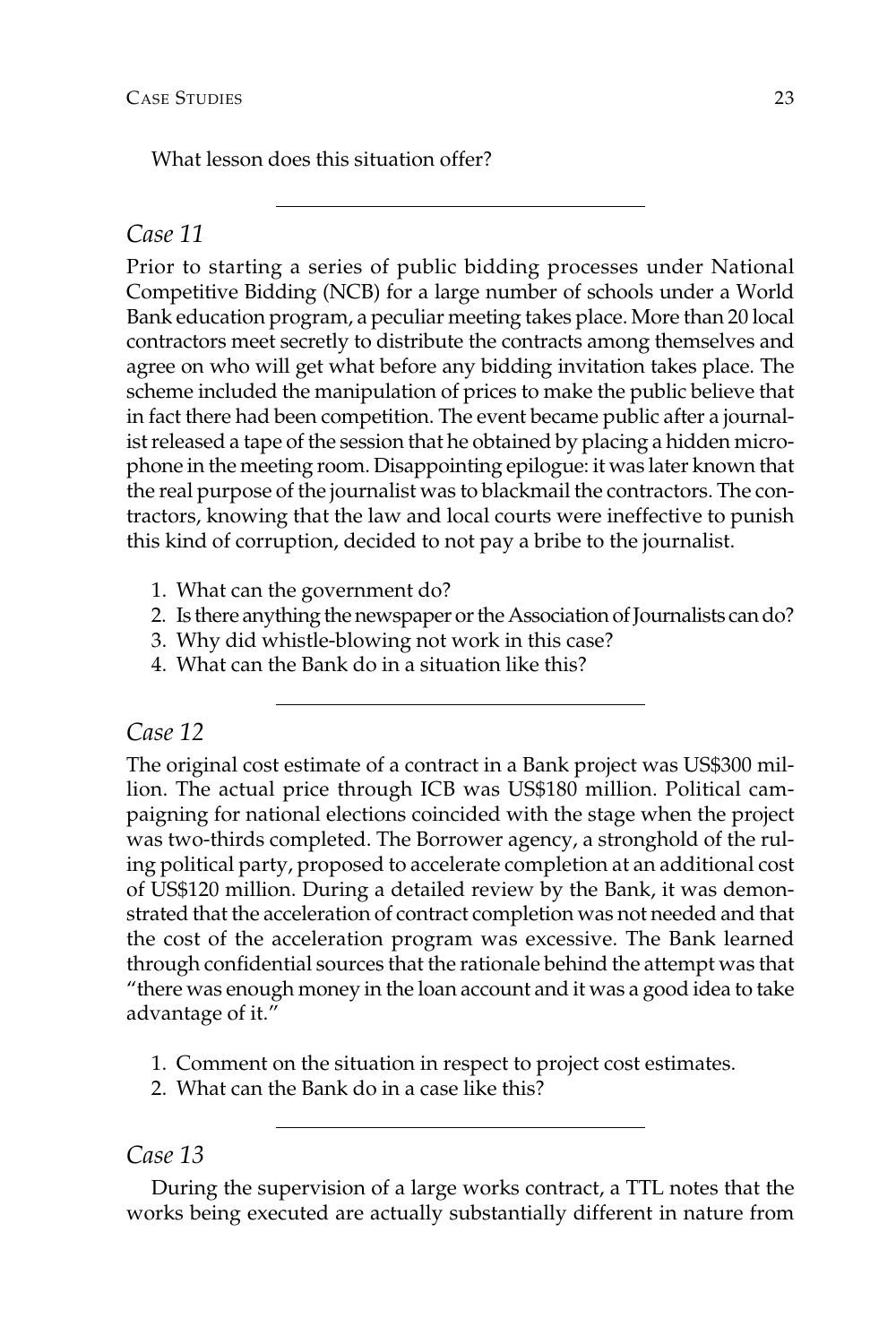those specified in the contract. Relatively simple works in areas of no priority have replaced large, complex, and costly works in high-priority areas. The TTL also notes that, despite these changes, the cost of the contract has been kept the same, to the second decimal place. The TTL realizes that the contract is of high visibility and that any public information of the matter could have strong adverse consequences in a forthcoming election.

1.What should the TTL do?

2. What could the Bank do to deal with this situation?

#### *Case 14*

A Task Team Leader authorizes the first disbursement for a contract under a World Bank highways project. The payment request received by the Bank was supported by documentation signed by the contractor and the Borrower certifying that the work had been done. The TTL in a surprise move decides to visit the construction works. During the visit he discovers that not a single foot of the highway has been constructed.

- 1. What should the TTL do?
- 2. What should the Bank do?
- 3. What should the Borrower do?
- 4. What should the government do?

#### *Case 15*

During the construction of a large infrastructure project the Borrower, in a bizarre move, hired a consulting company to assist the contractor to formulate and justify a claim for about \$100 million of additional payment (about 5 percent of the original contract price). An amendment justifying the overrun was presented to a regional international bank that was cofinancing the project with the World Bank. The regional bank rejected the request on the grounds that the extra expenses claimed to have been incurred by the contractor were its responsibility and, therefore, there was no justification for additional payments. The Borrower then attempted to obtain financing from the World Bank, but the Bank rejected the request on the same grounds as well as due to the fact that the works involved in the claim were not part of the contracts to be financed by the Bank. Unfortunately, the government came to the rescue of the Borrower and provided the financing.

What can the Bank do in a case like this?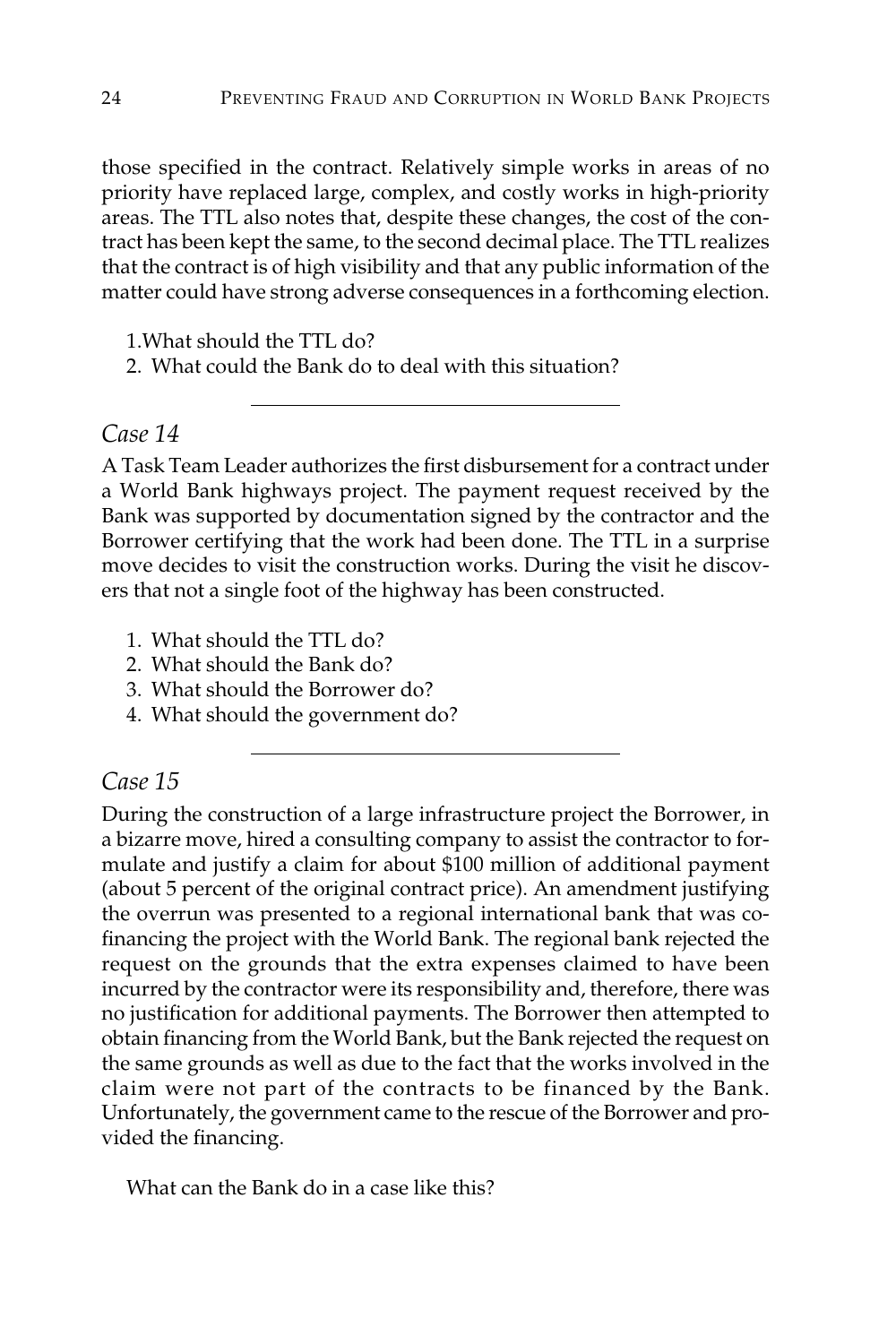#### *Case 16*

The Purchaser's procedures require that bidders present their bids in a special bid form. Copies of the bid form signed by the Purchaser's Director are only distributed at the request of interested bidders three days before bid opening.

Comment on the procedure with regard to the secrecy of bidding and possible corrupt actions.

#### *Case 17*

The Purchaser's procedures require that potential bidders present their bid securities two days before bid opening, to make sure that no bid would be rejected because of nonconformity of the bid security.

Comment on the opportunities for corruption implicit in this procedure.

#### *Case 18*

The Purchaser's procedures require that foreign bidders present all documentation certified by the Purchaser's Consul in the country of the Bidder.

Does this procedure favor corruption?

#### **Cases on Financial Management**

#### *Case 1*

A TTL requests the Borrower to prepare information required for a midterm review of a World Bank project. The TTL emphasizes the importance of including in such information a complete and accurate financial management report reflecting cumulative project implementation to date. The TTL was not knowledgeable on financial management matters, and therefore proposed to include a Financial Management Specialist in the mid-review team. The TTL's request was denied because of budgetary constraints. During the review, the TTL received from the Borrower a report detailing project progress and records of financial transactions, including SOEs and Special Account. The report of the midterm review confirmed that the Borrower had complied with the project financial reporting requirement.

Two weeks after issuing the midterm review report, Bank managers are appalled to learn from local press reports that a fraud and corruption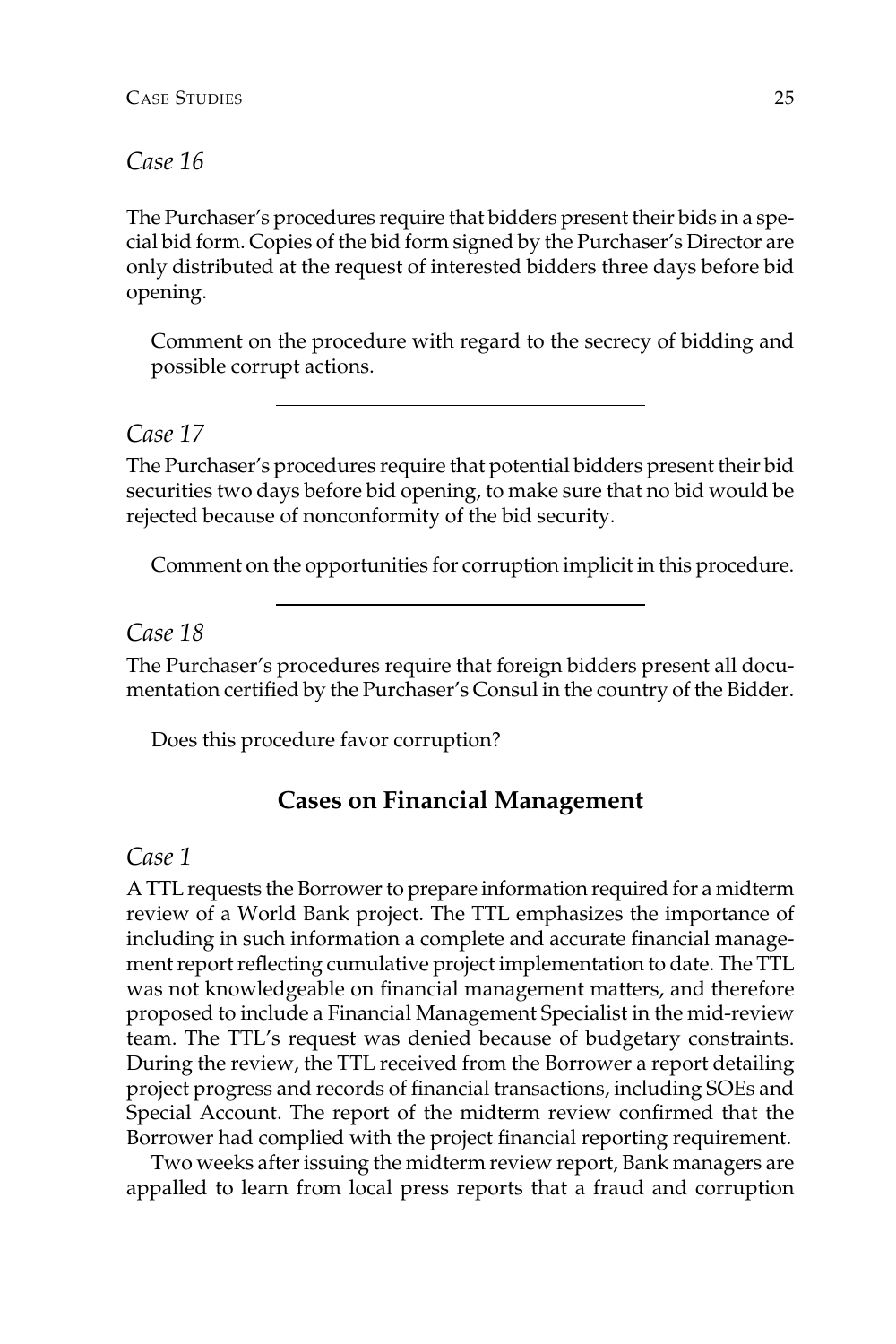scheme had been discovered in the Project Management Unit. The Bank promptly appointed an experienced Financial Management Specialist to review the case. The specialist discovered that the Borrower's report was not based on actual accounting records and that in fact there had been misappropriation of funds.

- 1. Comment on the decision of not including a financial management specialist in a midterm review.
- 2. Who is ultimately responsible for the Bank's lack of attention to financial management aspects in this case?
- 3. What should the Bank do in this case?
- 4. If you had been the TTL, what would you have done differently?

#### *Case 2*

The independent auditor's reports on a World Bank project disclosed for three consecutive years serious internal control weaknesses, including the lack of appropriate project accounting records. Upon receiving the audit reports in the Bank, the required information was entered in the Audit Reporting Control System (ARCS).

Back to Office Reports of Bank Supervision Missions never addressed the internal control issues raised by the independent auditors. During this three-year period, two different TTLs were responsible for project implementation. Both were Education Specialists with several years of service at the Bank. The Project Implementation Unit made available detailed internal progress reports at each supervision visit. Supervision reports normally highlighted the high quality of project implementation by the Project Implementing Unit as well as the achievement of project objectives.

After a change in authorities following a change in government administration, the newly appointed Secretary of Education instructed an investigation of wrongdoing at the PIU, including fraud, misuse of public funds, and use of public property for personal gain.

In their explanation of the issue to Bank management, both TTLs argued that as the project was moving along so well, they never considered it necessary to look into the audit reports and other aspects of the project. TTLs further argued that audit reports only covered financial aspects of the project and that the technical and substantive areas of the project under their control always showed good performance.

A Bank Internal Audit Department (IAD) special review was conducted at the request of Bank management. IAD's report concluded that there was major negligence in project supervision as evidenced by the lack of action on the repeated recommendations of the auditors.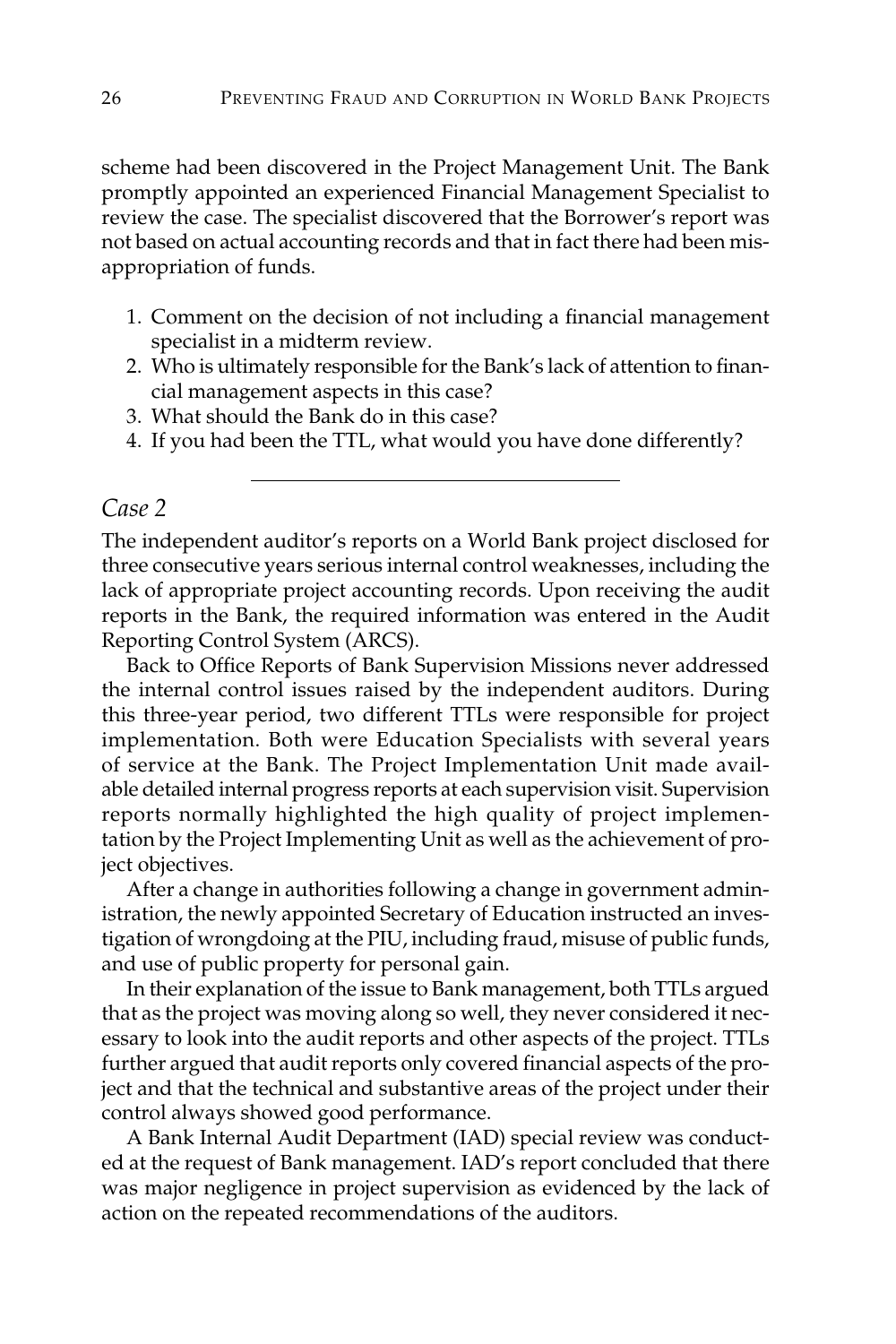- 1. Comment on the satisfactory project progress assessed in spite of the deficiencies in financial management.
- 2. Under what conditions can TTLs rely on internal progress reports?

#### *Case 3*

A TTL receives from the Project Executing Agency on November 12, 1998, the FY97 Audit Report for a Social Investment Fund project. The project cost is \$90M, of which the Bank finances \$50M, another International Development Bank \$28M, and the Borrower \$12M. The report shows total cumulative expenditures as follows:

| Civil works        | \$27 million |
|--------------------|--------------|
| Goods and Services | \$8 million  |
| Consultants        | \$3 million  |
| Total              | \$38 million |

The Audit Report discloses no internal control weaknesses and states that the audit was conducted in accordance with generally accepted auditing standards. The report does not show the total funds disbursed by the Bank, but the TTL obtains information from LOA that Bank disbursements through December 31, 1997, amount to US\$31 million. The TTL assumes that the US\$7 million difference was either disbursed by the other International Development Bank or provided as counterpart funds by the government (or both). On this basis the TTL has no objections to the audited figures being entered into the Audit Report Compliance System (ARCS)

- 1. Identify weaknesses in the handling of the audit report by the TTL.
- 2. Could any fraudulent actions go undetected on the basis of the financial information disclosed in the audit report?

#### *Case 4*

The institutional strengthening component of an education project finances civil works for the Central Offices of the Ministry of Education, as well as several schools in various provinces. It also finances training of teachers. Training was contracted with a Private Specialized Training Center. At the midterm review of the project, the TTL was informed that civil works costs had escalated due to inordinate delays in receiving counterpart funds. Physical progress reported by the Engineering Department of the Ministry of Education indicates that 45 percent of the works have been completed. However, 75 percent of the total civil works budget has been already spent. Payments to the Private Specialized Training Center amount to 80 percent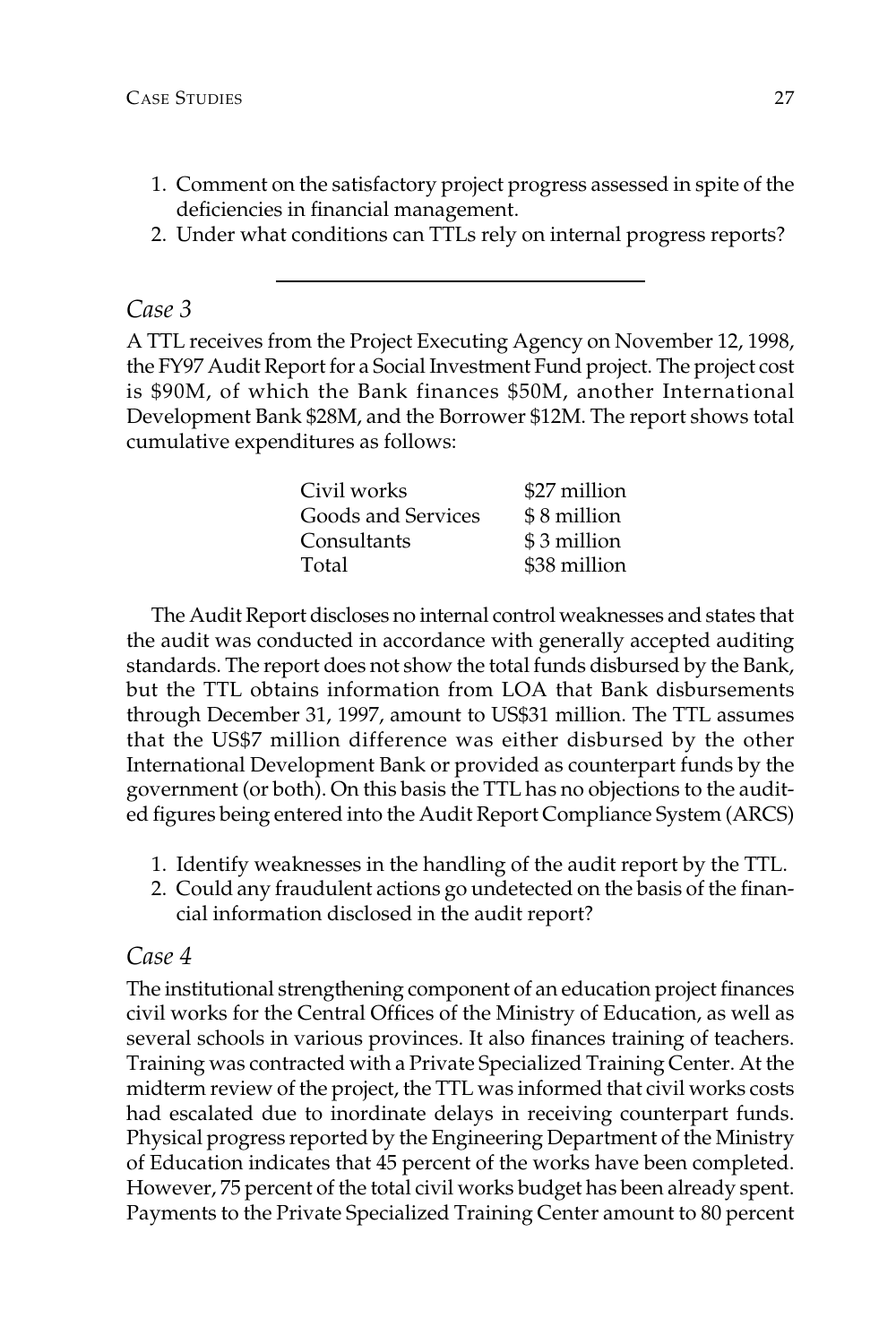of total contract cost. Information on how many teachers have been trained to date is being prepared and will not be available until after the mission's departure. Government contribution stands at 14 percent of total expenditures, whereas Schedule 1 of the Loan Agreement specified financing by government of 30 percent and by World Bank of 70 percent.

The Project Coordinator affirms that the PCU has most diligently followed Bank procurement and disbursement procedures. The project accountant has been ill for the past three months, resulting in delays in keeping project accounts current. In fact there have been no financial statements issued during the accountant's absence from office. Despite the anomalous situation, loan withdrawal applications have been submitted regularly to the Bank, the majority of them on the basis of SOEs. This, in the opinion of the Project Coordinator, has made a steady flow of funds to the project possible, compensating for the unreliable provision of funds by the government.

- 1. What are the main financial management issues in this case?
- 2. What would you do to address the issues?
- 3. If you were the TTL what would be the main points that you would include in the mission's Aide Memoire?
- 4. In what manner does the situation favor fraud and corruption and what can be done to prevent them?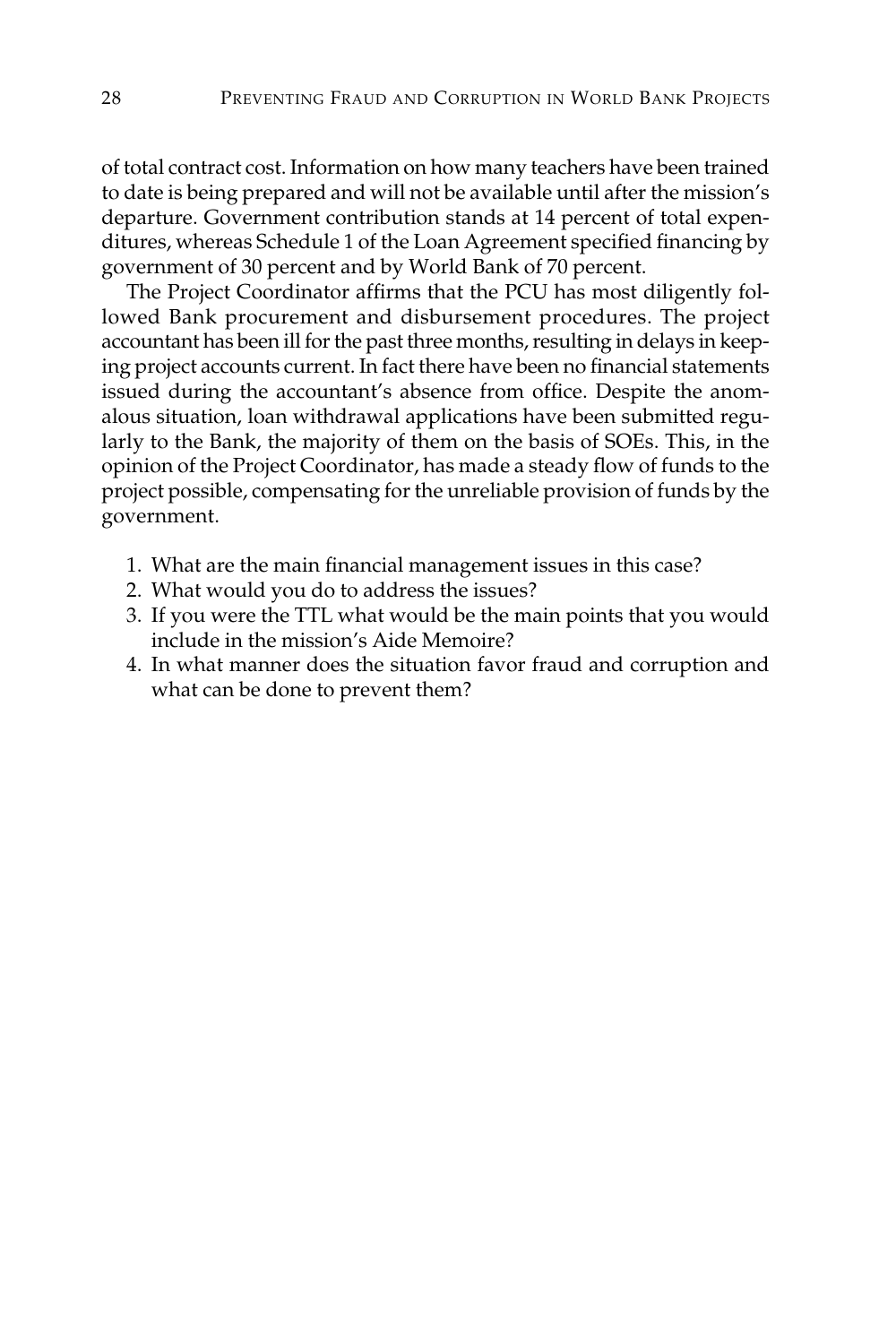## Part Four

## Selected Documents and Excerpts

This section provides relevant Bank instructions, guidelines, and directives, or excerpts therefrom, pertaining to the policies and procedures designed to prevent and control corruption in Bank projects.

- Articles of Agreement of the IBRD [Article III, Section 5(b)] and Articles of Agreement of the IDA [Article V, Section 1(g)].
- General Conditions Applicable to IBRD loans and IDA Credits. (Article X, Section 10.01).
- Procurement and Consultants Guidelines:
	- Guidelines: Procurement under IBRD Loans and IDA Credits, revised January 1999 (Art. 1.15 and Art. 1.16).
	- Guidelines: Selection and Employment of Consultants by World Bank Borrowers, revised January 1999 (Art. 1.25 and Art. 1.26).
- Standard Bidding Documents (selected clauses).
- Ethical Guide for Bank Staff Handling Procurement Matters in World Bank Projects (Office Memorandum dated April 23, 1998).
- Procedures for Dealing with Allegations against Bidders, Suppliers, Contractors, or Consultants (Office Memorandum dated January 5, 1998).
- New Procedures to Combat Fraud and Corruption (Mr. Wolfensohn's Memo dated October 15, 1998).
- Procedures for Reporting Allegations of Fraud and Corruption (e-mail dated March 3, 2000 of Mr. Shengman Zhang, Chairman, Oversight Committee on Fraud and Corruption).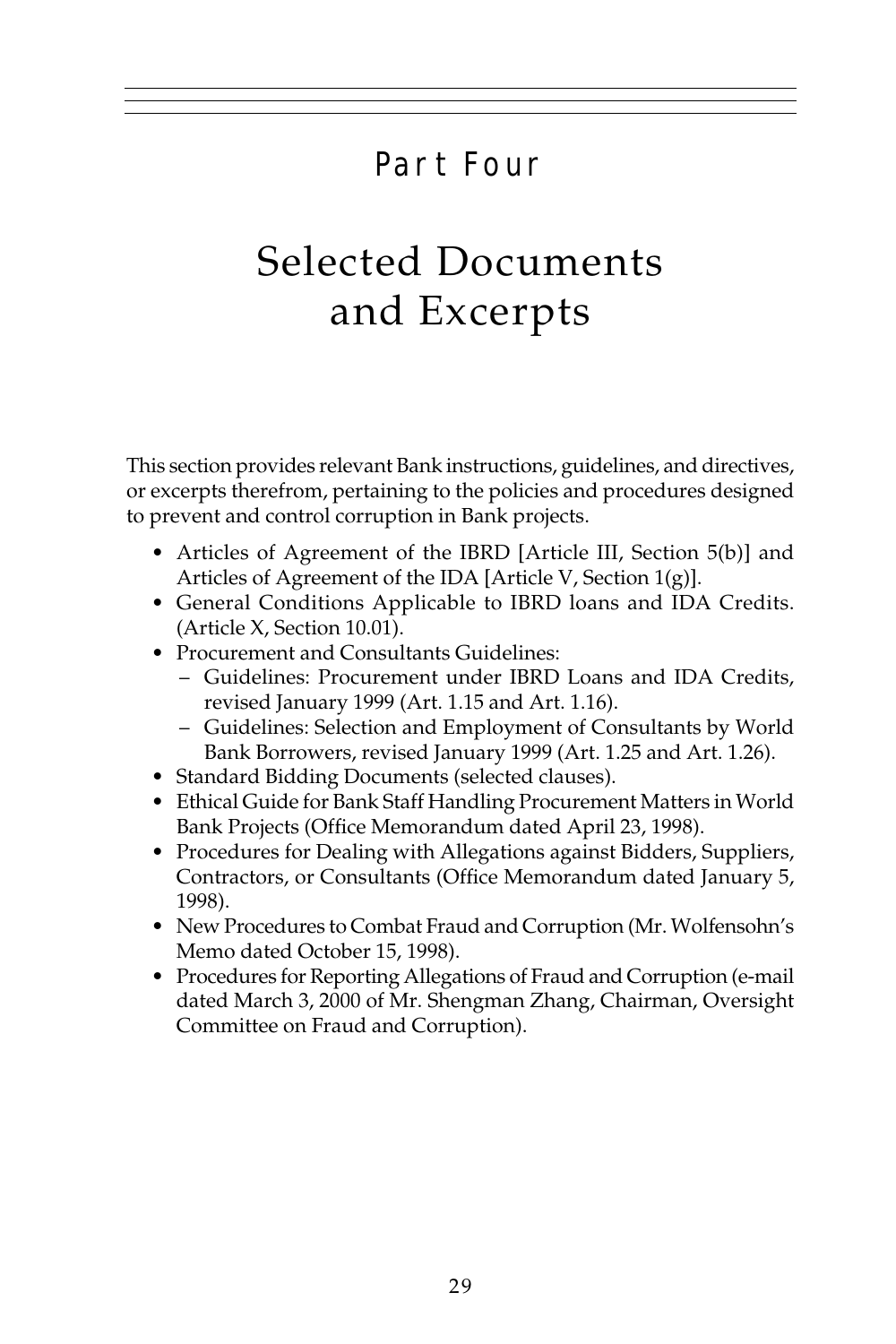# Exhibit 1

#### **ARTICLES OF AGREEMENT OF THE INTERNATIONAL BANK FOR RECONSTRUCTION AND DEVELOPMENT (As amended effective February 16, 1989)**

#### **ARTICLE III**

#### **General Provisions Relating to Loans and Guarantees**

#### **SECTION 5. Use of Loans Guaranteed, Participated in or Made by the Bank**

(b) The Bank shall make arrangements to ensure that the proceeds of any loan are used only for the purposes for which the loan was granted, with due attention to considerations of economy and efficiency and without regard to political or other non-economic influences or considerations.

#### **ARTICLES OF AGREEMENT OF THE INTERNATIONAL DEVELOPMENT ASSOCIATION**

### **ARTICLE V**

#### **Operations**

#### **SECTION 1. Use of Resources and Conditions of Financing**

(g) The Association shall make arrangements to ensure that the proceeds of any financing are used only for the purposes for which the financing was provided, with due attention to considerations of economy, efficiency and competitive international trade and without regard to political or other noneconomic influences or considerations.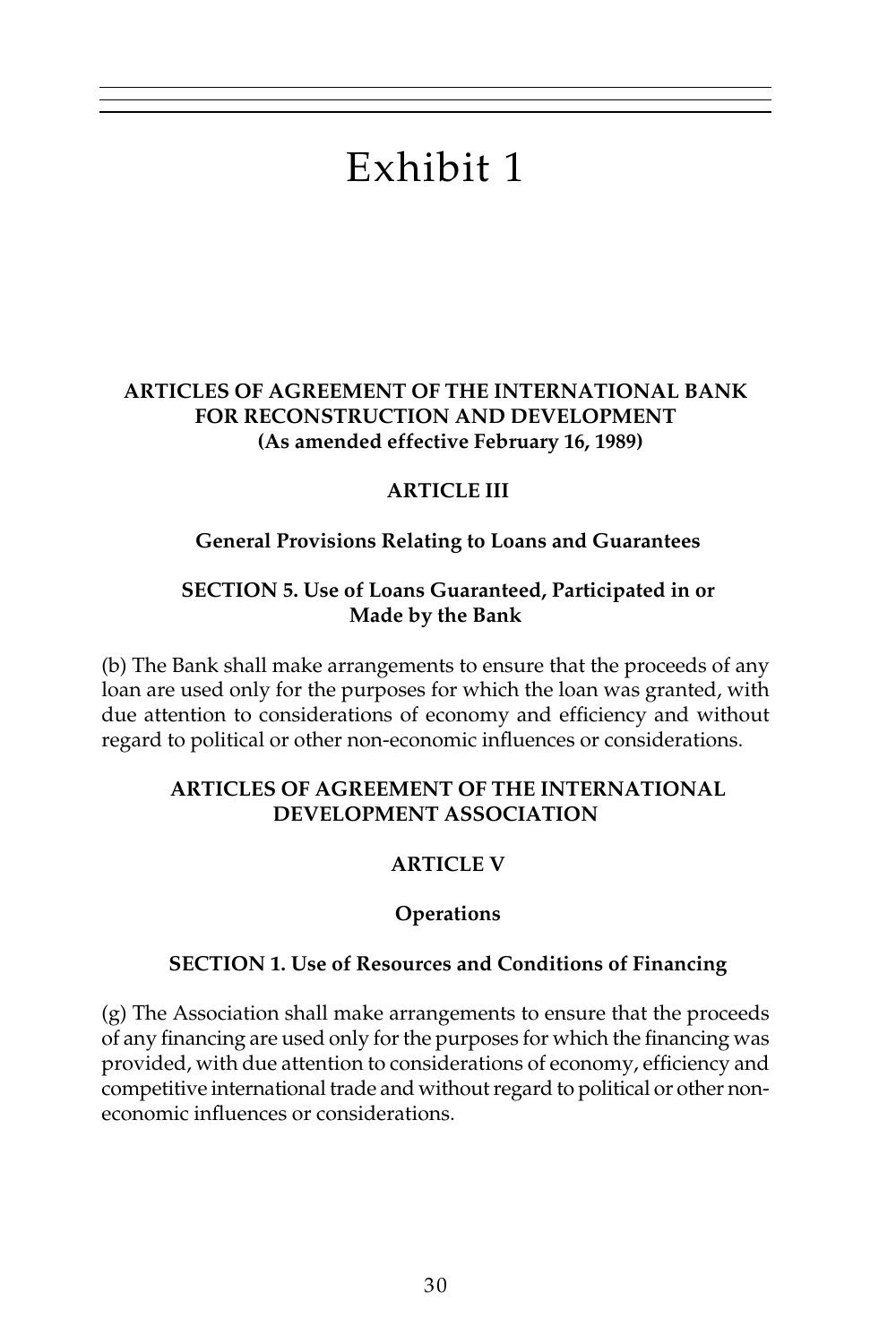## Exhibit 2

#### **GENERAL CONDITIONS APPLICABLE TO IBRD LOANS AND IDA CREDITS**

**Article X Enforceability of Loan Agreement and Guarantee Agreement; Failure to Exercise Rights; Arbitration**

#### **Section 10.01. Enforceability**

The rights and obligations of the Bank, the Borrower and the Guarantor under the Loan Agreement and the Guarantee Agreement shall be valid and enforceable in accordance with their terms notwithstanding the law of any State or political subdivision thereof to the contrary. Neither the Bank nor the Borrower nor the Guarantor shall be entitled in any proceeding under this Article to assert any claim that any provision of these General Conditions or the Loan Agreement or the Guarantee Agreement is invalid or unenforceable because of any provision of the Articles of Agreement of the Bank.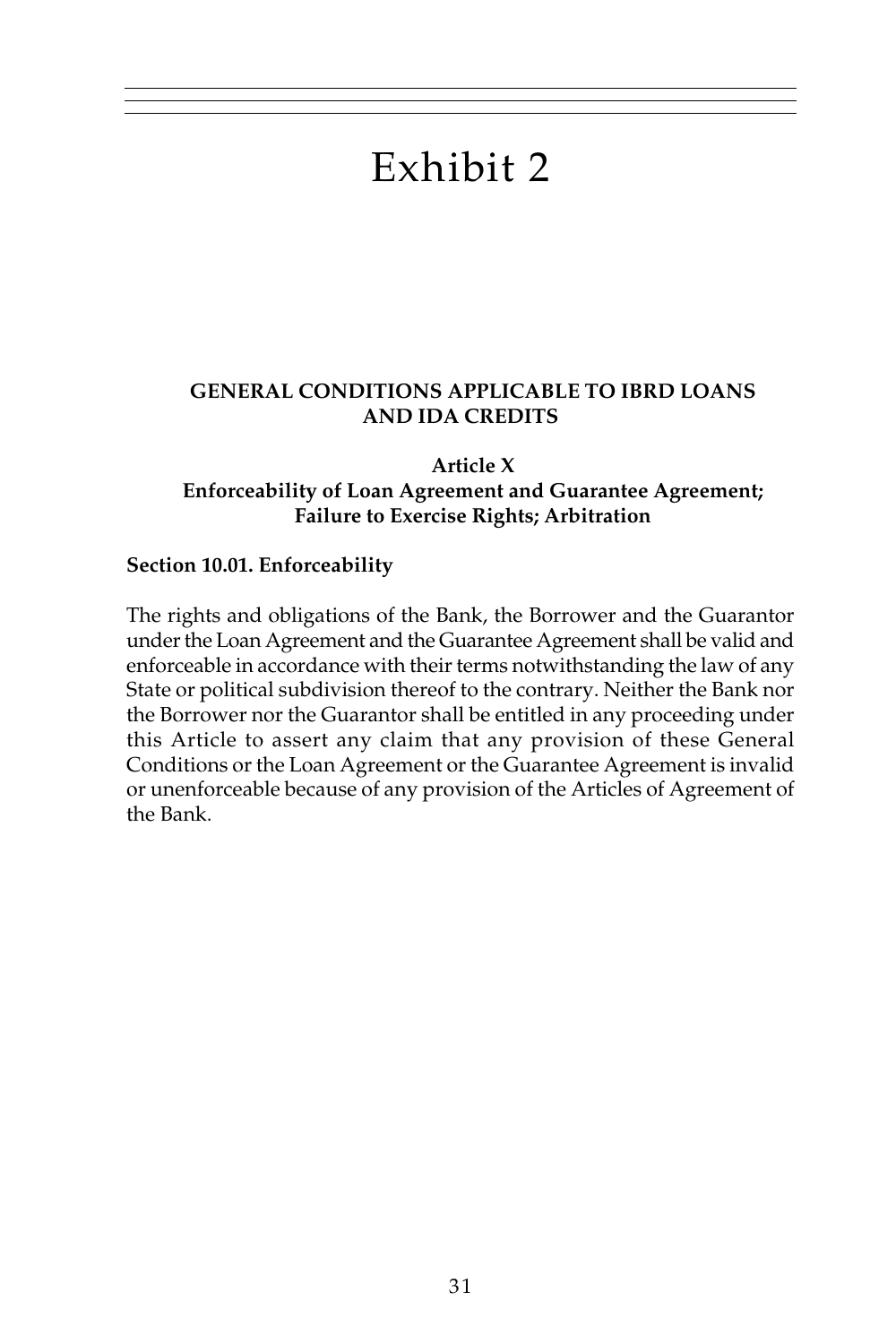## Exhibit 3a

## **Guidelines: Procurement under IBRD Loans and IDA Credits, revised January 1999 (Excerpts)**

#### **Fraud and Corruption**

#### **Article 1.15**

1.15 It is the Bank's policy to require that Borrowers (including beneficiaries of Bank loans), as well as bidders/Suppliers/Contractors under World Bank contracts, observe the highest standard of ethics during the procurement and execution of such contracts. In pursuance of this policy, the Bank:

- (a) defines, for the purposes of this provision, the terms set forth below as follows:
	- (i) "corrupt practice" means the offering, giving, receiving, or soliciting of any thing of value to influence the action of a public official in the procurement process or in contract execution; and
	- (ii) "fraudulent practice" means a misrepresentation of facts in order to influence a procurement process or the execution of a contract to the detriment of the Borrower, and includes collusive practices among bidders (prior to or after bid submission) designed to establish bid prices at artificial, non-competitive levels and to deprive the Borrower of the benefits of free and open competition;
- (b) will reject a proposal for award if it determines that the bidder recommended for award has engaged in corrupt or fraudulent practices in competing for the contract in question;
- (c) will cancel the portion of the loan allocated to a contract for goods or works if it at any time determines that corrupt or fraudulent prac-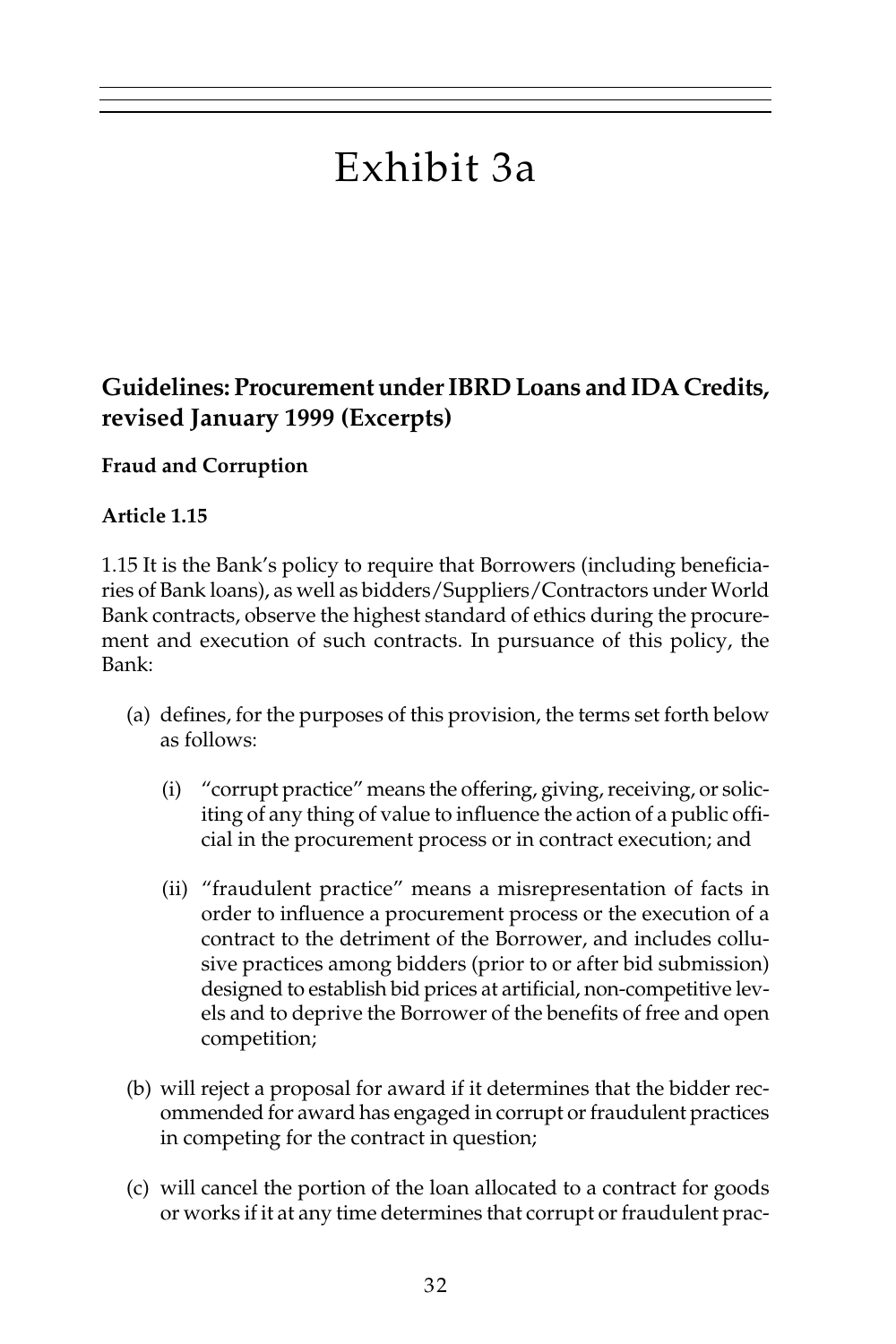tices were engaged in by representatives of the Borrower or of a beneficiary of the loan during the procurement or the execution of that contract, without the Borrower having taken timely and appropriate action satisfactory to the Bank to remedy the situation;

- (d) will declare a firm ineligible, either indefinitely or for a stated period of time, to be awarded a World Bank contract if it at any time determines that the firm has engaged in corrupt or fraudulent practices in competing for, or in executing, a World Bank contract; and
- (e) will have the right to require that, in contracts financed by a Bank loan, a provision be included requiring Suppliers and Contractors to permit the Bank to inspect their accounts and records relating to the performance of the contract and to have them audited by auditors appointed by the Bank.

#### **Article 1.16**

1.16. With the specific agreement of the Bank, a Borrower may introduce, into bid forms for large contracts financed by the Bank, an undertaking of the bidder to observe, in competing for and executing a contract, the country's laws against fraud and corruption (including bribery), as listed in the bidding documents.<sup>2</sup> The Bank will accept the introduction of such undertaking, at the request of the Borrower's country, provided it is satisfied:

- (a) that the requirement of such an undertaking is part of an anticorruption program initiated by the Borrower's country; and
- (b) that such requirement will apply, within a timetable agreed between the Bank and the Borrower's country, to all similar public procurement.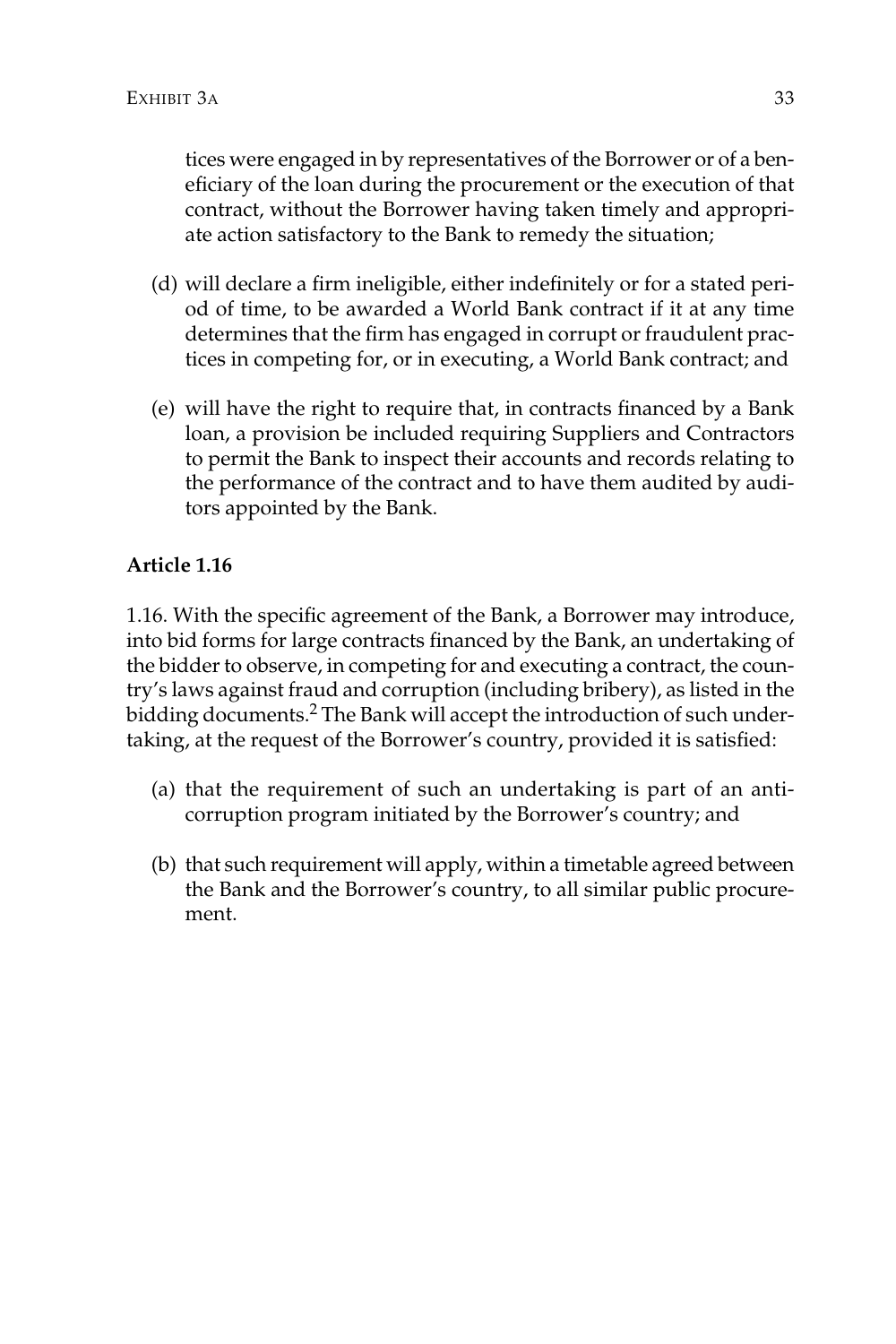# Exhibit 3b

## **Guidelines: Selection and Employment of Consultants by World Bank Borrowers, revised January 1999 (Excerpts)**

#### **Fraud and Corruption**

#### **Article 1.25**

It is the Bank's policy to require that Borrowers (including beneficiaries of Bank loans), as well as consultants under World Bank contracts, observe the highest standard of ethics during the selection and execution of such contracts. In pursuance of this policy, the Bank:

- (a) defines, for the purposes of this provision, the terms set forth below as follows:
	- (i) "corrupt practice" means the offering, giving, receiving, or soliciting of any thing of value to influence the action of a public official in the selection process or in contract execution; and
	- (ii) "fraudulent practice" means a misrepresentation of facts in order to influence a selection process or the execution of a contract to the detriment of the Borrower, and includes collusive practices among consultants (prior to or after submission of proposals) designed to establish prices at artificial, noncompetitive levels and to deprive the Borrower of the benefits of free and open competition;
- (b) will reject a proposal for award if it determines that the Consultant recommended for award has engaged in corrupt or fraudulent activities in competing for the contract in question;
- (c) will cancel the portion of the loan allocated to the Consultant's contract if it at any time determines that corrupt or fraudulent practices were engaged in by representatives of the Borrower or of a benefi-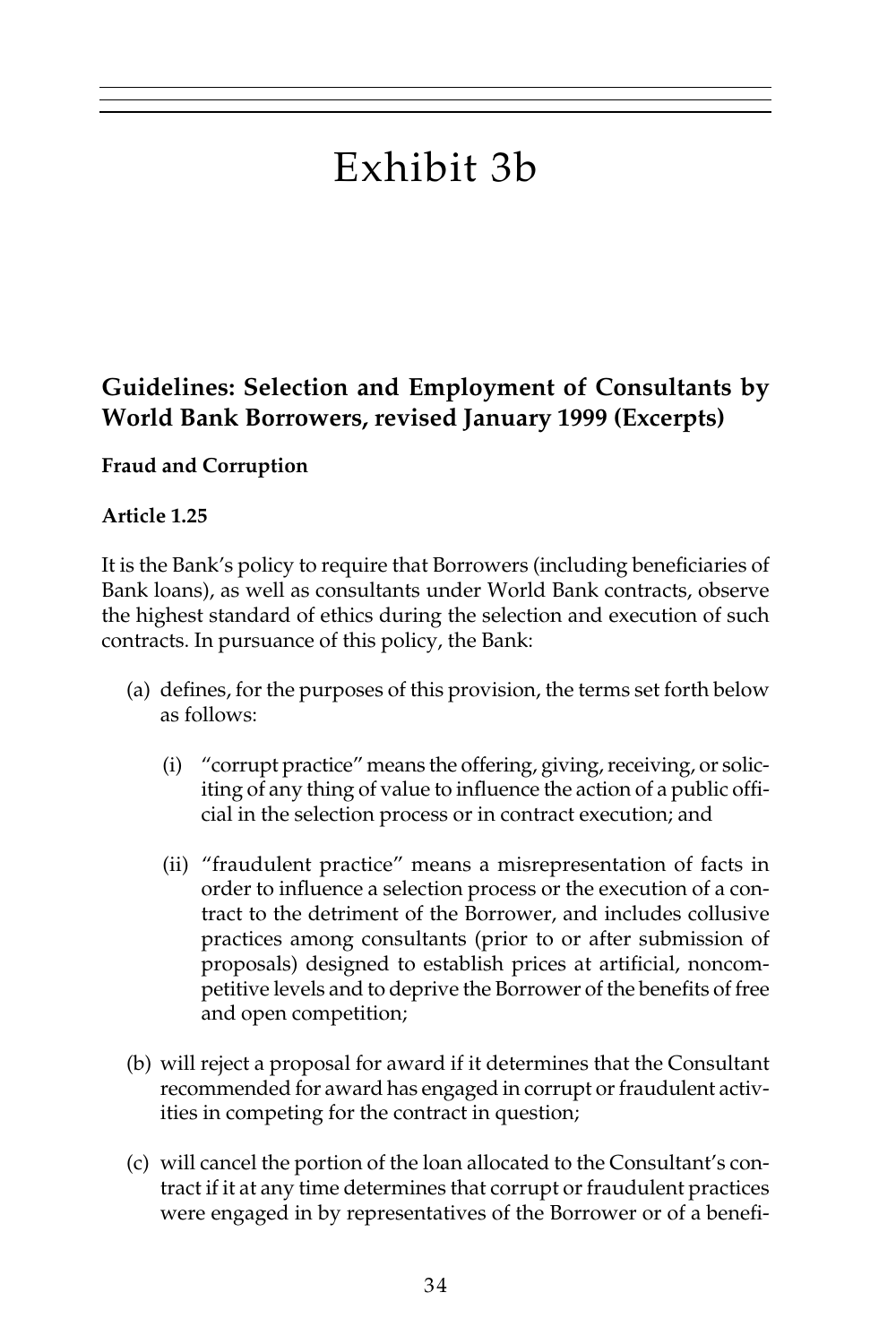ciary of the loan during the selection process or the execution of that contract, without the Borrower having taken timely and appropriate action satisfactory to the Bank to remedy the situation;

- (d) will declare a Consultant ineligible, either indefinitely or for a stated period of time, to be awarded a World Bank contract if it at any time determines that the Consultant has engaged in corrupt or fraudulent practices in competing for, or in executing, a World Bank contract; and
- (e) will have the right to require that, in contracts financed by a Bank loan, a provision be included requiring consultants to permit the Bank to inspect their accounts and records relating to the performance of the contract and to have them audited by auditors appointed by the Bank.

#### **Article 1.26**

With the specific agreement of the Bank, a Borrower may introduce into the RFPs for large contracts financed by the Bank, a requirement that the Consultant include in the proposal an undertaking of the Consultant to observe, in competing for and executing a contract, the country's laws against fraud and corruption (including bribery), as listed in the RFPs.<sup>3</sup> The Bank will accept the introduction of such a requirement at the request of the Borrower's country, provided it is satisfied:

- (a) that the requirement of such an undertaking is part of an anti-corruption program initiated by the Borrower's country; and
- (b) that such requirement will apply, within a timetable agreed between the Bank and the Borrower's country, to all similar public selections of consultants."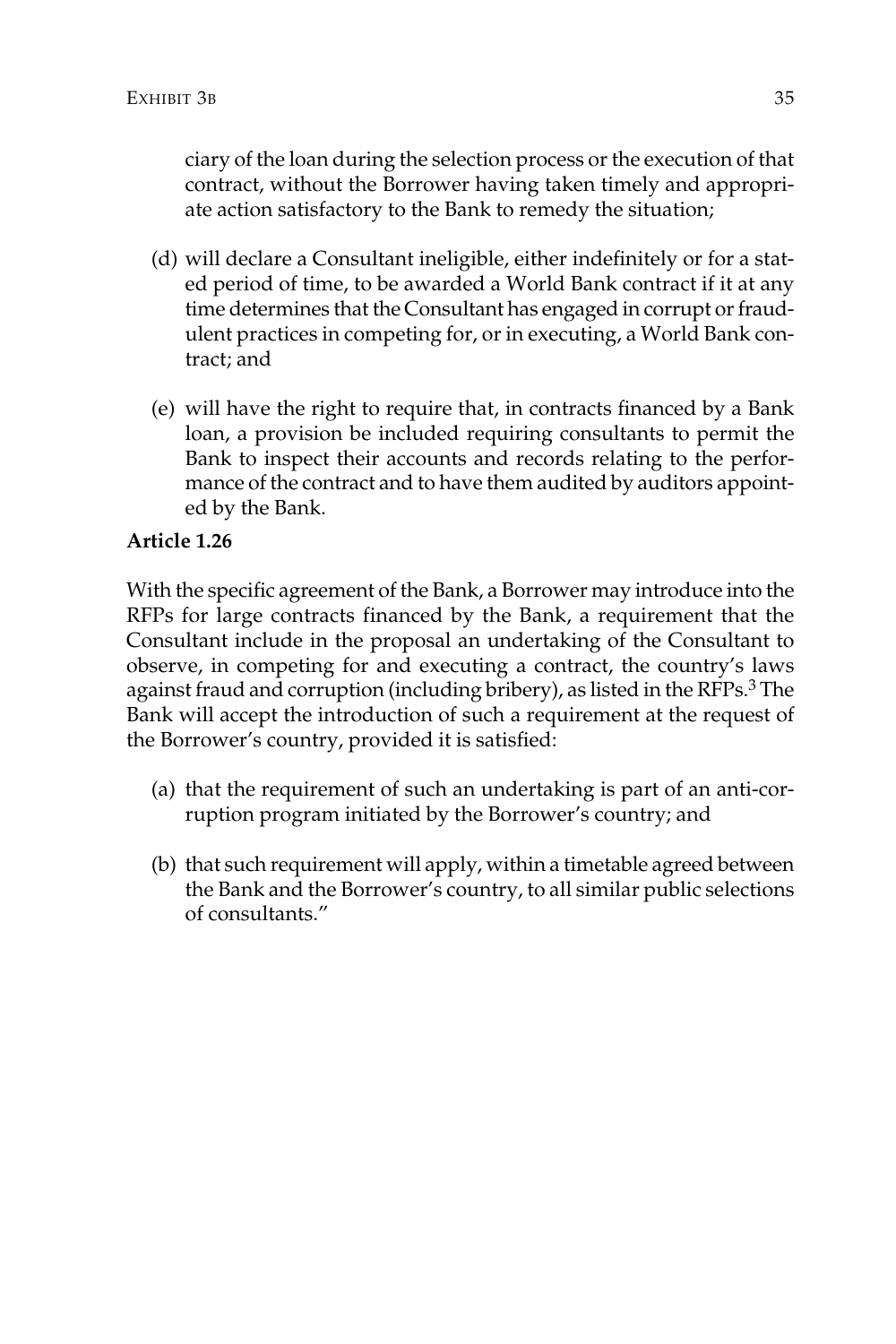# Exhibit 4

## **Standard Bidding Documents**

All Bank Standard Bidding Documents include provisions against corruption. As an example, the *SBD for Procurement of Supply and Installation of Plant and Equipment* contains provisions in Section II Instructions to Bidders (ITB), Section IV General Conditions Contract (GCC) and in the Bid Form of Section VIII Sample Forms and Procedures. The provisions are the following:

## **Instructions to Bidders**

**Sub-Clause 2.4**. Bidders shall not be under a declaration of ineligibility for corrupt and fraudulent practices issued by the Bank in accordance with ITB Sub-Clause 35.1.

**Sub-Clause 15.4**. The Bidder shall furnish information as described in the last paragraph of the Form of Bid on commissions or gratuities, if any, paid or to be paid to agents relating to this bid, and to contract execution if the Bidder is awarded the contract.

**Clause 35**. Corrupt or Fraudulent Practices

35.1 The Bank requires that Borrowers (including beneficiaries of Bank loans), as well as bidders/Suppliers/Contractors under World Bank contracts, observe the highest standard of ethics during the procurement and execution of such contracts. In pursuance of this policy, the Bank:

- (a) defines, for the purposes of this provision, the terms set forth below as follows:
	- (i) "corrupt practice" means the offering, giving, receiving or soliciting of any thing of value to influence the action of a public official in the procurement process or in contract execution; and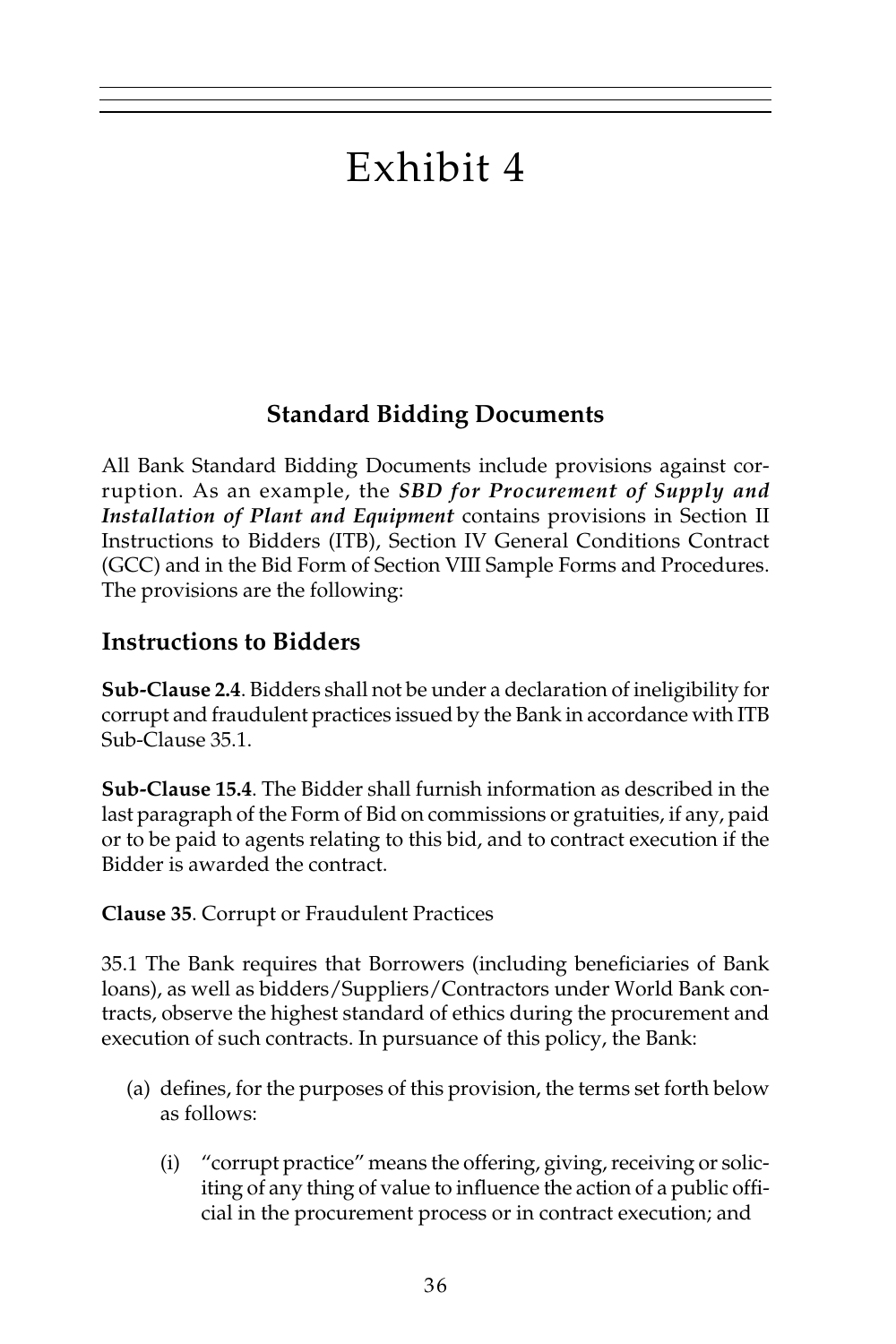- (ii) "fraudulent practice" means a misrepresentation of facts in order to influence a procurement process or the execution of a contract to the detriment of the Borrower, and includes collusive practice among bidders (prior to or after bid submission) designed to establish bid prices at artificial non-competitive levels and to deprive the Borrower of the benefits of free and open competition;
- (b) will reject a proposal for award if it determines that the Bidder recommended for award has engaged in corrupt or fraudulent practices in competing for the contract in question;
- (c) will declare a firm ineligible, either indefinitely or for a stated period of time, to be awarded a World Bank contract if it at any time determines that the firm has engaged in corrupt or fraudulent practices in competing for, or in executing, a World Bank contract.

35.2 Furthermore, bidders shall be aware of the provision stated in Sub-Clause 9.6 and Sub-Clause 42.2 of the General Conditions of Contract.

## **General Conditions of Contract**

#### **Clause 9. Contractor's Responsibilities**

9.6 The Contractor shall permit the World Bank to inspect the Contractor's accounts and records relating to the performance of the Contractor and to have them audited by auditors appointed by the World Bank, if so required by the World Bank.

#### **Clause 42.2 Termination for Contractor's Default**

- 42.2.1 The Employer, without prejudice to any other rights or remedies it may possess, may terminate the Contract forthwith in the following circumstances by giving a notice of termination and its reasons therefore to the Contractor, referring to this GCC Sub-Clause 42.2:
	- (a) if the Contractor … *[this clause not related to corruption]*
	- (b) if the Contractor … *[this clause not related to corruption]*
	- (c) if the Contractor, in the judgment of the Employer, has engaged in corrupt or fraudulent practices in competing for or in executing the Contract. For the purpose of this Sub-Clause: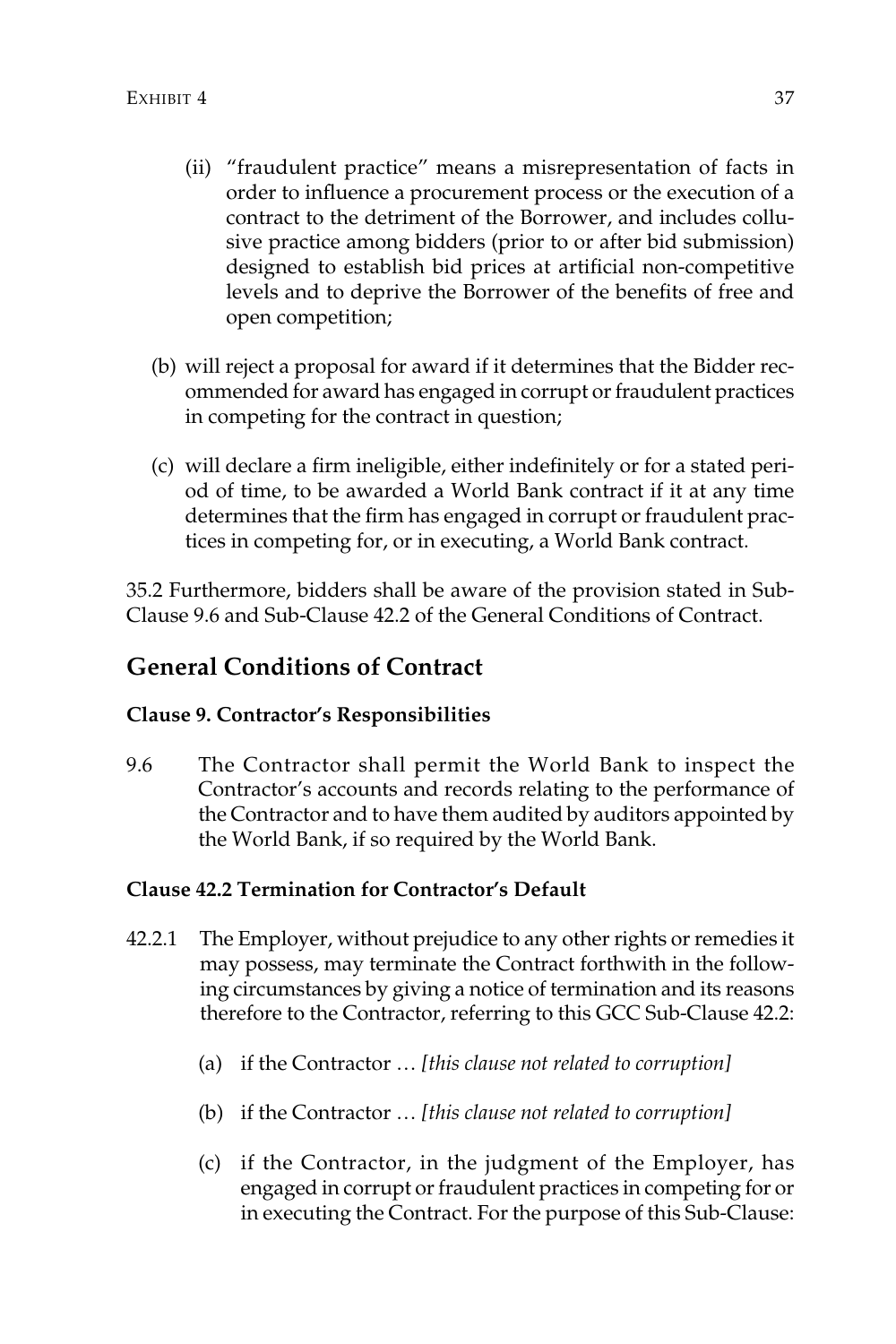"corrupt practice" means the offering, giving, receiving or soliciting of any thing of value to influence the action of a public official in the procurement process or in contract execution.

"fraudulent practice" means a misrepresentation of facts in order to influence a procurement process or the execution of a contract to the detriment of the Employer, and includes collusive practice among bidders (prior to or after bid submission) designed to establish bid prices at artificial non-competitive levels and to deprive the Employer of the benefits of free and open competition.

## **Sample Forms and Procedures**

#### **1. Bid Forms and Price Schedules**

#### **1.1 Bid Form—Single Stage Bidding**

Commissions or gratuities, if any, paid or to be paid by us to agents relating to this Bid, and to contract execution if we are awarded the contract, are listed below:

| Name and Address         | Amount and  | Purpose of |
|--------------------------|-------------|------------|
| of Agent                 | Currency    | Commission |
|                          | or Gratuity |            |
|                          |             |            |
|                          |             |            |
|                          |             |            |
| (If none, state "none.") |             |            |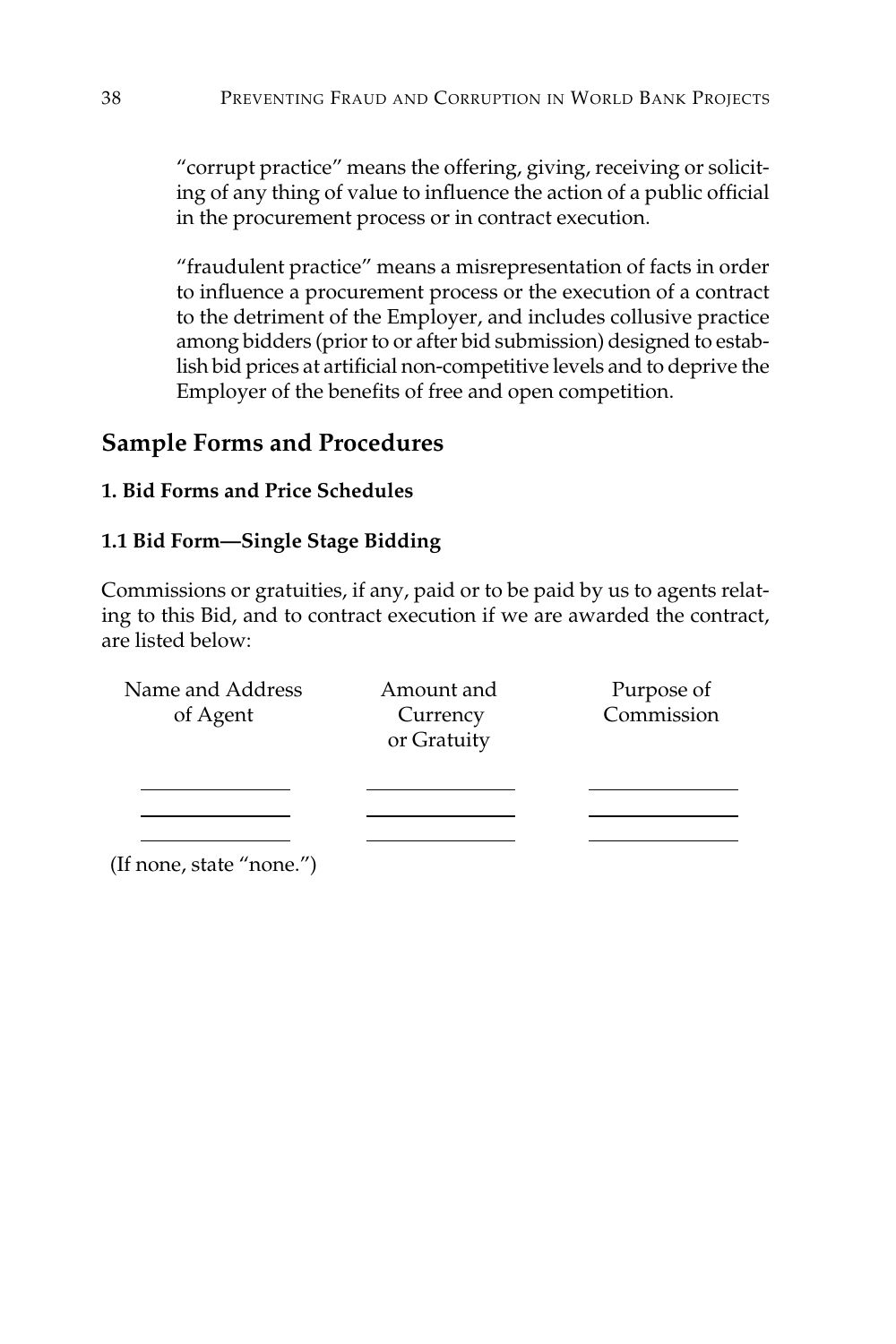# Exhibit 5

## THE WORLD BANK/IFC/M.I.G.A. **OFFICE MEMORANDUM**

| SUBJECT:   | <b>Ethical Guide For Bank Staff Handling Procurement</b><br><b>Matters In Bank-Financed Projects</b> |
|------------|------------------------------------------------------------------------------------------------------|
| EXTENSION: | 36795/34791                                                                                          |
| FROM:      | Katherine Sierra, Director and Head, OCS                                                             |
| TO:        | Procurement Family and Accredited Staff                                                              |
|            | DATE: April 23, 1998                                                                                 |

1. The Bank's Code of Professional Ethics issued in September 1994,<sup>4</sup> summarizes the rules of conduct contained in the Articles of Agreement, the Staff Principles and the Staff Rules. It stresses that the highest level of professional ethics is expected from staff members. To facilitate compliance, Staff Rule 3.01, "Outside activities and interests" is circulated each year. This Rule authorizes the issuing of additional rules requiring some or all members in an organizational unit to avoid specified kinds of activities because of the staff members' duties.

2. This memorandum is being circulated to reiterate the importance of the Code to staff handling procurement in World Bank projects and to provide a motivating force in the day-to-day ethical behavior of the staff. The Bank is increasingly helping countries in their efforts to reduce corruption, and it is essential that these efforts be balanced by internal efforts to maintain the highest ethical approach to procurement.

3. Bank staff handling procurement in World Bank projects should be particularly aware of the requirements imposed by chapter three of the Principles of Staff Employment, which set out the broad principles of integrity, independence and discretion that constitutes the ethical behavior of staff. In dealing with procurement matters, Bank staff shall exercise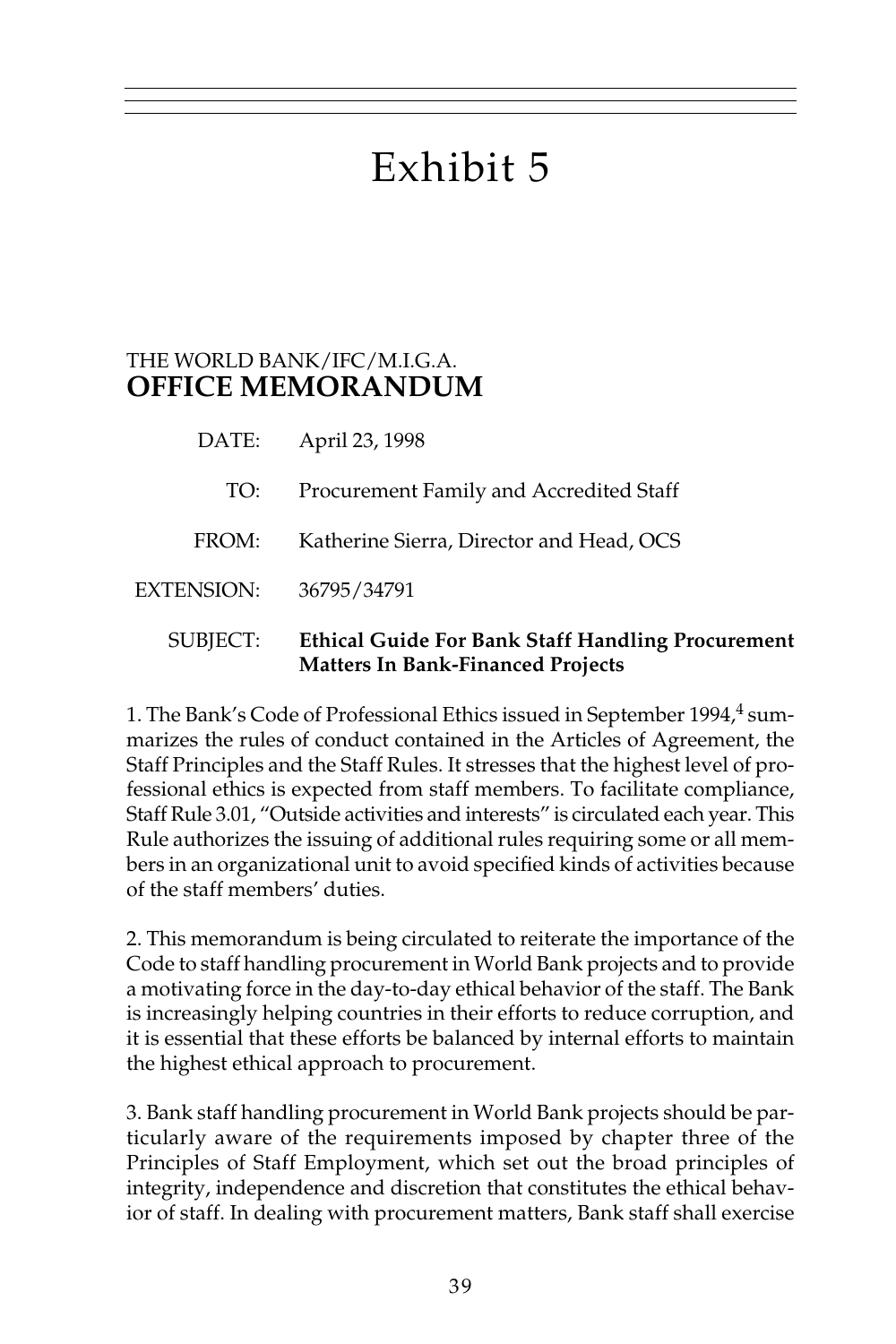objective impartial judgment, and carry out their duties with due care and competence. Against this background, staff shall:

- avoid strictly any conflict of interest or even the appearance of a conflict of interest in any matter related to the performance of the staff member's duties;
- respect the confidentiality of information received in the course of duty and never use it for personal gain, as stated in Section 4.01 of Staff Rule 3.01. Information given in the course of duty should be true and fair and never designed to mislead;
- decline acceptance directly or indirectly of any gratuity, gift, favor, entertainment, or anything of monetary value from anyone who has an interest in seeking business in Bank related projects. Exceptions are authorized in section 4.05 of Staff Rule 3.01;
- disclose to his/her line manager any personal interest which may influence or appear to influence the staff member's impartiality in any matter relevant to his or her duties; and
- disqualify him/herself from outside employment or activities, including dealings with former or future employers and employment after separation, that conflict with his/her Bank duties and responsibilities, except as provided in Sections 4.02, 4.03 and 6.02 of Staff Rule 3.01.

4. The above provisions are not intended to cover every situation that may arise in handling procurement matters. It is understood that the staff member's self-discipline and sense of higher duty will underlie the observance of these provisions.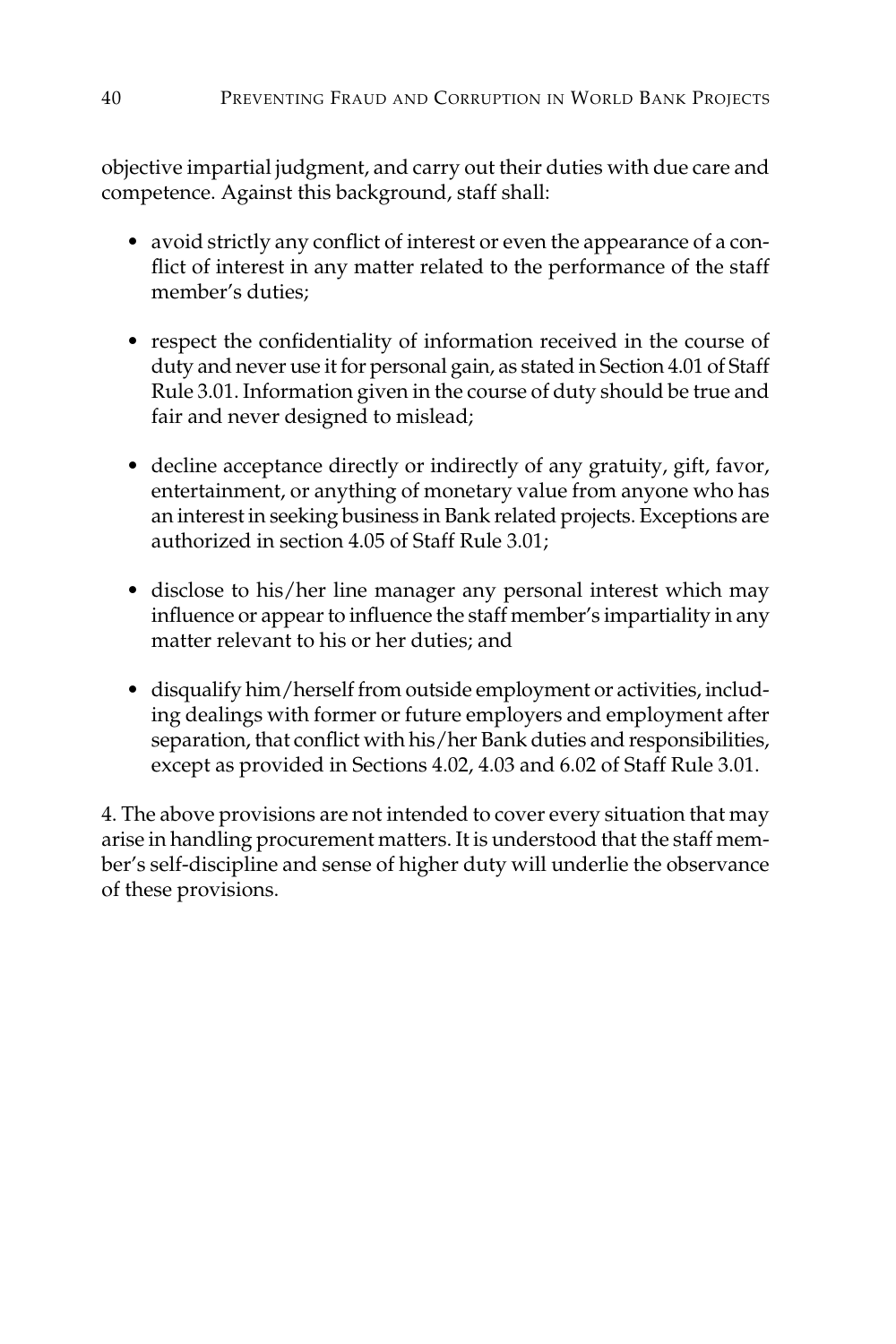# Exhibit 6

## **Fraud and Corruption under Bank-Financed Contracts: Procedures for Dealing with Allegations against Bidders, Suppliers, Contractors, or Consultants**

File with **OD 11.00**

| DATE:      | January 5, 1998                                                                                                                                                                   |
|------------|-----------------------------------------------------------------------------------------------------------------------------------------------------------------------------------|
| TO:        | Staff Recipients of the Operational Manual                                                                                                                                        |
| FROM:      | Joanne Salop, Director, Operations Policy and<br>Strategy                                                                                                                         |
| EXTENSION: | 37499                                                                                                                                                                             |
| SUBJECT:   | <b>Fraud and Corruption under Bank-Financed</b><br><b>Contracts: Procedures for Dealing with Allegations</b><br>against Bidders, Suppliers, Contractors, or<br><b>Consultants</b> |

1. The Bank requires the highest standard of ethical behavior from its own staff and from firms and individuals that act as bidders, suppliers, contractors, or consultants under World Bank contracts. Therefore, if it determines that a firm has engaged in corrupt or fraudulent practices in competing for or executing a Bank-financed contract, it may declare that firm ineligible, either indefinitely or for a stated period of time, to be awarded a World Bank contract.

2. This memorandum sets out the procedures for handling any allegations of corrupt or fraudulent practices. These procedures are internal to the Bank and must be distinguished from any judicial procedures that may be taken by authorities in the country concerned.

3. *Review of Allegations*. (Editorial Note: This paragraph has been deleted as it has been superseded by the procedure detailed in Exhibit 8)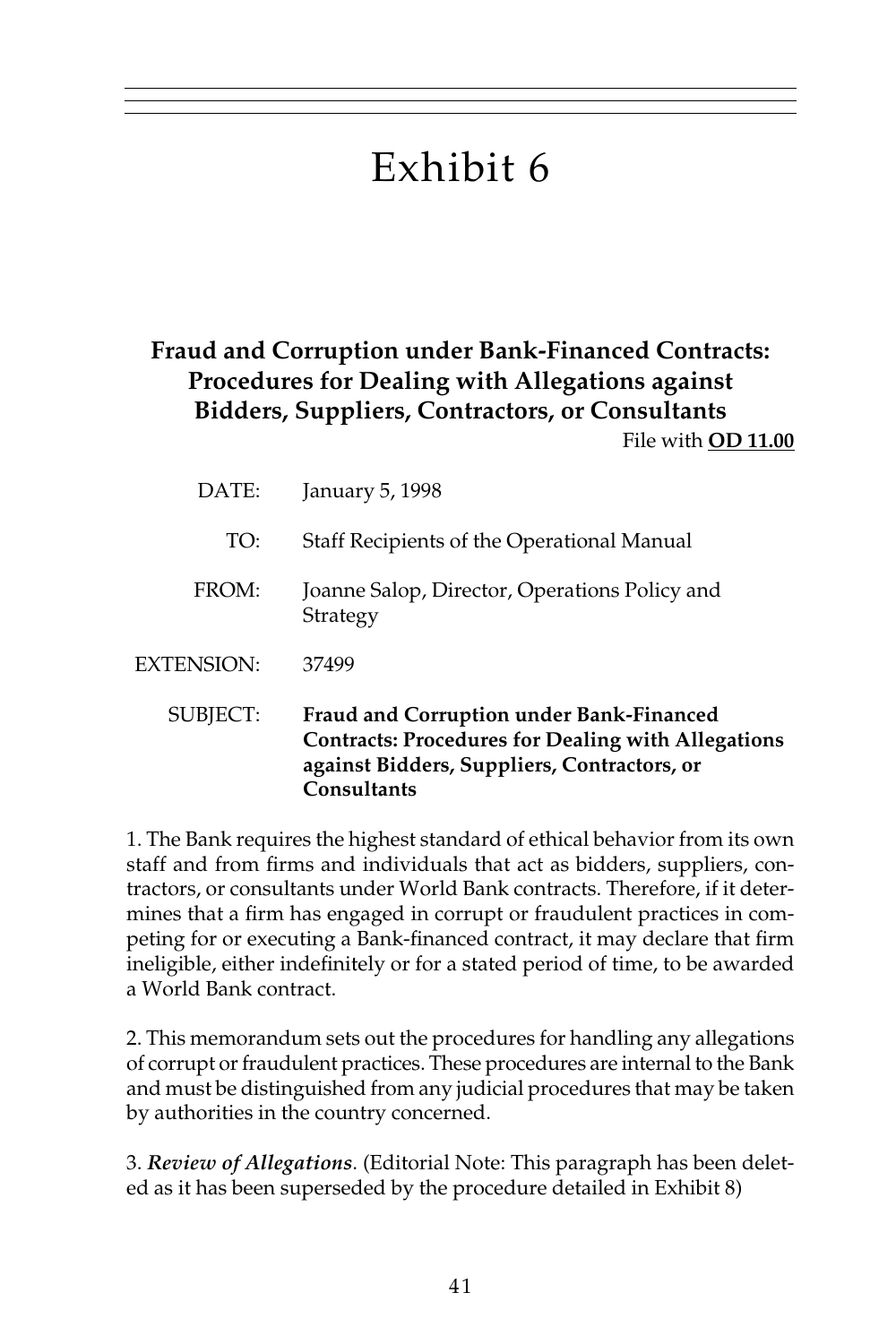4. *Investigation of Allegations*. An investigation carried out by the government is conducted according to the country's applicable legal procedures. Any other investigation is conducted in a manner that fairly protects the privacy of the accuser and the rights of the accused firm; in particular, (a) the accused firm has the right to be assisted by legal counsel; (b) if the accuser is willing to submit to cross-examination, the Bank arranges for the accused firm to question the accuser in the presence of Bank staff; and (c) the accuser may also be requested to answer under oath questions submitted by the accused. The MDO submits the results of the investigation to the Committee (see para. 5).

5. *Finding and Recommendation by Committee*. The President appoints a Committee consisting of the two MDOs, the General Counsel, and two other senior staff, or of three persons from outside the Bank, to make a decision on the matter. The Committee may seek technical advice from within or outside the Bank, as it deems necessary. If the accused firm admits to having engaged in corrupt or fraudulent practices, or if the Committee finds that the evidence from the investigation is reasonably sufficient to show that the firm has engaged in such practices, the Committee recommends to the President that the firm (and any firm that owns the majority of the accused firm's capital, or of which the accused firm owns the majority of the capital) be ineligible to be awarded a World Bank contract. The recommended period of ineligibility may be limited or indefinite, depending on the magnitude of the offense. The Committee informs the accused firm and the Executive Directors representing the borrowing country and the accused firm's country of its recommendation to the President. The Committee also advises on whether any other borrowing country affected by the corrupt or fraudulent activities of the accused firm should be notified about the Bank's final decision.

6. *President's Decision*. After a waiting period of not less than two weeks, the President makes an administrative decision on the matter. The President's decision is final and takes effect immediately, without prejudice to any action taken by any government under its applicable law.

7. *Questions*. Questions about this memorandum should be addressed to the Legal Adviser, Procurement and Consultant Services. The contents will be included in OP/BP 11.00, *Procurement*, in due course.

<sup>&</sup>quot;Bank" includes IDA.

<sup>&</sup>quot;Firm" includes individual bidders/suppliers/contractors/consultants.

See para. 1.15, *Guidelines: Procurement under IBRD Loans and IDA Credits* (Washington, D.C.: January 1995, revised January and August 1996 and September 1997); and para 1.25, *Guidelines: Selection and Employment of Consultants by World Bank Borrowers* (Washington, D.C.: January 1997, revised September 1997).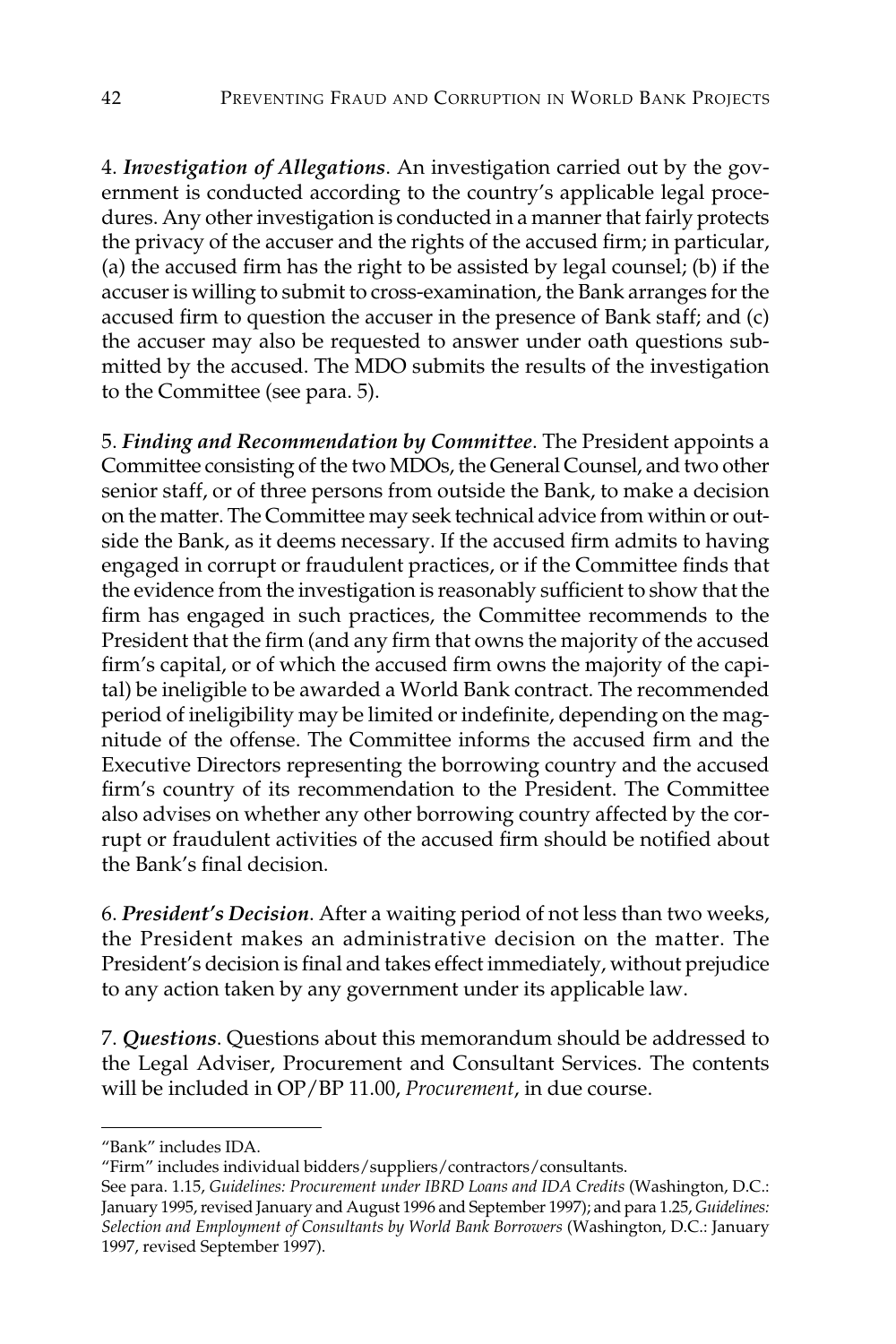## Exhibit 7

**The World Bank** Washington, DC 20433 USA

JAMES D. WOLFENSOHN President

October 15, 1998

To All Staff:

#### **NEW MEASURES TO COMBAT FRAUD AND CORRUPTION**

The fight against corruption is a central part of our mission to reduce poverty and improve the quality of people's lives. To work effectively with our clients on this issue, we need to ensure that we have the proper mechanisms in place to minimize fraud and corruption within our own organization — and to respond swiftly and effectively when it does occur. I want to emphasize that I have full confidence in the integrity of the staff of our institution. Those instances where staff have not conducted themselves in accordance with the World Bank Group's ethical standards are very rare. I do not believe we have a widespread problem in this regard. We cannot be complacent, however. As I have said before, even one case of fraud or corruption is one too many. In addressing this issue I am, above all, committed to the continued protection of the rights of Bank Group staff.

Based on a review of the current situation, I am instituting two major changes to strengthen our efforts to combat fraud and corruption:

First, in order to provide a central focal point within the World Bank Group for the reporting of all allegations of fraud and corruption, a telephone hotline is being established, effective **Monday, October 19, 1998**. The hotline may be used to report fraudulent or corrupt practices within the Bank Group or in connection with Bank Group-financed contracts. I want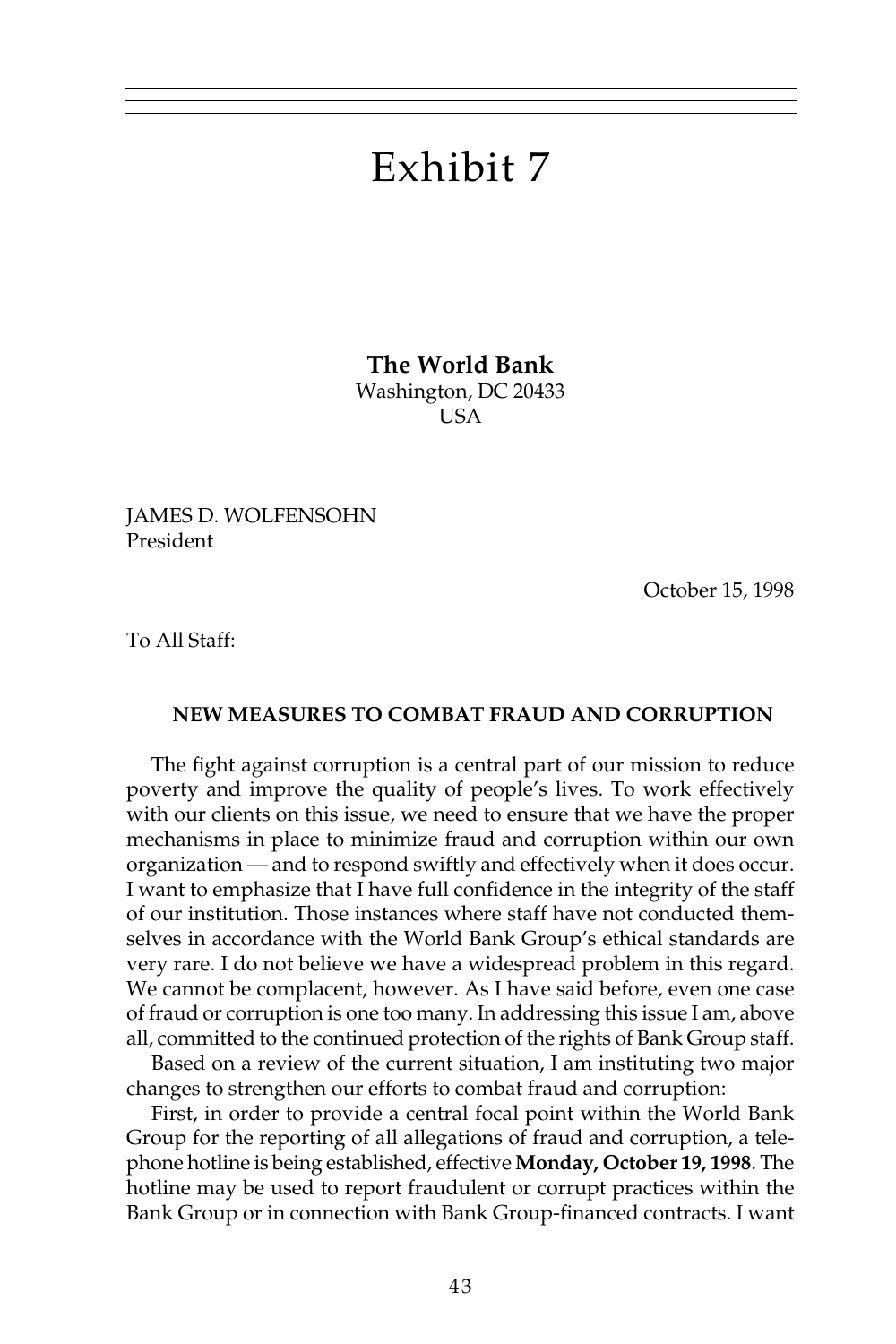to assure you that all matters reported via the hotline will be held *strictly* confidential, and all investigations involving staff members will be conducted with full protection of and sensitivity to the rights of staff, in accordance with Staff Rule 8.01.

Second, to ensure consistent, prompt, and appropriate responses to allegations received via the hotline, I am expanding the mandate of the existing Oversight Committee on Fraud or Corruption Involving World Bank Group Staff to encompass oversight of *all* allegations of fraudulent or corrupt practices — within the Bank Group or in connection with Bank Groupfinanced contracts. Shengman Zhang, Managing Director, will serve as Chairman of the new Oversight Committee on Fraud and Corruption. Also, to ensure a broad, institutional perspective, membership of the Committee will be strengthened as needed by (i) drawing upon expertise in security issues, in recognition of the need to anticipate and address security concerns staff may have, and (ii) enlisting the participation of others on a case-by-case basis. A small Secretariat will support the work of the Committee and ensure appropriate follow-up on all matters reported via the hotline.

The attached note provides further details on the hotline (including the telephone number) and the Oversight Committee, and the procedures under which they will operate.

I believe these new measures will help us all to build an even stronger institution going forward.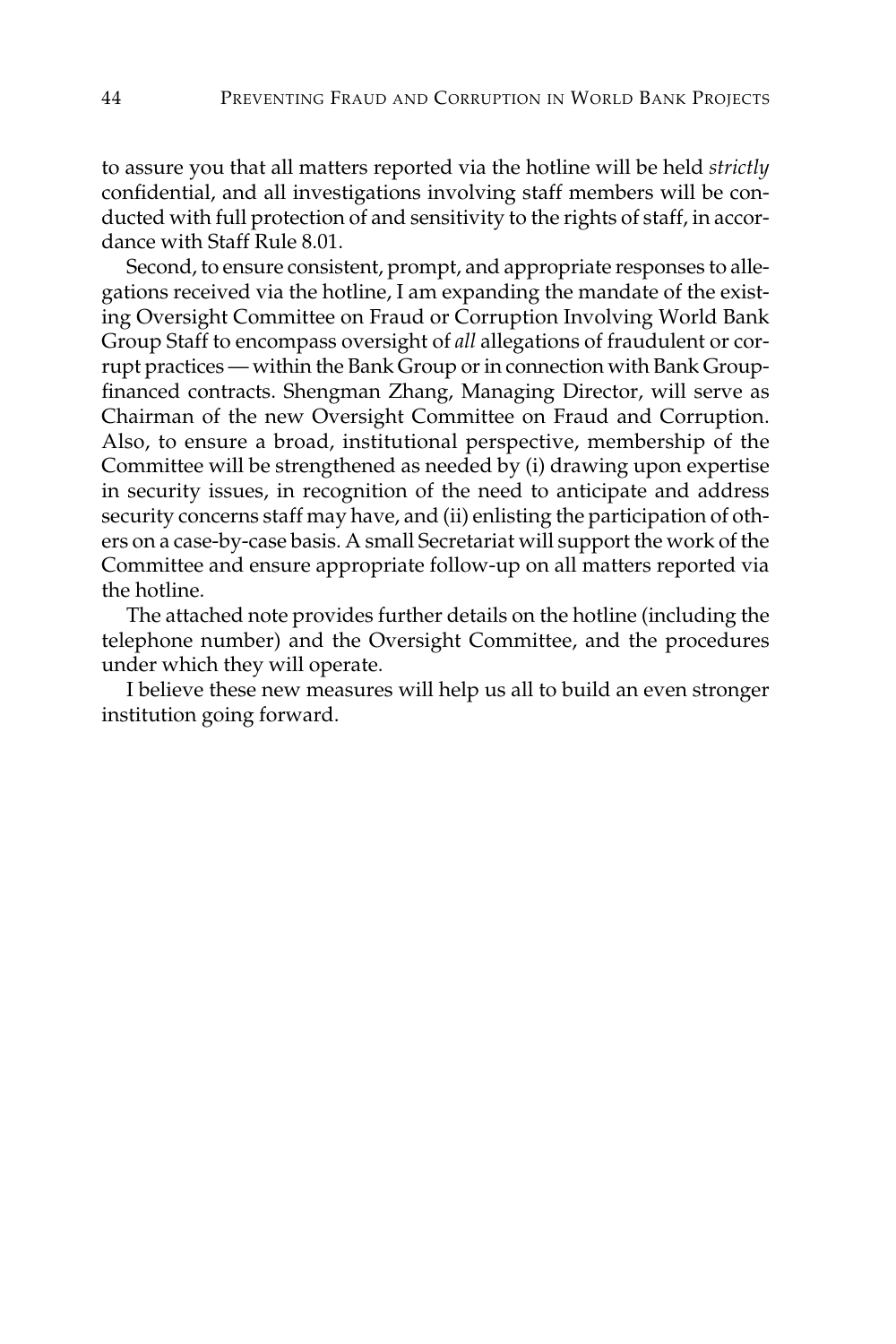#### James D. Wolfensohn President

#### **WORLD BANK GROUP PROCEDURES FOR HANDLING ALLEGATIONS OF FRAUD AND CORRUPTION**

#### **Hotline**

In order to facilitate the reporting of *allegations of fraud or corruption* within the World Bank Group or in connection with Bank Group-financed contracts, a telephone hotline is being established, effective **Monday, October 19, 1998**. It will operate 24 hours per day, seven days a week, and will be available for use by both Bank Group staff and the public. The telephone number in the United States and Canada will be **1-800-831-0463**. In other countries, this toll-free "800" number will be accessible through an AT&T operator. Country-specific local telephone numbers to reach an AT&T operator will be communicated to you separately next week.

*Fraudulent or corrupt practices include the solicitation, payment or receipt of bribes, gratuities or kickbacks, or the manipulation of loans or Bank Group–financed contracts through any form of misrepresentation. Fraudulent or corrupt practices also include any situation in which staff members have abused their position or misused World Bank Group funds or other public funds for private gain.*

The hotline will be operated by an outside firm staffed by trained specialists working under the strictest standards of confidentiality. Those calling the hotline may choose to remain anonymous, if they wish. All matters reported via the hotline will be turned over to the Secretariat of the Oversight Committee on Fraud and Corruption (see below) for appropriate follow-up.

All reports received via the hotline will be taken seriously, and each report will benefit from a thorough and fair review. No staff member who in good faith reports suspected fraud or corruption shall be subject to retaliation or disciplinary action for having done so. At the same time, measures will be in place to ensure that the hotline is not used for retaliatory, bad faith or other improper purposes. The protective provisions of staff member rights, including notice and ability to respond, as set out in Staff Rule 8.01, "Disciplinary Measures," will continue to be strictly adhered to in situations where individual staff member misconduct is at issue. All matters coming to the attention of the World Bank Group through the hotline will be held in strict confidence. If the findings from a preliminary inquiry indicate that misconduct may have occurred, then the staff member con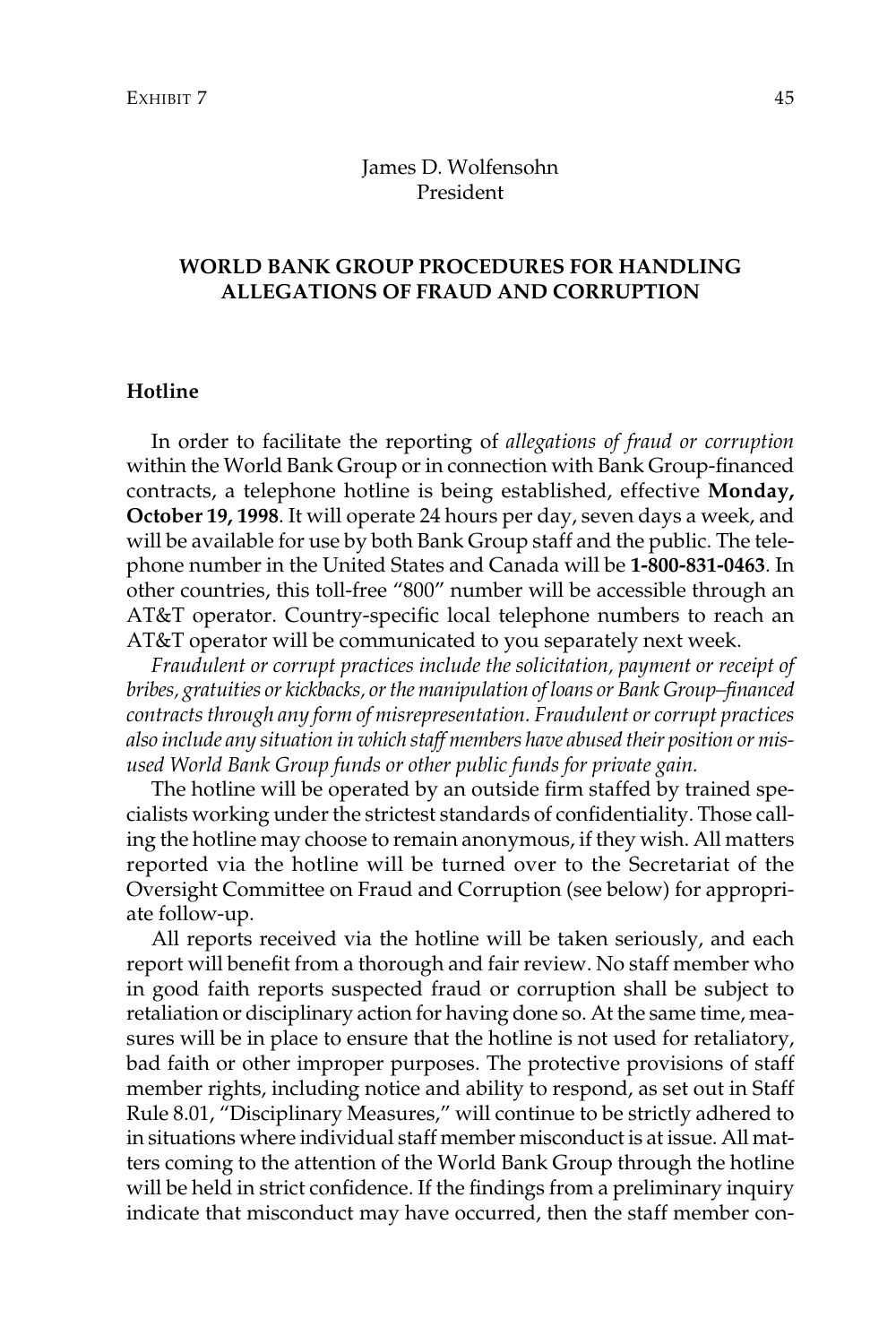cerned will be informed, given an opportunity to respond, and a formal investigation may then be initiated.

The procedures for handling allegations against bidders, suppliers, and contractors under World Bank Group-financed contracts, as set out in an Operational Memorandum on the subject, dated January 5, 1998, will continue to apply where debarment of an external firm from eligibility for a Bank Group-financed contract may be imposed.

### **Oversight Committee on Fraud and Corruption**

The mandate of the existing Oversight Committee on Fraud or Corruption Involving World Bank Group Staff is being expanded to encompass oversight of *all* allegations of fraudulent or corrupt practices—within the Bank Group or in connection with Bank Group-financed contracts. The new Oversight Committee on Fraud and Corruption will be responsible for supervising all investigations into allegations of fraud or corruption—including those involving World Bank Group staff—and for ensuring that these investigations are thorough, prompt, and responsibly carried out. The Committee will also be responsible for protecting the confidentiality of investigations and for ensuring that procedures are in place to preclude information that comes to its attention from being used for improper purposes. The Committee will determine whether an investigation of allegations of fraud or corruption should be carried out by the Investigations Unit of the Internal Audit Department, by the Office of Professional Ethics, or by external, specialized investigative resources. The Committee will also have the authority to devise policies in the area of the Bank Group's anti-corruption work, as it relates to Bank Group-financed operations.

In addition to Shengman Zhang, Managing Director, who will chair the Committee, its membership will consist of: the Deputy General Counsel for Administration, Finance and Institutional Affairs, as Vice Chairperson; the Auditor General; and the Manager of the Office of Professional Ethics. The Director and Head of the Operational Core Services Network will participate as needed to deal with systemic issues affecting Operations. The Chief of Security, General Services Department, will also participate in matters where security of staff may be an issue. And on matters relating to IFC or MIGA, a senior manager of the respective organization will participate on a case-by-case basis. The Oversight Committee will be provided a separate budget to be used for conducting investigations.

#### **Secretariat to the Oversight Committee**

The Oversight Committee will be supported by a small Secretariat located in the Legal Department. The Secretariat and its day-to-day operations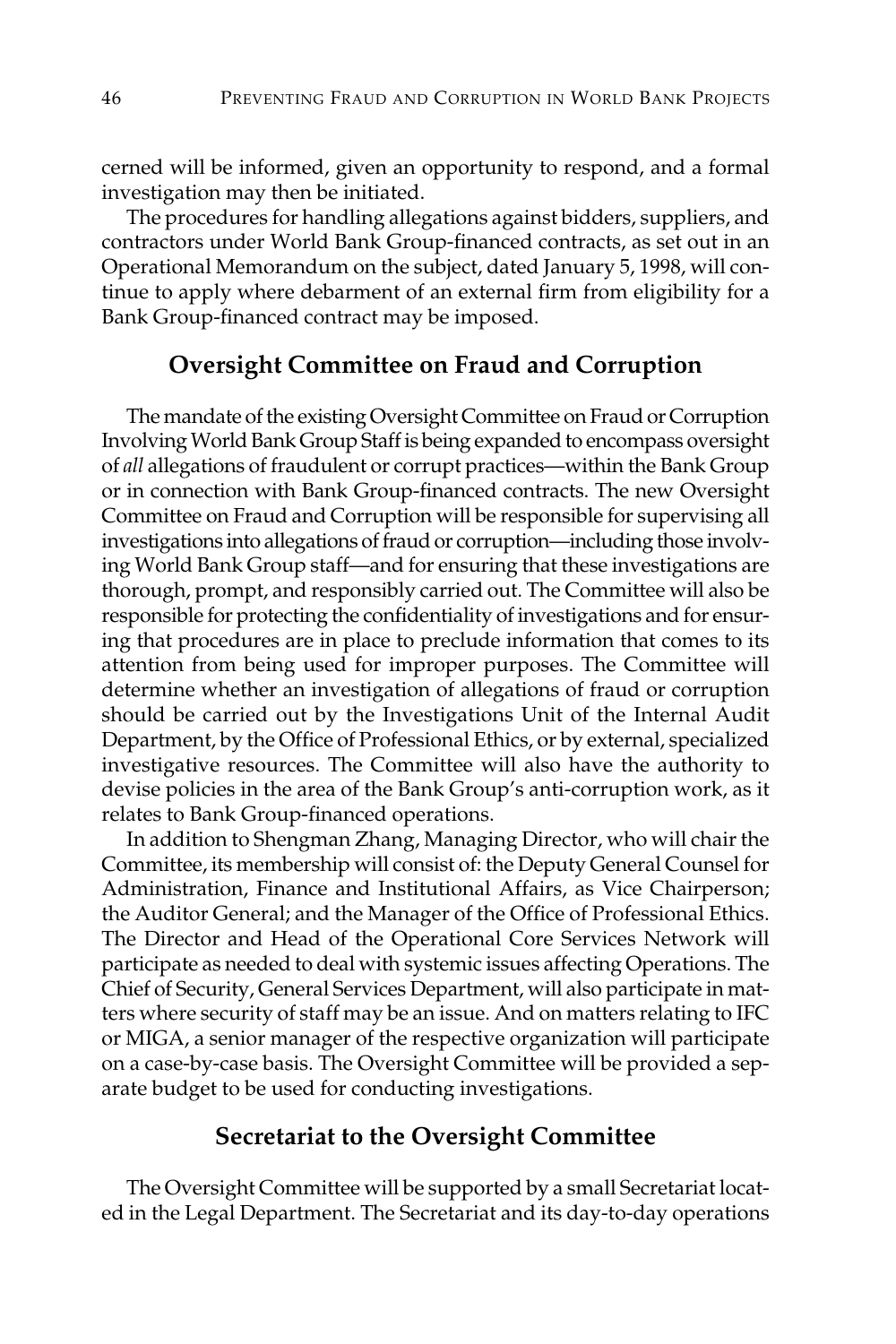will be under the supervision of the Vice Chairperson of the Oversight Committee.

The Secretariat will be the executing arm of the Oversight Committee. It will receive all incoming reports from the firm operating the hotline, as well as reports or allegations coming from any other sources. The Secretariat will provide an initial screening function, and will review all allegations or reports according to criteria established by the Oversight Committee. In connection with the review, the Secretariat may seek assistance from and consult with the Investigations Unit of the Internal Audit Department, the Office of Professional Ethics, the Legal Adviser on Procurement, or any other relevant unit within the World Bank Group.

For matters involving allegations of fraud or corruption, the Secretariat will be responsible for ensuring that the directives of the Oversight Committee are carried out. Accordingly, the Secretariat will have responsibility for and control over all matters forwarded by the Oversight Committee to the Investigations Unit of the Internal Audit Department, the Office of Professional Ethics, or specialized outside investigators for investigation. The Secretariat will ensure that investigations are carried out promptly, efficiently, and rigorously, and will present the findings of such investigations to the Oversight Committee. The Committee will, in turn, review the findings to determine whether they justify possible criminal prosecution or civil action, and will present its recommendations to the President for decision.

Matters which the Secretariat, using the criteria established by the Oversight Committee, deems not to be serious allegations of fraud or corruption, will be routinely referred by the Secretariat to the appropriate unit within the World Bank Group for disposition. For example, matters relating to human resource issues will be forwarded to the relevant Human Resource Vice Presidency, and matters relating to ethical violations that do not involve fraud or corruption will be referred to the Office of Professional Ethics.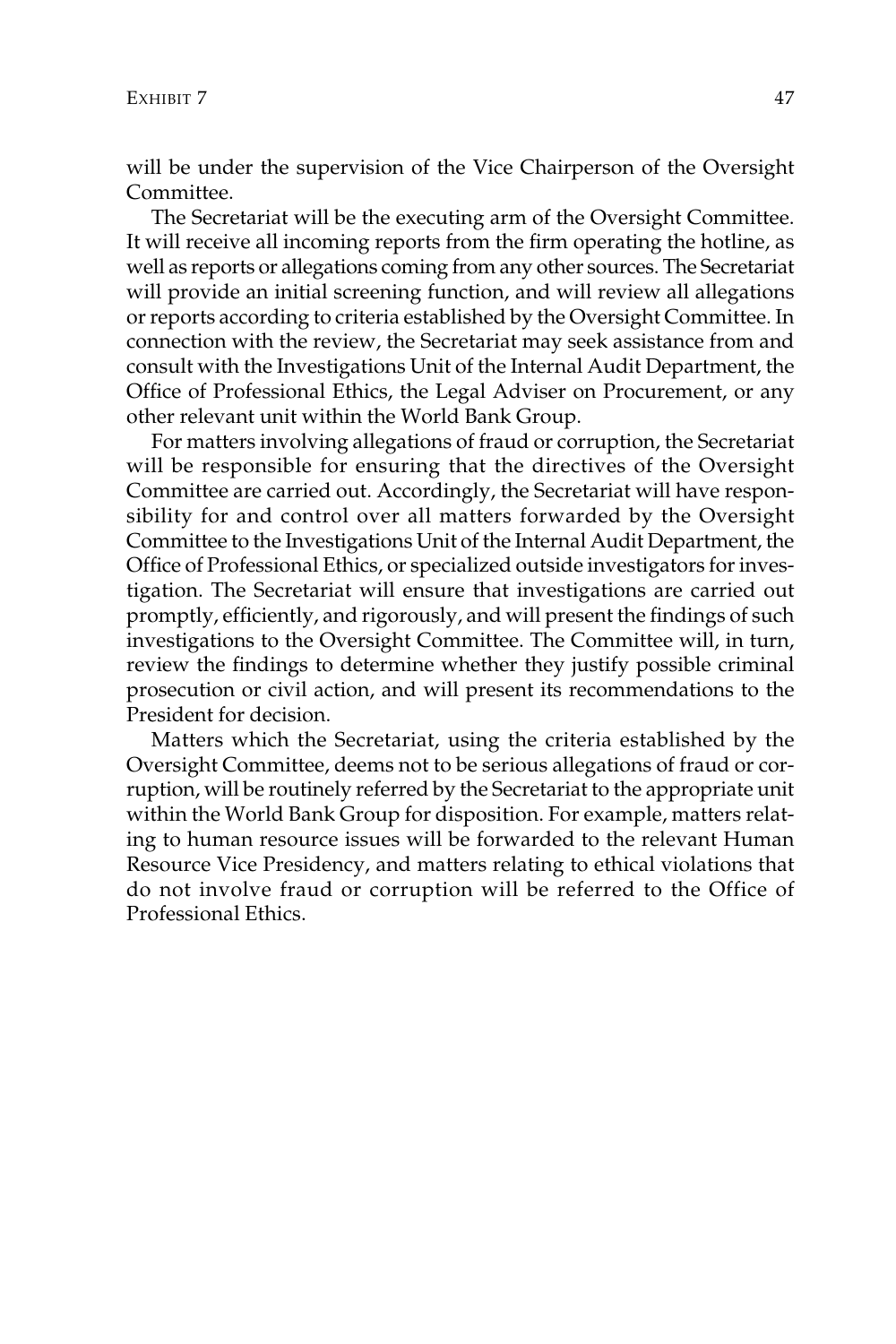# Exhibit 8

**The World Bank**

Washington, D.C. 20433 U.S.A

### **SHENGMAN ZHANG Chairman, Oversight Committee on Fraud and Corruption**

To: All Bank Staff

### Subject: **Procedures for reporting allegations of fraud and corruption**

The World Bank Group is strongly committed to helping our members eliminate fraud and corruption, and to making sure that our own Staff members are held to the highest possible standards. This means that we must address vigorously any instances of fraud or corruption within the Bank or involving Bank-financed contracts. As you know, the Oversight Committee for Fraud and Corruption was formed to supervise all investigations of fraud and corruption. The Oversight Committee is supported by a Secretariat which reviews and screens all allegations or complaints involving fraud and corruption according to criteria established by the Oversight Committee.

Prompt action must be taken whenever any contractor, borrower, or Staff member engages in fraudulent or corrupt practices. Fraudulent or corrupt practices include the solicitation, payment or receipt of bribes, gratuities or kickbacks, or the manipulation of loans or Bank Group-financed contracts through any form of misrepresentation. Fraudulent or corrupt practices also include any situation in which Staff members have abused their positions or misused World Bank Group funds or other public funds for private gain. In the event that you receive allegations or evidence of fraud and corruption within the Bank or involving Bank-financed contracts, please follow these guidelines for reporting and handling fraud and corruption allegations or evidence: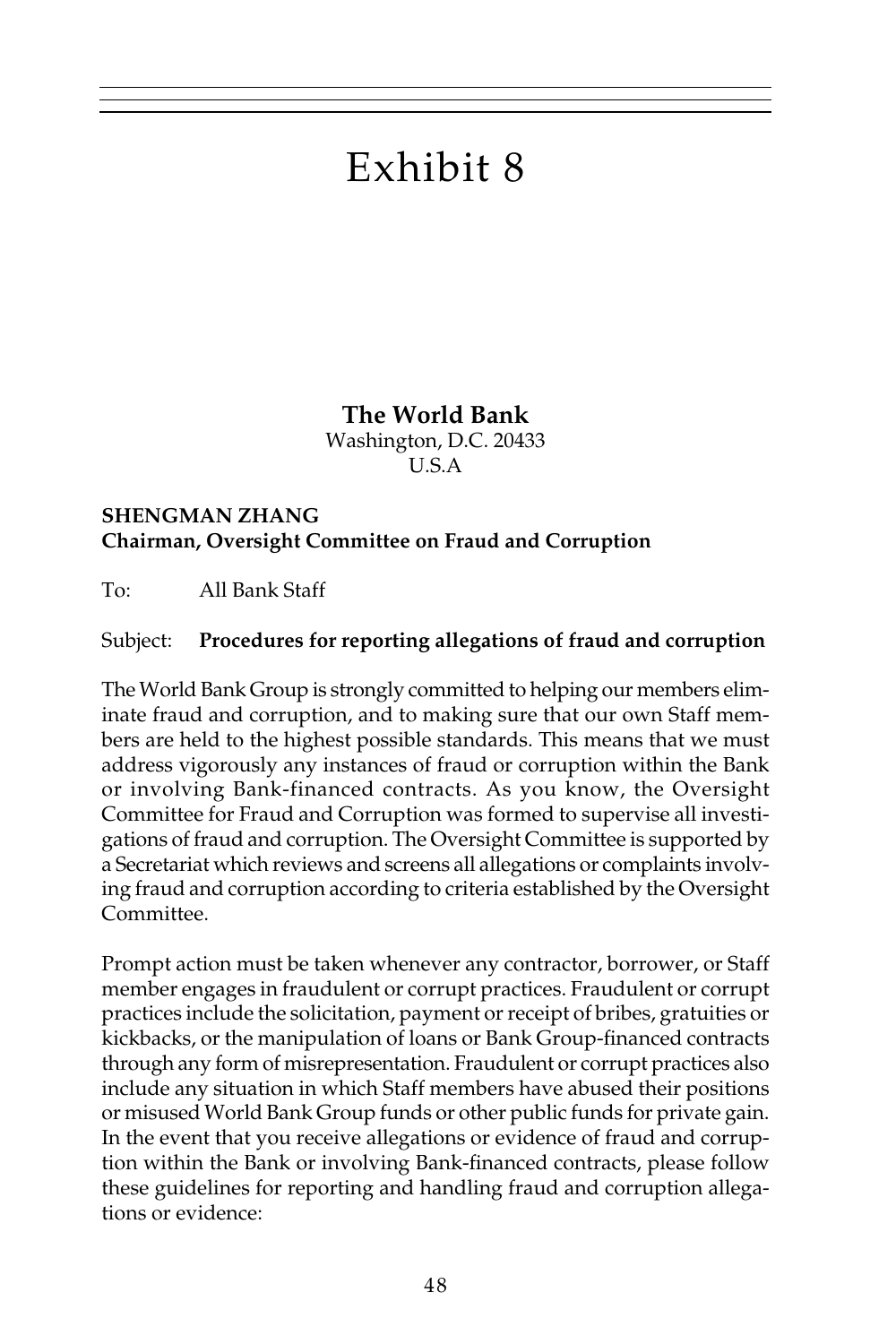1. **Before taking any action, notify the Secretariat to the Oversight Committee for Fraud and Corruption**. The Secretariat may be reached by telephone between the hours of 9:00 a.m. and 5:30 p.m. (EDT), Monday through Friday, at (202) 458-7677, by pager at 1-800-915-7820, or by e-mail at *investigations\_hotline@worldbank.org*. **Secretariat personnel will advise you as to the proper manner for handling the allegations and evidence received, and the appropriate actions to be taken**. When you telephone the Secretariat, you may remain anonymous. If you choose to give the Secretariat your name, but want your name to be kept confidential, the Secretariat will not reveal your name to anyone who is not part of the investigative team.

2. As an alternative, Staff may use the external hotline that the Bank has set up for reporting fraud or corruption within the Bank or involving Bankfinanced contracts. The hotline is operated 24 hours per day, 7 days a week, by an outside firm staffed by trained specialists. Qualified interpreters are available, upon request. All matters reported via the hotline will be turned over to the Secretariat to the Oversight Committee. You may telephone the **toll-free Fraud and Corruption Hotline** by dialing **(800) 831-0463** in the United States and Canada. In other countries, this toll-free "800" number is accessible through an AT&T operator. Country-specific local telephone numbers to reach an AT&T operator are available on the September 30, 1999 archived Kiosk/Live Bulletin, on AT&T's website (*http://www.att.com/business\_traveler/content/country.cgi),* or on the Secretariat's Website (*http://investigations.worldbank.org*). Again, all callers to the hotline may remain anonymous or request that their names be kept confidential.

3. Please remember that in order to protect the privacy rights of all parties, and to maintain the integrity of its investigations, the Bank has adopted a policy of keeping all allegations involving fraud and corruption strictly confidential.**If you receive allegations of fraud and corruption, please do not discuss these allegations with anyone without first consulting the Secretariat to the Oversight Committee.** In addition, any documentary or physical evidence received should be kept in a secure location until arrangements can be made to turn this evidence over to the Oversight Committee.

4. **In the event of an emergency**, please call the Bank's **emergency number, (202) 477-4321**. A Security Officer in the Security Operations Center will put you in contact with the correct person who can handle your particular situation. If for some reason you cannot contact the Security Officer on duty, you may contact your immediate supervisor. If for whatever reason you feel it would be inappropriate to contact your immediate supervisor given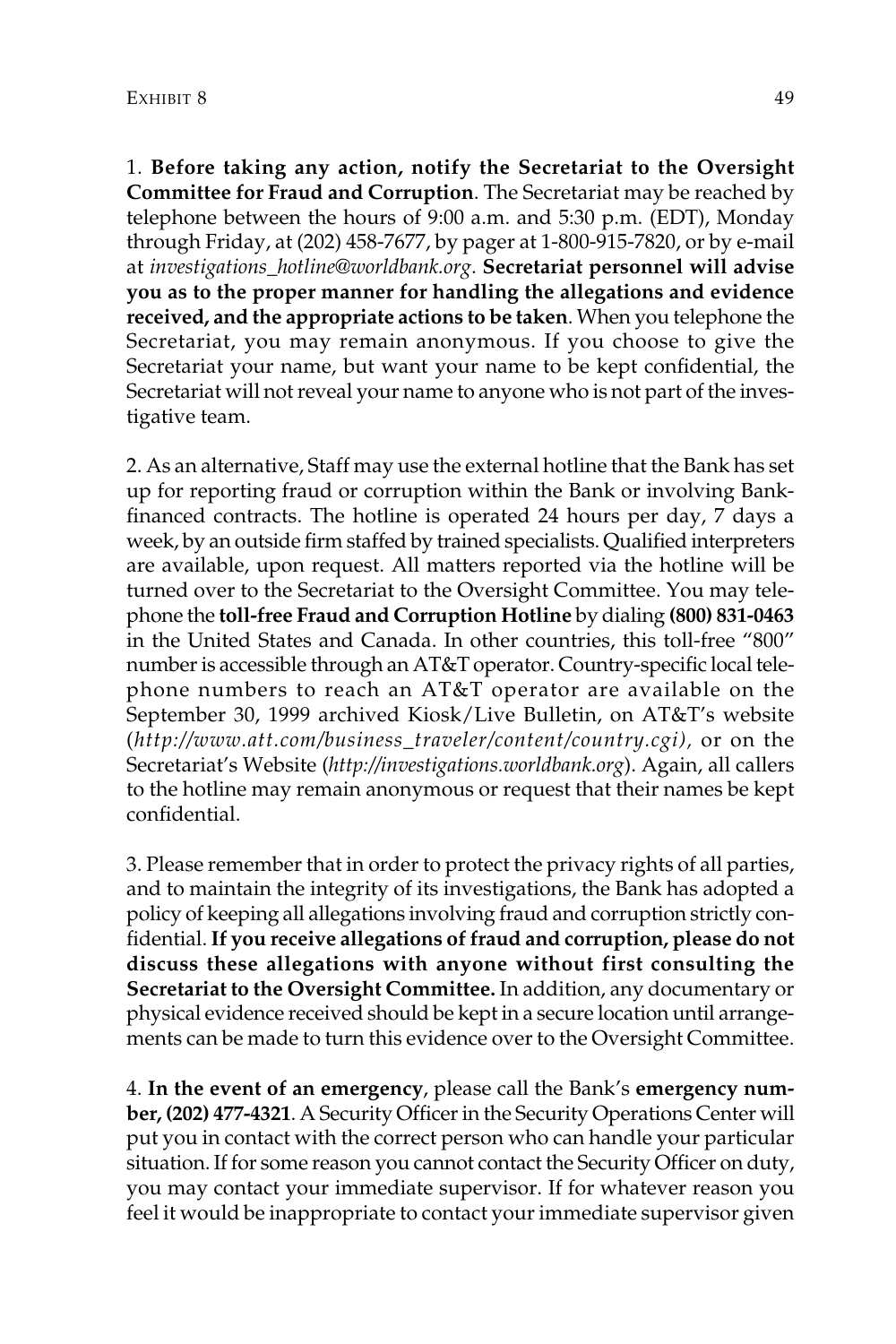the nature of the emergency or problem, you may contact your next higher level manager.

If you have any questions or comments about these procedures, please contact David Rivero, Chief Counsel, Administration Unit, and Acting Vice-Chairman of the Oversight Committee, at (202) 458-1509.

These measures are intended to ensure that all allegations of fraud and corruption are thoroughly and promptly investigated with full protection of, and sensitivity to, the rights of all parties involved.

*The procedures outlined herein supersede those set forth in paragraph 3 of the Operational Memorandum, dated January 5, 1998, setting forth the procedures for dealing with allegations against bidders, suppliers, contractors, and consultants.*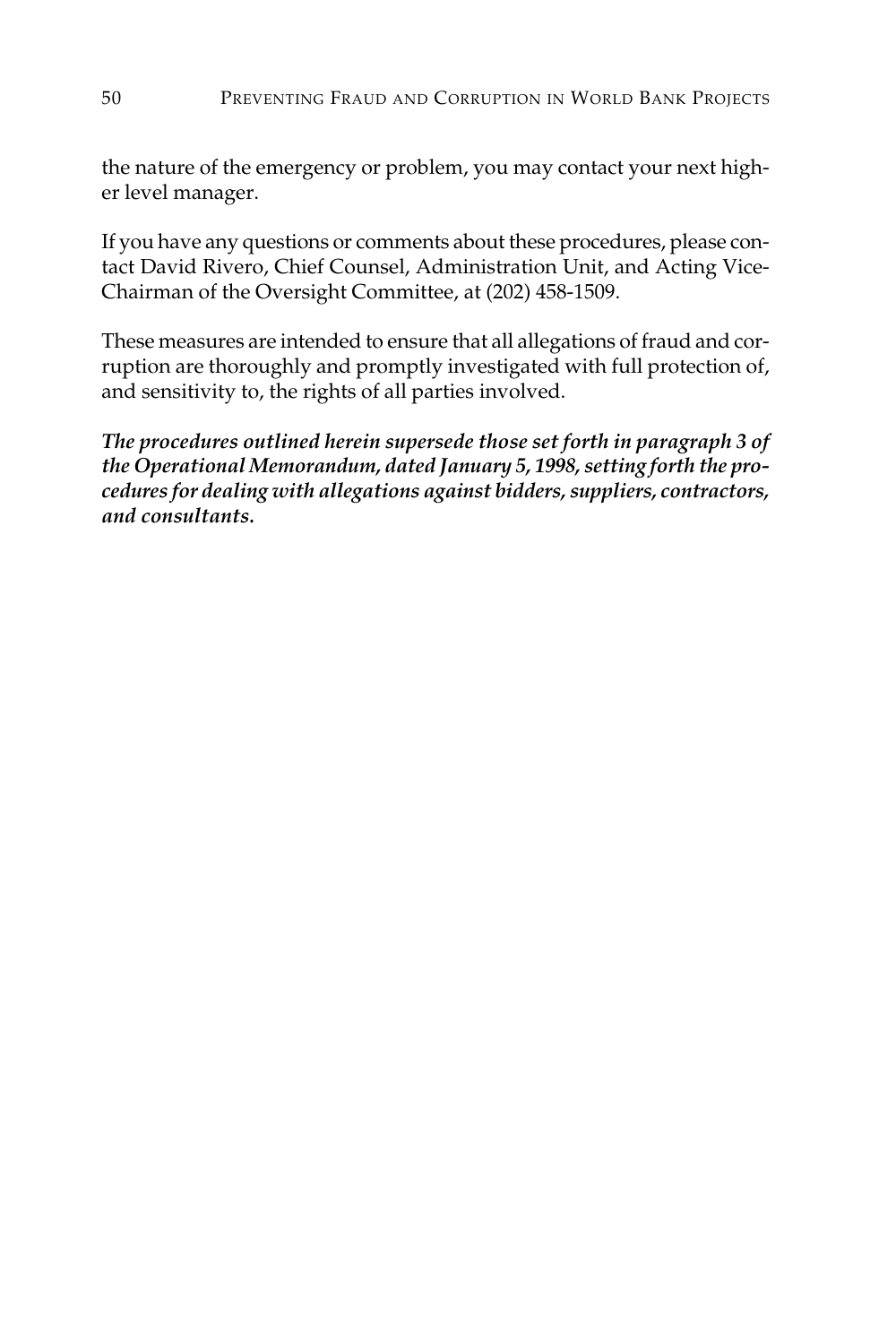## Notes

1. James A. Wolfensohn. New Measures to Combat Fraud and Corruption. Communication to staff dated October 15, 1998 (Exhibit 7).

2. For a complete discussion of the forms, causes and effects of corruption and the Bank's strategy to combat it, see "Helping Countries Combat Corruption: The Role of the World Bank," September 1997.

3. As an example, such an undertaking might read as follows: "We undertake that, in competing for (and, if the award is made to us, in executing) the above contract, we will strictly observe the laws against fraud and corruption in force in the country of the [Purchaser] [Employer], as such laws have been listed by the [Purchaser] [Employer] in the bidding documents for this contract."

4. As an example, such an undertaking might read as follows: " We undertake that, in competing for (and, if the award is made to us, in executing) the above contract, we will observe the laws against fraud and corruption in force in the country of the Client, as such laws have been listed by the Client in the RFP for this contract."

5. The Code of Professional Ethics is available on the Bank's Intranet by selecting "Services," "Human Resources," then "Workplace Issues." It is also available in Lotus Notes by clicking on "Information Resources Guide," and selecting "Personnel and Administration."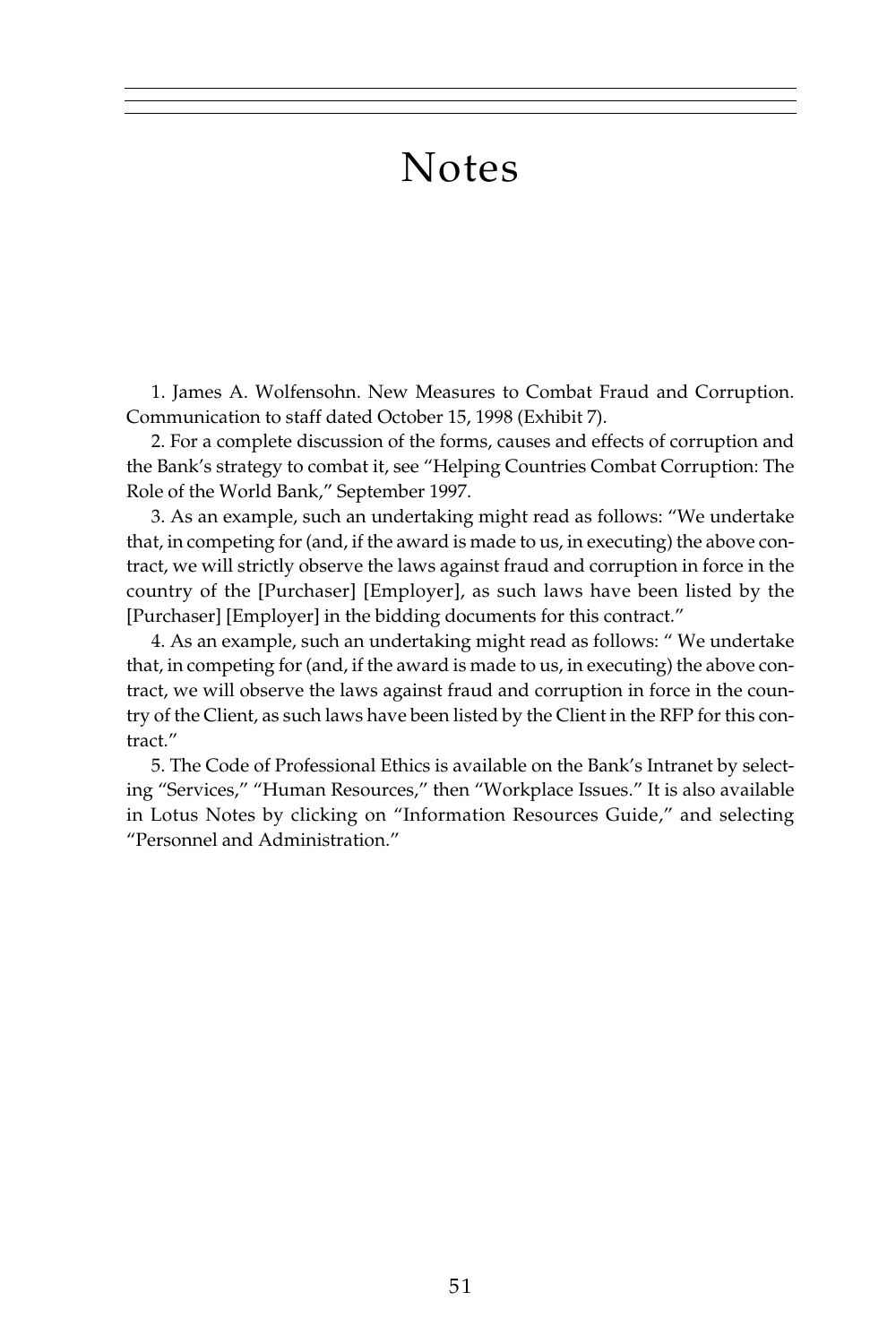## References

Ackerman, Susan Rose. 1996. "Redesigning the State to Fight Corruption." Public Policy for the Private Sector. Note No. 75. The World Bank, Washington, D.C. April.

———. 1996. "Political Economy of Corruption. The Causes and Consequences." Viewpoint. Note No. 74. The World Bank, Washington, D.C. April.

- Brunetti, Aymo, Gregory Kisunko, and Beatrice Weder. 1999. "Institutional Obstacles to Doing Business." Policy Research Working Paper No. 1759. Background paper for World Development Report 1997. Office of the Chief Economist and Senior Vice President Development Economics, The World Bank, Washington, D.C. April.
- Gill, Jit, B.S. 1996. "Towards a Strategy to Help Countries Fight Corruption." LA3PS, The World Bank, Washington, D.C. December.
- Gray, Cheryl W. and Daniel Kaufmann. 1998. "Corruption and Development." *Finance and Development—A Quarterly Publication of the International Monetary Fund*. March.
- Klitgaard, Robert. 1998. "International Cooperation Against Corruption." *Finance and Development—A Quarterly Publication of the International Monetary Fund*. March.
- Klitgaard, Robert. 1996. *"*Cleaning Up and Invigorating the Civil Service." Background paper prepared for Civil Service Reform Study. Operations Evaluation Department, The World Bank, Washington, D.C. November.
- Langseth, Petter, Jeremy Pope, and Rick Stapenhurst. 1997. *"*The Role of a National Integrity System in Fighting Corruption." EDI Working Papers—Regulatory Reform and Private Enterprise Division. Economic Development Institute. EDI Document Number 400/142, Shelf Number E1976.
- Langseth, Petter, Damian Kato, Mohammad Kisubi, and Jeremy Pope. 1997. "Good Governance in Africa. A Case Study from Uganda." EDI Working Papers—Regulatory Reform and Private Enterprise Division. Economic Development Institute. EDI Document Number 400/145, Shelf Number E1979.
- *Lima Declaration Against Corruption*. 1997. 8th International Anticorruption Conference, Lima, Peru. September.